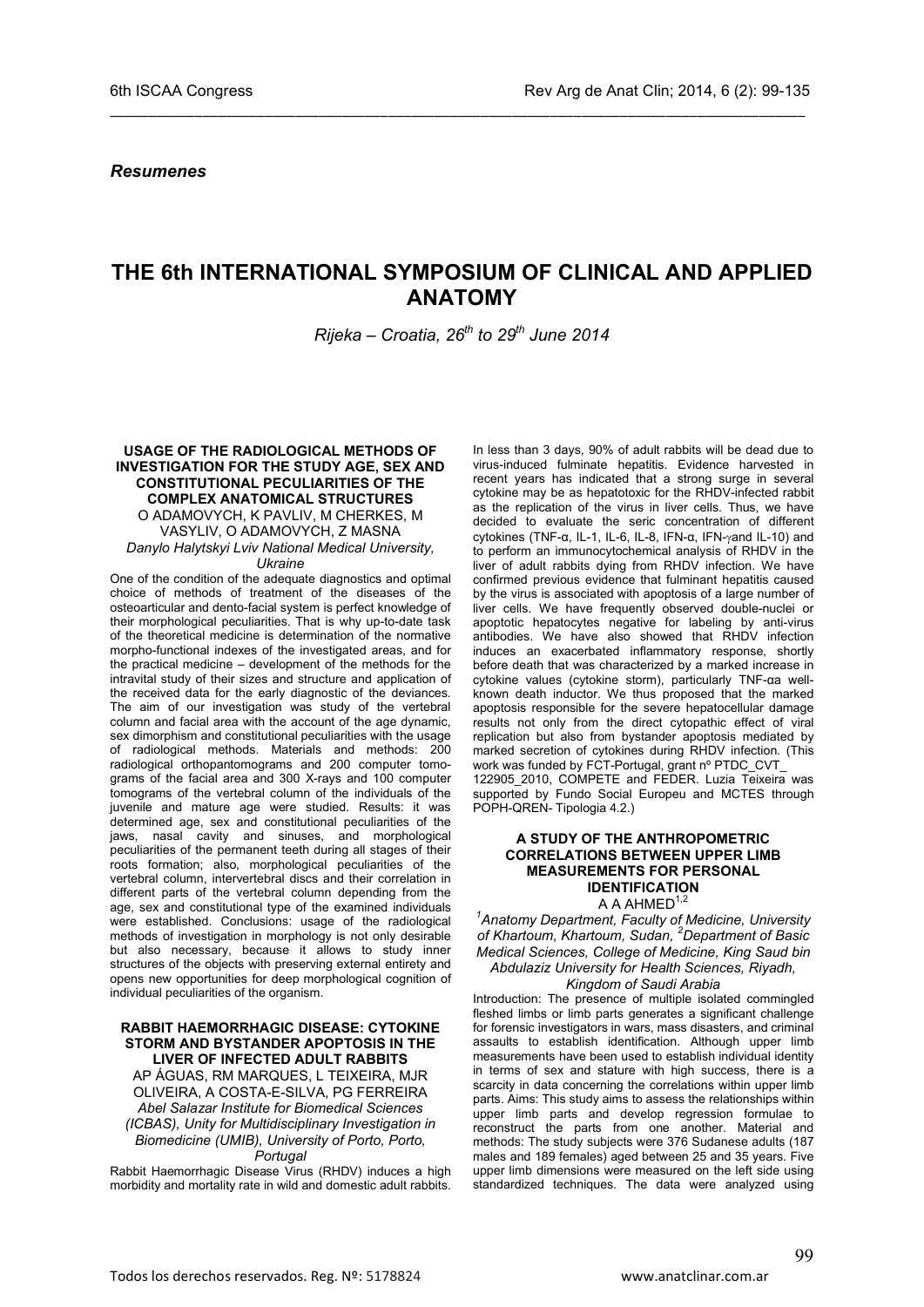SPSS) version 14. Results: The results of this study indicated significant sexual dimorphism for all variables. The results indicated a significant correlation within the upper limb parts. Linear and multiple regression equations were developed to reconstruct the upper limb parts in the presence of a single or multiple dimension(s) from the identical limb. Conclusion: Multiple regression equations generated better reconstructions than simple ones. These results are significant in forensics and orthopedic reconstructive surgery.

\_\_\_\_\_\_\_\_\_\_\_\_\_\_\_\_\_\_\_\_\_\_\_\_\_\_\_\_\_\_\_\_\_\_\_\_\_\_\_\_\_\_\_\_\_\_\_\_\_\_\_\_\_\_\_\_\_\_\_\_\_\_\_\_\_\_\_\_\_\_\_\_\_\_\_\_\_\_\_\_\_\_\_\_\_\_\_\_\_\_

### **MORPHOMETRIC ANALYSIS OF PALATAL RUGAE IN TWO ETHNIC POPULATIONS OF SUDAN**

AA AHMED<sup>1,2</sup>, A HAMID<sup>2</sup>

*1 Department of Basic Medical Sciences, College of Medicine, King Saud bin Abdulaziz University for Health Sciences, Riyadh, Kingdom of Saudi Arabia, 2 Anatomy Department, Faculty of Medicine, University* 

#### *of Khartoum, Khartoum, Sudan*

Introduction: Palatal rugae are irregular mucosal folds in the anterior part of the hard palate. They are widely used in the dental and forensic fields as they remain stable throughout a person's life and are useful technique when other techniques as fingerprint, dental records and DNA comparisons cannot be obtained. Palatal rugae have variable morphologic features in their shapes, numbers, and dimensions. Many studies in different ethnic groups have documented these variations. Aims: This study among Sudanese aimed to compare the palatal rugae patterns among two ethnic groups and to assess the predominant pattern in each group. Materials and methods: A total of 100 subjects, 50 Arabs and 50 Nubians with equal male and female distribution, were selected in the age group between 18 and 30 years. Dental casts were obtained using alginate impressions of the maxillary arch and stone type IV. Rugae pattern were recorded for the total number, length, shape, and direction and these variables were analyzed using SPSS software version 14. Results: The wavy pattern was found to be the most predominant pattern followed by curved, straight, branch, unification, and angular. The non-specific pattern was the least in Nubians and crosslinked was the least in Arabs. The results established that there were no statistical significant population differences in all the morphological features of palatine rugae. Conclusion: Palatal rugae patterns fail to reveal any significant differences between the two ethnic groups. However, further work in larger samples is required to validate the findings.

#### **ANTHROPOMETRIC STUDY OF THE EXTERNAL EAR AMONG ADULT SUDANESE ARABS AND ITS APPLICATION IN SEX IDENTIFICATION** A A AHMED<sup>1,2</sup>, N OMER<sup>2</sup>

*1 Department of Basic Medical Sciences, College of Medicine, King Saud bin Abdulaziz University for Health Sciences, Riyadh, Kingdom of Saudi Arabia, 2 Anatomy Department, Faculty of Medicine, University of Khartoum, Khartoum, Sudan*

Introduction: Anthropometric studies have defined human body parts and their relation to each other and also provide standard data in different populations. A thorough knowledge of ear dimensions plays a vital role in assessing congenital malformation, forensic investigation and the ergonomic design of hearing aids. Several studies assessed the ear dimensions in various populations; however, populations have different sizes and proportions that affect the anthropometric assessment of sex. Aims: This study among adult Sudanese Arabs aimed to establish normal human external ear anthropometric standards and to assess the degree of sexual dimorphism in these measurements; then to explore the accuracy of these measurements for sex estimation. Materials and methods: The ear length, ear breadth, lobular length, lobular breadth, conchal length,

conchal breadth, protrusion at superaurale level and protrusion at tragus level were measured in 200 Sudanese subjects (100 males and 100 females), aged 18 to 30 years, using a sliding caliper and geometric set square following standardized techniques. These variables were analyzed using SPSS software version 14. Results: All variables were sexually dimorphic apart from lobular lengths. The right and left ears were asymmetrical for all dimensions except for lobular and conchal lengths in both sexes and ear breadth in males. The ear measurements gave a moderate to good sex identification accuracy, ranging from 60.5 to 76.5% using discriminant function analysis. Conclusion: This study provides new anthropometric measurements among healthy adult Sudanese Arabs that can be utilized in plastic reconstruction and forensic identification.

#### **SELECTIVE ULTRASOUND-GUIDED TRANSGLUTEAL PUDENDAL NERVE BLOCK: IS IT POSSIBLE? AN ANATOMICAL INVESTIGATION** A AICHNER $^1$ , R LIKAR $^2$ , G FEIGL $^1$

*1 Institute of Anatomy, Medical University of Graz, 2 Department of Anaestehsia and Intesive Care, Hospital Klagenfurt, Austria*

Introduction:The aim of the study was to develop an ultrasound guided technique blocking ther pudendal nerve selectively. Materials and Methods: The investigation was performed on a 82 lower limbs embalmed with Thiel´s method, divided into two goups. The first group (39 limbs) oriented on the sciatic nerve solely and Injecting 2ml of white latex 1cm medial to the nerve at level of the lesser sciatic foramen. The second group (43 limbs) used the clearly determinable sciatic spine as a landmark. Both groups were assessed by dissection. In addition we measured the distances between the posterior superior iliac spine (PSIS) and the sciatic tubercle (ST) as well as the distance between the sciatic spine (SSp) and the sciatic tubercle (ST) in both groups. Results: First group: in two cases the pudendal nerve was covered by latex without reaching the sciatic nerve. 12 cases showed no spread around the pudendal nerve, 25 cases reached both the pudendal and sciatic nerve. Partial intramuscular injection was documented in 10 cases. The second group showed a distribution solely around the pudendal nerve in 33 cases, in 5 cases we reached the sciatic nerve two and in 5 cases we had an intramuscular injection. Mean distance between PSIS and ST was 17.8cm (min 15.5; max 20.5) and between ST and SSp 8.3cm (min 7.4; max 9cm). Conclusions: Orientation on the SSp showed a higher success rate as orientation on the sciatic nerve. A useful and constant distance is between the ST and SSP.

#### **POSTERIOR PELVIC FRACTURE BLEEDING SOURCE IN RELATION TO ANATOMICAL BRANCHES DISTRIBUTION OF THE POSTERIOR DIVISION OF INTERNAL ILIAC ARTERY**

A ALHUMAID $^{\rm 1}$ , w al talalwah $^{\rm 1}$ , r soames $^{\rm 2}$ *1 King Saud bin Abdulaziz University For Health Sciences, Riyadh, Saudi Arabia, 2Centre for Anatomy and Human Identification, College of Life Sciences, University of Dundee, UK*

The internal iliac artery is a standard divides into anterior and posterior division. The posterior division of internal iliac artery divides into superior gluteal, iliolumbar and lateral sacral arteries. Current study includes 152 hemipelvis specimens to identify the branches of the posterior division of the internal iliac artery. In present study, the superior gluteal artery arising from the posterior division found to be in 85%. Further, the iliolumbar artery arising from the posterior division found to be in 68%. The lateral sacral artery arising from the posterior division found to be in 69%. The remains specimens, the superior gluteal, iliolumbar and lateral sacral arteries found to be either arising indirectly from the posterior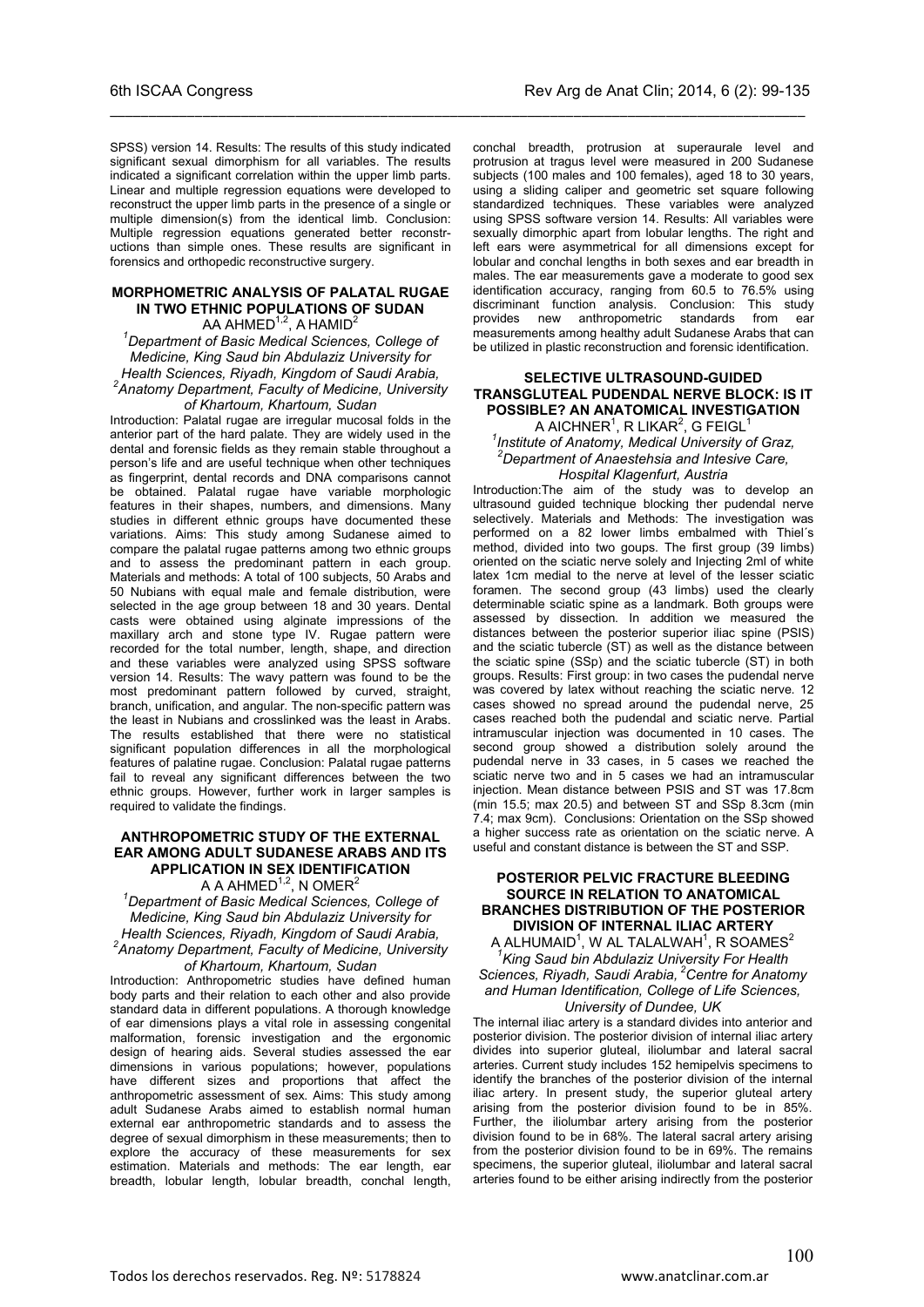division as from different artery or from the internal iliac artery directly. Moreover, congenital absence of superior gluteal, iliolumbar and lateral sacral arteries has seen in few cases. The oburator and inferior gluteal arteries also found to be a branch of the posterior division in 5% of all specimens instead of the anterior division of the internal iliac artery. Therefore, the obturator and inferior gluteal arteries have a high risk of laceration in case of posterior pelvic fracture as well as the three previous classical branches of the posterior division. Consequently, understand anatomical background of variable branch of the posterior division of the internal iliac artery lead to decrease the postoperative complication as a result from a proper vascular ligation and control source of hemorrhage.

\_\_\_\_\_\_\_\_\_\_\_\_\_\_\_\_\_\_\_\_\_\_\_\_\_\_\_\_\_\_\_\_\_\_\_\_\_\_\_\_\_\_\_\_\_\_\_\_\_\_\_\_\_\_\_\_\_\_\_\_\_\_\_\_\_\_\_\_\_\_\_\_\_\_\_\_\_\_\_\_\_\_\_\_\_\_\_\_\_\_

#### **THE VARIABLE COURSE OF THE INFERIOR GLUTEAL ARTERY IN RELATION TO SCIATIC NERVE SUPPLY**

 $\,$ S ALMULIHI $^1$ , W AL-TALALWAH $^1$ , R SOAMES $^2$ *1 King Saud bin Abdulaziz University For Health Sciences, Riyadh, Saudi Arabia, <sup>2</sup> Centre for Anatomy and Human Identification, College of Life Sciences, University of Dundee, UK*

The inferior gluteal artery is one of large terminal branch of the anterior trunk of the internal iliac artery. As the inferior gluteal artery arises, it has different courses. In current study includes 150 specimens to clarify the anatomical course of inferior gluteal artery in relation to sciatic nerve roots. Inside the pelvis, the inferior gluteal artery frequently passed between second and third sacral root of sciatic nerve (S2 and S3) in 32%. However, the inferior gluteal artery passed either between the first and second sacral root or between the third and fourth sacral root in 11% or 10% respectively. In few cases, the inferior gluteal artery passed below the fourth sacral root in 5%. The inferior gluteal artery did no course sciatic nerve roots in 20%. Further, it was congenital absence in 12%. Therefore, the sciatic nerve roots have no supply from the inferior gluteal artery in 32%. The remains specimen, the inferior gluteal artery has been resected during dissection in 10%. Consequently, the inferior gluteal artery supplied the first sacral root in 11%, second sacral root in 33%, third sacral root in 42% and fourth sacral root in 15%. Therefore, the inferior gluteal artery provides a supply to sciatic nerve in pelvic region as well as in gluteal region. Surgeons have to be alert during surgery to avoid prolonged ligation leading to lower limb paralysis.

#### **A NEW THEORY OF OBTURATOR ARTERY DEVELOPMENT**

W AL TALALWAH $^{\rm 1}$ , R SOAMES $^{\rm 2}$ *1 King Saud bin Abdulaziz University for Health Sciences (KSAU-HS), <sup>2</sup> University of Dundee, College of Life Sciences, Centre for Anatomy and Human Identification*

Persistent axial artery is a rare anatomical variant: as it regresses the iliofemoral system develops. Failure of regression results in variable obturator artery origin. In a study of 342 specimens, a persistent sciatic artery was observed in 68 cases: the obturator artery had different origins in the presence of the sciatic artery. In early development, the primitive obturator artery usually arises from the primitive axial artery, regressing as soon as the primitive obturator artery develops from the primitive anterior trunk. With a delay in appearance of the primitive anterior trunk or internal iliac artery the obturator artery develops from the posterior trunk or external iliac system. The embryologic theory present here is based on three conditions. Firstly, the origin is based on the selection of channels via a primary capillary plexus which develop into the primitive obturator artery; secondly, early or delayed timing of primitive obturator artery growth may lead either to an unusual origin of the

obturator artery or an aberrant obturator artery; thirdly, the vascular demand of tissues. Based on the current study a new embryological theory of the obturator artery is proposed which explains its origin as well as the presence of an accessory obturator artery.

#### **A REVIEW OF DEEP FEMORAL ARTERY CHARACTERISTICS IN ASSOCIATION WITH A COEXISTENT OF SCIATIC ARTERY** W AL TALALWAH<sup>1</sup>, R SOAMES<sup>2</sup>

*1 King Saud bin Abdulaziz University for Health Sciences (KSAU-HS), Riyadh, Saudi Arabia, <sup>2</sup> University of Dundee, College of Life Sciences, Centre for Anatomy and Human Identification,UK*

The common femoral artery divides into superficial and deep femoral (profunda femoris) arteries. Previous publications with a coexistent sciatic artery have described the anatomical characteristics of the profunda femoris. In sciatic artery aneurysm the profunda femoris has been reported to show either hypoplasia or aplasia. The current review is based on studies reported in the literature of sciatic artery aneurysm in relation to the size and course of the profunda femoris and includes 206 cases in 171 patients published between 1864 and 2012. The review shows that the profunda femoris is of normal size in 58.7% of cases; it was hypoplastic in 21.7%, hyperplastic in 4.4%, and absent in 15.2%. In addition, the profunda femoris found to be less likely to have a collateral circulation (2.2% of cases) and continue as the popliteal artery (2.2% of cases). Frequently (80.4%), the profunda femoris terminated at any level in the thigh. Patients with sciatic artery aneurysm may preceed to develop peripheral vascular disease culminating in lower limb amputation. Nevertheless, the profunda femoris could be used as a shunt for the sciatic aneurysm. Consequently, the features of the profunda femoris are significant factors to reduce risk of lower limb amputation.

#### **TIME PERCEPTION AND ITS NEUROANATOMICAL SUBSTRATES**

N APAYDIN<sup>1,4</sup>, S ÜSTÜN<sup>3</sup>, E KALE<sup>4</sup>, H D  $OZ$ GÜVEN<sup>2,4</sup>, M ÇIÇEK<sup>3,4</sup>

*1 Department of Anatomy, <sup>2</sup> Department of Psychiatry, 3 Ankara University Faculty of Medicine, Department of Physiology, <sup>4</sup> Ankara University, Brain Research Center, Turkey*

#### The ability of organisms to adapt time and coordinate temporal sequences of events in their internal and external environments is vital to the organism's ability to adapt to the world around them. However the neural mechanisms underlying time perception are still unclear. Is the temporal information represented by specialized neural networks or is it regionally depending on the task? Reward and punishment are also known to be effective upon our future decisions and indeed reward has been shown to promote human performance in multiple task domains. In particular, it has been proposed that highly similar neural processes are engaged in response to the temporal tasks, entirely independent of any reward prospect. Taken together, these results suggest that the physiological mechanisms involved in the reward prospect and time perception are quite similar. While the above findings provide evidence for the view that reward prospect and temporal attention may act by utilizing similar processing routes, a systematic investigation of this proposed overlap, as well as the potential interaction between these two factors (reward system and time perception), is lacking. With the present functional magnetic resonance imaging (fMRI) study, we sought to elucidate the neural processes that are shared and distinct between brain regions responsible for time perception and reward prospection. Participants were 20 right handed young adults (age 19–39, mean 27.3 years). We employed a temporal attention task in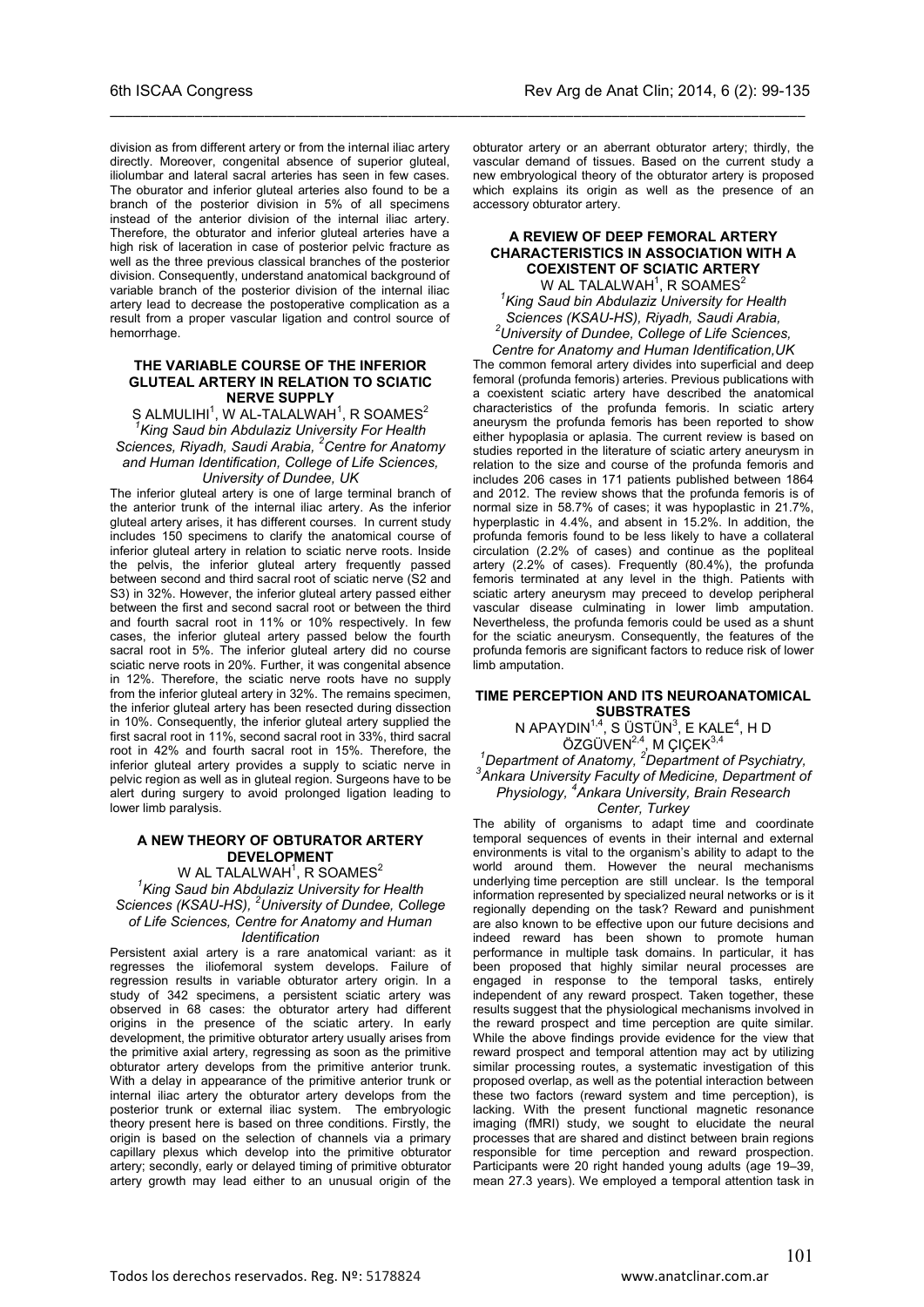which observers had to extrapolate the velocity of an occluded moving object in reward vs. no-reward sessions. On each trial, the target displayed on the left side of the screen and moved toward right side becoming "invisible" in the center of the screen under an occluding surface and the velocity of the target was slightly increased or decreased in this invisible period. After the period of invisible motion, the target reappeared and participants were asked to make perceptual judgments whether it reappeared slightly too early or too late compared with its predicted velocity. In reward sessions the participants gained 1.5 TL (0.5€) per correctly done trial. Inside the scanner, the participants performed four 7-minute runs, yielding a total of 128 trials in each session. Two of the runs were rewarded and 2 were non-rewarded. Accordingly, fMRI images were acquired using a 3-T scanner with a 32-channel head-coil array. The most prominent activations associated with time perception included the right and left supplementary motor cortex, orbitofrontal cortex, right dorsolateral prefrontal cortex and middle temporal gyrus. And the most prominent activations associated with reward as compared with no-reward sessions included right and left caudate nucleus, right cingulate cortex and right parahippocampal gyrus.

\_\_\_\_\_\_\_\_\_\_\_\_\_\_\_\_\_\_\_\_\_\_\_\_\_\_\_\_\_\_\_\_\_\_\_\_\_\_\_\_\_\_\_\_\_\_\_\_\_\_\_\_\_\_\_\_\_\_\_\_\_\_\_\_\_\_\_\_\_\_\_\_\_\_\_\_\_\_\_\_\_\_\_\_\_\_\_\_\_\_

### **COMPOSITION OF THE PSOAS MAJOR MUSCLE IN PATIENTS WITH LOW BACK PAIN**

J ARBANAS, H VLAHOVIC, G STARCEVIC-KLASAN, V MARIJANCIC, D MALNAR

*Department of Anatomy, Faculty of Medicine, University of Rijeka, Rijeka, Croatia*

AIM: The aim was to investigate the changes of the psoas major muscles Cross Sectional Area (CSA) in patients with low back pain (LBP). Moreover, the aim was to examine association between the morphology of the psoas major muscle and expression of the degenerative changes of lumbar spine in patients with LBP. METHODS: T2-weighted scans for measurements of the CSA were performed on a 42 patients and 49 controls using a 1.5 Tesla superconducting MR system. Measurements were obtained on a modified transverse plane parallel to the referent intervertebral disc at L3/L4, L4/L5 and L5/S1 levels of the lumbar spine, respectively. RESULTS: Patients had bigger CSA of the psoas major muscle than controls at all analyzed levels. At the levels of L3/L4 and L4/L5 intervertebral disc the difference was statistically significant ( $P < 0.05$ ). Patients with apparent degenerative changes of the lumbar spine had smaller CSA of the psoas major muscle compared to the patients without apparent changes at the levels of L3/L4 and L4/L5 (P < 0.05). However, CSA of the psoas major muscle in the patients with degenerative changes of lumbar spine was still bigger then the one of the healthy controls. CONCLUSION: Psoas major muscle shows signs of increased activity in LBP patients. Moreover, psoas major muscle also remains active regardless of presence of degenerative changes of the lumbar spine.

### **USING OF SINGLE FOREARM INCISION FOR TENDON TRANSFER FOR RADIAL NERVE PALSY: PROSPECTIVE STUDY**

J AZIZ<sup>1</sup>, W AZIZ $^2$ 

*1 Department of Anatomy, <sup>2</sup> Department of General Surgery, Faculty of Medicine, Cairo University, Egypt* Background: Loss of radial nerve function in the hand creates a significant disability. The patient cannot extend the fingers and thumb and has great difficulty in grasping objects. Perhaps more importantly, the loss of active wrist extension robs the patient of the mechanical advantage that wrist extension provides for grasp and power grip. Aim of the study: Tendon transfer using a single incision in its place can solve these problems in short time. Material and method: In

prospective analysis, A total of 18 patients of radial nerve injury (17 men and 1 woman) with a mean age of 30 years (range, 22–40 years) underwent tendon transfer after failed nerve reconstruction. The exclusion criterion was radial nerve dysfunction resulting from brachial plexus injury. a 10 cm long incision is first marked over the radial aspect of the forearm extending from the middle third of the radial side of the forearm to 1 cm proximal to the radial styloid distally. All the tendons required for the transfer are explored and identified through the same incision. By good retraction of the wound proximally, Pronator teres muscle is raised from its insertion with a 4 cm sleeve of periosteum. Results and Conclusion: the average ranges of wrist movement were: mean extension was 56° ±5°, which was 85% of the maximum mobility of the opposite side. Mean flexion was  $57^{\circ}$  ±  $5^{\circ}$ , equivalent to 75% of the maximum degree of movement of the healthy side. Radial deviation was 17°  $\pm$  5°, and ulnar deviation was 55°  $\pm$ 5°. The mean finger extension during wrist extension was 75° ± 5° and was almost similar in the wrist neutral position at 75°  $\pm$  5°. The mean palmar abduction of the thumb was 41° $\pm$  5°. which was 80% of the maximum mobility of the opposite side. Hand grip strength using a Jamar dynamometer, On average, the operated hand had grip strength of  $25 \pm 2$  kg; the average of the healthy opposite side was  $37 \pm 2$  kg (fig 10). After their tendon transfer, 14 patients still continue their previous carrier , 4 were unemployed changing their carrier from being heavy manual workers to lighter work to satisfy their new functions. All patients achieved a mean pronation of 80°±10° and a mean supination of  $70^{\circ}$  ± 10°, which amounts to a 12% restriction compared with the contralateral healthy hand.

## **ANATOMICAL STUDY OF THE ARTERIAL PERFORATORS OF THE GLUTEAL REGION AND ITS SURGICAL IMPLICATION**

J AZIZ<sup>1</sup> , W AZIZ2 *1 Department of Anatomy, <sup>2</sup> Department of General Surgery. Faculty of Medicine, Cairo University, Egypt* Background: Despite significant advances in therapeutic options, pressure ulcers continue to pose a challenge to physicians and surgeons and frequently require multidisciplinary input. Direct closure or skin grafting is useful only in a small number of early pressure ulcers. For non healing and advanced pressure ulcers, reconstructive surgery is indicated, which consists of soft tissue flap coverage such as fasciocutaneous, musculocutaneous, perforator, or free flaps. Aim of the study: the aim of the current study is to design surgical technique based on using gluteal musculature to provide rich blood supply and insure good nourishment for skin defects associated with pressure sore and pilonidal sinuses. Material and method: Anatomically, seven fresh cadavers were used in this study. They were obtained from the dissecting room of the anatomy department, Cairo University, Faculty of Medicine. The common iliac arteries were explored and perfectly dissected to record the sites of the main perforating fasciocutaneous vessels and the presence of anastmosis between the arteries supplying gluteus maximus muscle. Surgically, twenty patients had parasacral defects. Ten patients were suffering from sacral pressure sores and were treated by transposition of lower based fasciocutaneous flaps. The other ten patients were suffering from recurrent pilonidal sinuses and were treated by wide excision of the sinuses with its tracts and transposition of Z- plasty fasciocutaneous flaps. Conclusion: The gluteal region is rich with an abundant blood supply offering an array of large musculocutaneous and fasciocutaneous flaps suitable for wound closure. The rational for reconstruction in this region is to use of musculocutaneous flaps based on the gluteal musculature that provide good vascularity, generous soft tissue padding, and resistance to infection.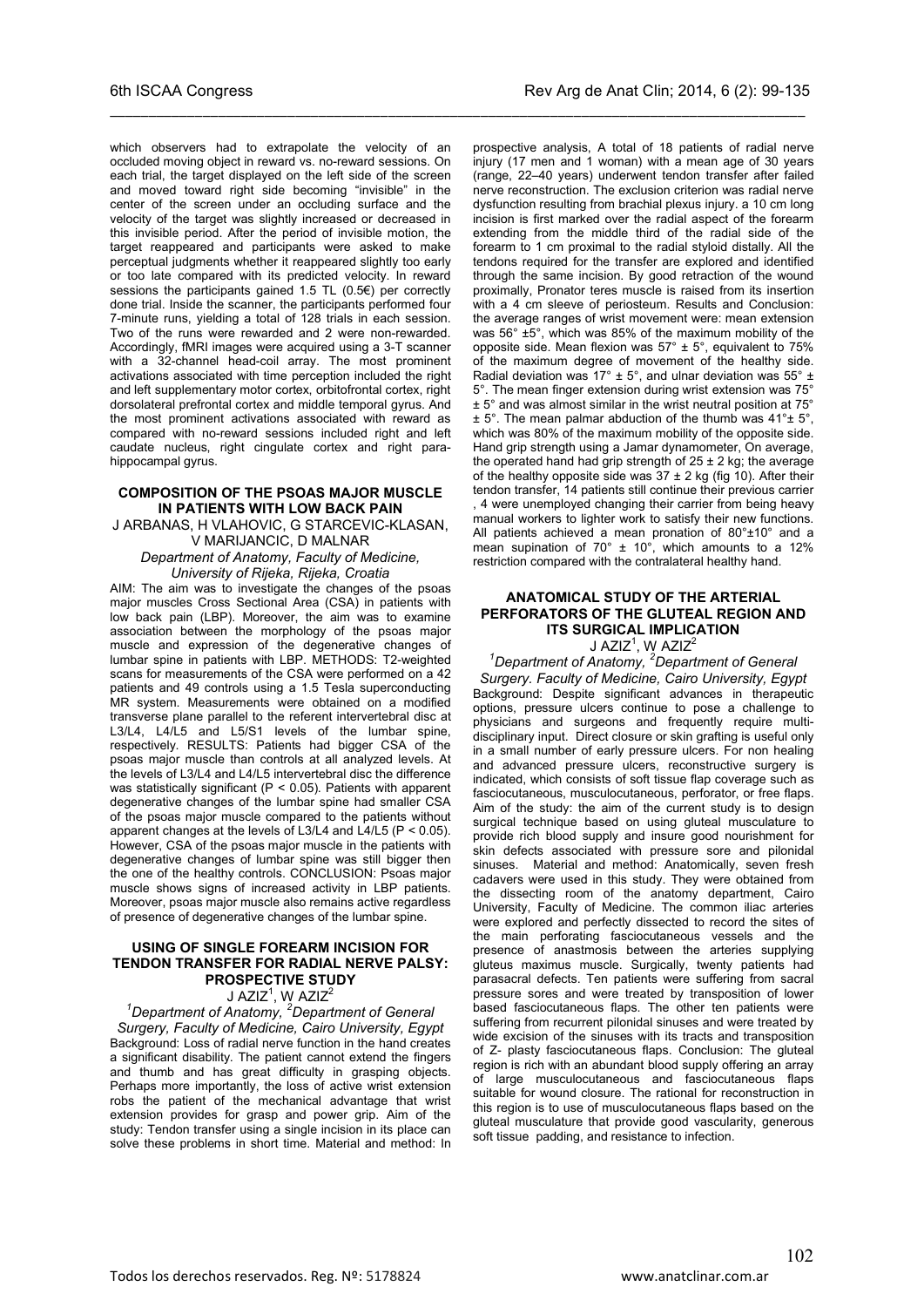#### **MEDICAL PROCEDURES ON CADAVERS - PERSPECTIVE**

\_\_\_\_\_\_\_\_\_\_\_\_\_\_\_\_\_\_\_\_\_\_\_\_\_\_\_\_\_\_\_\_\_\_\_\_\_\_\_\_\_\_\_\_\_\_\_\_\_\_\_\_\_\_\_\_\_\_\_\_\_\_\_\_\_\_\_\_\_\_\_\_\_\_\_\_\_\_\_\_\_\_\_\_\_\_\_\_\_\_

V BACA $^{1,\,2}$ , D KACHLIK $^1$ , M OTCENASEK $^{2,\,3}$ , Z HORAK<sup>2</sup>, T BACOVA<sup>1</sup>, R GRILL<sup>2,3</sup>, V DZUPA<sup>2,4</sup><br><sup>1</sup> Department of Anatomy, <sup>2</sup> Center for Integrated Study *of Pelvis, <sup>3</sup> Department of Urology, 4 Department of Orthopaedics and Traumatology, Third Faculty of Medicine, Charles University in Prague and FNKV Prague, Czech Republic*

Basic needs for completion of mastery in different medical specializations are the understanding and gaining skills in minimally invasive techniques. The courses shifts from demonstrations limited to operating theatres to practical hands-on trainings into specialized training centres. These centres must dispose of different equipment and devices but not only in technique and instruments, but also in a variety of teachers experience. Our experience in the Centre building on our department lead to recognizing of the need of construction of the Network of Excellence under the auspices of European Association of Clinical Anatomy (EACA) and International Academy of Clinical Anatomy (IACA). Our Centre offers an advanced approach to the practical training concentrated in one place – cadavers suitable for imitation of different medical procedures, a fully equipped operating theatre with endoscopic towers for both rigid and flexible endoscopies, X-ray C-arm for traumatology and invasive radiologic procedures, operation microscope for a wide range of microsurgical procedures, interconnection by an audiovideo network with a Wi-Fi approach to Internet. For creation of educational materials and e-learning materials designed for the selected practical course the centre disposes with a graphic studio. These modules are prepared in advance to a hands-on courses enrolment. Interconnection of similar centres will represent the maximum progress achievable in medical procedures simulations and will improve practical skills of physicians throughout the Europe or the world. (Supported by RP MSMT and EU Funds OPPC CZ216/3100/ 24018)

#### **EXPRESSION OF MYOGENIC TRANSCRIPTIONAL FACTORS IN RAT SKELETAL MUSCLES**

S BAJEK, M NIKOLIĆ, T ŠOIĆ VRANIĆ, I MARIĆ, J  $G$ IACOMETTI<sup>1</sup>, M BAJEK<sup>2</sup>

*Department of Anatomy, <sup>1</sup> Laboratory for Natural Products and Metabolomics, Department of Biotechnology, <sup>2</sup> Department of Microbiology and* 

*Parasitology, School of Medicine, University of Rijeka* The family of muscle specific basic helix-loop-helix (bHLH) regulatory factors consists of MyoD, Myf-5, myogenin and MRF-4. These factors contribute to the transcriptional activation of muscle genes during commitment and differentiation. Each of these myogenic bHLH proteins form a heterodimer complex that builds DNA, and includes other bHLH proteins E2 gene family and builds canonical DNA sequence, CANNTG (E box) within the gene enhancing elements that encode markers of terminal differentiation of skeletal muscle. A distinct role for the bHLH myogenic factors initially was suggested by their different temporal expression patterns in the somites and limbs during embryonic development. Gene knock out experiments provided evidence for the role of MyoD and Myf-5 in myoblast commitment, whereas myogenin is required for terminal myoblast differentiation. Myogenic transcriptional factors are involved in the process of the muscle denervation and regeneration on the protein or on the transcriptional level.

#### **TOPOGRAPHY OF THE SUPRAORBITAL VASCULAR-NERVE BUNDLE WITH REGARD TO MIGRAINE HEADACHE**

V BERCHTOLD, M KONSCHAKE

*Division of Clinical and Functional Anatomy, Department of Anatomy, Histology and Embryology, Innsbruck Medical University, Austria*

Aim: Recent findings of the pathogenesis of migraine headache argue against a central vasogenic cause and verify a peripheral mechanism involving compressed craniofacial nerves. Additionally, Botulinum Toxin injections as a new treatment approach for migraine headache patients demonstrate efficiency and support a peripheral mechanism. Methods: The supraorbital regions of 10 alcohol-glycerine fixed specimens of both sexes were dissected microsurgically. Both the supratrochlear (STN) and the supraorbital nerve (SON) were identified and their topographical relationship with the corrugator supercilii muscle (CSM) investigated. The shape of the exit from the orbita of both nerves was defined, the interaction of the supraorbital artery (SOA) and the SON determined. Results: We could reproduce three compression points of the STN. The nerve exits from the orbit in one half of the cases with two branches. In seven cases, it pierces as a whole or already ramified, the CSM. The SON enters into the brow through the supraorbital notch, which is bridged by a ligament in seven cases; just one hemiface showed a foramen. In all hemifaces, just the medial branch pierces the CSM. In seven cases the SOA crosses the SON; in one case the SOA runs with the SON. Conclusion: Our data support the hypothesis of a peripheral mechanism for migraine headache. Overall, the CSM is constantly perforated by the SON, and quite often by the STN, too. As tested by Botulinum-induced paralysis, also a surgical release of the perforating nerves by splitting the CSM can result in amelioration of migraine headache.

#### **HISTOLOGICAL CHARACTERIZATION OF CONCENTRATED GROWTH FACTORS AND THE RELATED CLINICAL OBSERVATIONS**

S BERNARDI, S ORLANDO, P RASICCI, S MUMMOLO, E MARCHETTI, G MARZO, MA CONTINENZA

#### *Department of Life, Health and Environmental Sciences, University of L'Aquila, Italy*

Aim: Although there are many studies in which CGF was evaluated for its clinical efficacy, the data regarding its histological characteristics are limited. Aim of this study was to evaluate the CGF structural morphology and its clinical efficacy in soft tissue recovering. Methods: It has been selected a female patient with implants already placed and a thin gingival biotype. According to the protocol, four CGF membranes were obtained. Two of them have been used for the clinical implants, and the others have been processed for the morphological study (H.E., A.M. and blue toluidine stains). Results: At the optical microscopy analysis both membranes showed a three concentric layers organization. The first layer consisted of no nucleated small cell bodies, like erythrocytes. In the second layer, the fibrin network entrapped many cellular elements and showed many blue stained (A.M. stain) circular bodies too, like cross cut collagen filaments. In the A.M. stained sections, the third layer appeared blue coloured and between the fibrin filaments, larger than that observed in the second one, other corpuscular fragments were found, like platelets. The semithin sections analysis permitted to highlight the different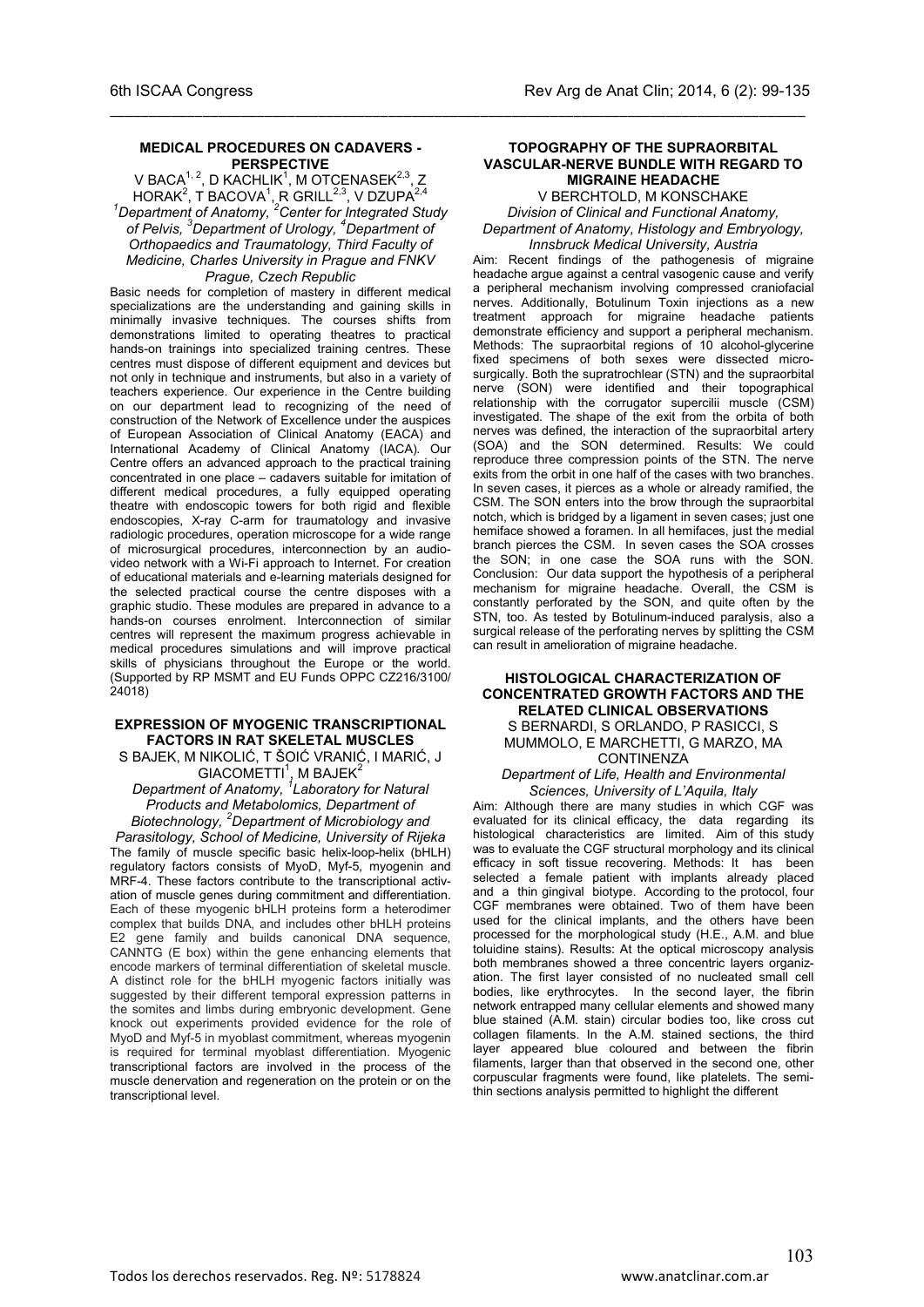orientation of the fibrin filaments and the particular disposition of the links, confirming the presence of cell bodies. The 9-months clinical follow-up of the treated patient showed a clear gain of gingival tissue around the implant comparing it with the pre-operative situation. Conclusions:

\_\_\_\_\_\_\_\_\_\_\_\_\_\_\_\_\_\_\_\_\_\_\_\_\_\_\_\_\_\_\_\_\_\_\_\_\_\_\_\_\_\_\_\_\_\_\_\_\_\_\_\_\_\_\_\_\_\_\_\_\_\_\_\_\_\_\_\_\_\_\_\_\_\_\_\_\_\_\_\_\_\_\_\_\_\_\_\_\_\_

 This study confirms the clinical efficacy of CGF and was aimed to integrate the clinical results with the related morphological knowledges.

#### **LOCALIZATION OF STEROID HORMONE RECEPTORS IN HUMAN NERVOUS TISSUE** M BEZDICKOVA $^{\rm 1}$ , R FILIPCIKOVA $^{\rm 1}$ , Z KOLAR $^{\rm 2}$ *1 Department of Anatomy, <sup>2</sup> Department of Pathology, Faculty of Medicine and Dentistry, Palacký University, Olomouc, Czech Republic*

Objective: Steroid hormone receptors (SHR) are members of a supergene family of ligand-dependent transcription factors. SHR are involved in supervision on reproduction and sexual behaviour but the relation to behaviour models, perception, and memory is still unclear. Expression of the SHR within certain parts of the human brain has been found. However, a comprehensive analysis of SHR expression in the human brain has not been performed. Material and Method: The overall survey of SHR distribution within the human brain has not been done yet. Our aim is to investigate the expression of SHR in different anatomical areas of the brain with focus on the neocortex. The immunohistochemical localization of estrogen receptors (ER), progesterone receptors (PR) and androgen receptors (AR) was examined. Autopsy withdrawal of particular regions of the human brain was done. Gender and developmental aspects were taken into consideration. Conclusions: The expression of SR within the brain cortex shows interesting revelation, which could be the first step to understand new relation and action of the steroid hormone receptors in brain as an interrelationship to human functioning and behaviour. Additional experiments have to be done and relation between the SHR expression and the purpose of their placing remains to be revealed. These results indicate on the possibility of SHR detection in post-mortal brain that is very important for next experiments. The research is still running and more samples are necessary.

#### **PRESERVATION OF ANATOMICAL SPECIMENS – EMBALMING METHODS**

M BEZDICKOVA<sup>1</sup>, R FILIPCIKOVA<sup>1</sup>, L MACHALEK<sup>1</sup>, Z BLAZKOVA<sup>1,</sup> R VAVERKOVA<sup>1</sup>, P HUBÁČEK<sup>1</sup><br><sup>1</sup> Department of Angtomy, Fogulfy of Modicine on *Department of Anatomy, Faculty of Medicine and Dentistry, Palacký University, Olomouc, Czech Republic*

Objective: Cadavers remain a principal tool for anatomists and medical students in gross anatomy. Dissection of embalmed cadavers exposes students, teachers and other staff to chemicals of fixation and preservation of cadavers. Since 1868 the formaldehyde for the preservation has been used, later on glycerine as additional chemical. The most frequently used fixatives and disinfectants are formalin, ethanol and phenol. Material and Methods: To exchange composition of used fixatives and disinfectants we have detoxified vats from the old embalming solution. In new embalming solution we use thymol instead of phenol, according to evidence of higher safety. Thymol has antiseptic ability 25× more effective than phenol. The high antiseptic effect occurs already in the solution of 1:3 000. What is essential, thymol is not put into the group of carcinogens and due to its lower ability to be dissolved in water; it is less poisoned then phenol. For the fixation we use combination of formalin, thymol, ethanol and distilled water. For the preservation only thymol, ethanol and distilled water is used. Conclusions: The new embalming solution of wet anatomical specimens is tested now. Next methods for the different usage of anatomical specimens are the method of plastination and fixation according to Thiel. Methods that we plane to

implement, allowed applying clinical anatomy in real practical courses of urgent medicine training, endoscopy training, surgery of joints training etc. *(This project has been funded with support of the ESF and the MSMT in the Czech Republic, project "Partnership network for theoretical and practical education of the emergency medicine, disaster medicine and current pre-hospital care with anatomical and clinical relationships" registration number: CZ 1.07./2.4.00/ 17.0059)*

#### **OSTEOMETRIC SEX DIFFERENCES OF FOOT BONES ARE CONCENTRATED ON THE PROXIMAL-DISTAL AXIS AND ON 2TH AND 4TH RAYS**

#### OD BEZRUKOVA, AF SAFIULLINA, RV NIKIFOROV, AA MELNIKOV, MV BAYROSHEVSKAYA, RM KHAYRULLIN

# *Department of Human Anatomy, Medical Faculty of*

*Ul'yanovsk State University, Ul'yanovsk, Russia* Diagnosis of sex is one of the main points of forensic medical and criminalistics examinations. Defining osteometric parameters of bones of the additional skeleton of the lower limb according to many authors provides valuable material for this. The aim of this study was to determine the basic regularities of variability and sexual quantitative differences of osteometric parameters of bones of the human foot. Materials for the study were 120 cases of observation (women and men approximately equally). Direct osteometry was made using electronic caliper type with a digital reading device and an accuracy class 1 until 0.01 mm. Standard osteometric measurements of phalanges, metatarsals, calcaneus and talus were made. Statistically significant sex differences were detected for the following osteometric parameters of bones: length, maximum length, as well as physical indicators of the bones volume and its weight and bone density. The authors confirmed the own hypothesis that sex differences are focused on the long tubular bones of the second and fourth rays, which play a key role in determining the morphogenesis and architecture of the autopodium and on the proximal-distal axis on the other bones of the foot. The authors found that statistically significant sexual differences inherent to long tubular bones of the foot (phalanges and metatarsals) are parameters characterizing the size of their epiphyses exclusively (width and height of the head and the base, width and height of the articular facets of the head and the base, distal, middle and proximal diaphyseal width). The possibility of using the detected differences as criteria for the diagnosis of the skeletal sex is discussed.

#### **MORPHOLOGICAL BRANCHES DISTRIBUTION OF THE ANTERIOR DIVISION OF INTERNAL ILIAC ARTERY**

A BINKHUNAYFIR $^{\rm 1}$ , W AL-TALALWAH $^{\rm 1}$ , R SOAMES $^{\rm 2}$ *1 King Saud bin Abdulaziz University For Health Sciences, Riyadh, Saudi Arabia, <sup>2</sup> Centre for Anatomy and Human Identification, College of Life Sciences, University of Dundee, UK*

The internal iliac artery divides into anterior and posterior

divisions. Current study includes 152 hemipelvis specimens to clarify the branches arising from the anterior division of the internal iliac artery. In present study, the anterior division have provided umbilical artery in entire specimens. The gluteopudendal trunk (a trunk gives off inferior gluteal and internal pudendal arteries) arising directly from the anterior division found to be in 31% specimens. The gluteo-obturaopudendal (a trunk gives off inferior gluteal, internal pudendal and obturator arteries) arising directly from the anterior division found to be in 4% specimens. The obturatopudendal trunk (a trunk gives off internal pudendal and obturator arteries) arising directly from the anterior division found to be less than 1% specimens. Further, the inferior gluteal and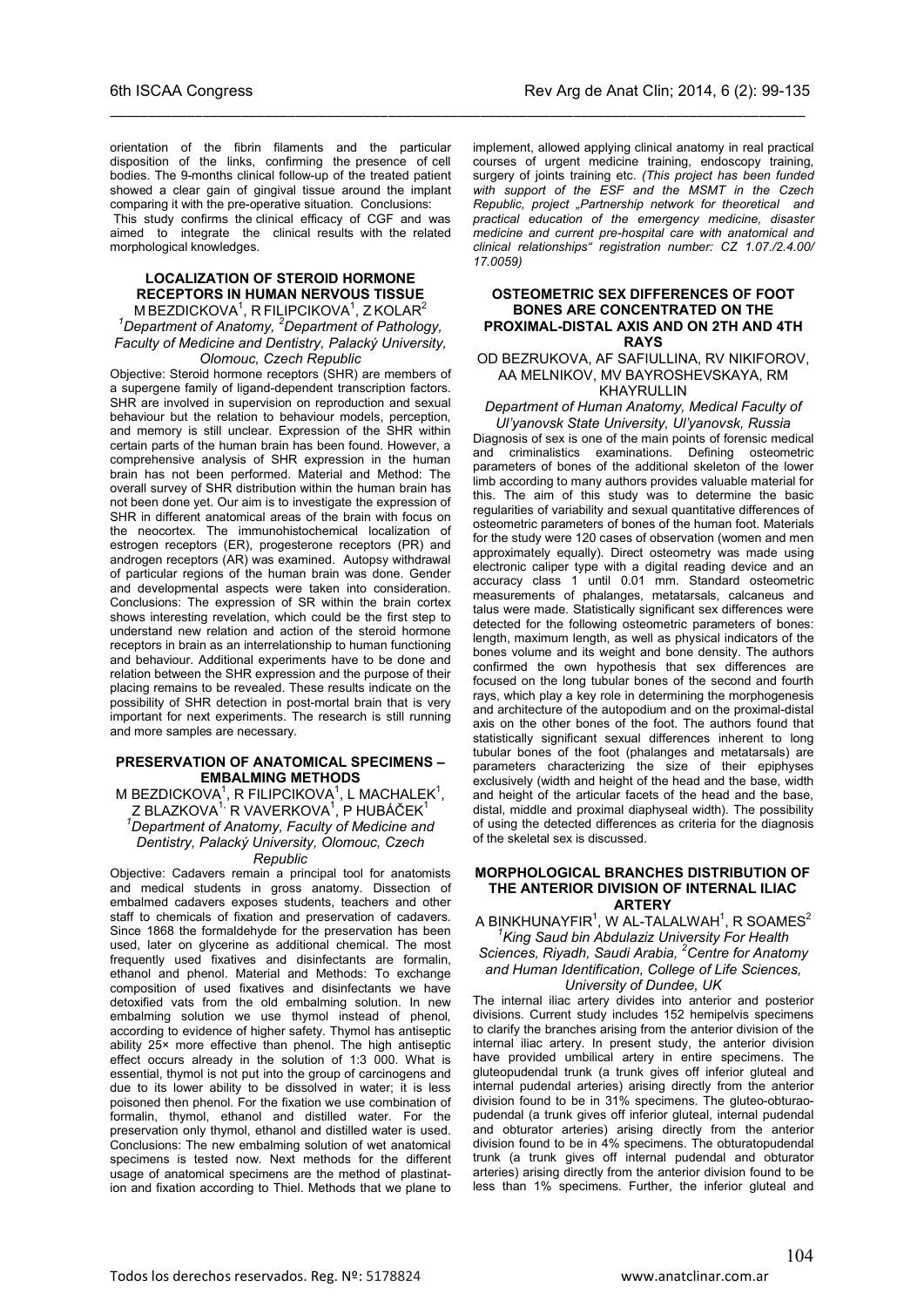internal pudendal artery found to be in 32% and 47%. Therefore, the inferior gluteal, internal pudendal and obturator arteries originated from the anterior division indirectly. The inferior gluteal internal pudendal arteries arose from directly anterior division in 33% respectively. The obturator artery arose from the anterior division in 55% directly. Knowing the major branch distribution from the anterior division of the internal iliac artery may help radiology to recognize the variability. Therefore, the surgeons have to be aware of anatomical variation to minimize the iatrogenic disease.

\_\_\_\_\_\_\_\_\_\_\_\_\_\_\_\_\_\_\_\_\_\_\_\_\_\_\_\_\_\_\_\_\_\_\_\_\_\_\_\_\_\_\_\_\_\_\_\_\_\_\_\_\_\_\_\_\_\_\_\_\_\_\_\_\_\_\_\_\_\_\_\_\_\_\_\_\_\_\_\_\_\_\_\_\_\_\_\_\_\_

#### **POTENTIAL EFFECT OF DIFFERENT ANATOMIC LOCALITIES ON ADIPOSE DERIVED STEM CELL BASED CLINICAL APPLICATIONS**

M BOHAC<sup>1</sup>, L SIMKO<sup>1</sup>, J FEDELES<sup>1</sup>, I VARGA<sup>2</sup>, S  $POLAK<sup>2</sup>$ , L DANISOVIC $<sup>3</sup>$ </sup>

*1 Department of Plastic, Reconstructive and Aesthetic Surgery, Faculty of Medicine, Comenius University in Bratislava and University Hospital, <sup>2</sup> Institute of Histology and Embryology, Faculty of Medicine, Comenius University in Bratislava, <sup>3</sup> Institute of Medical Biology, Genetics and Clinical Genetics, Faculty of Medicine, Comenius University in Bratislava,* 

#### *Bratislava, Slovakia*

Aim: Adipose tissue in different anatomic localities contains an abundant population of multipotent adipose-tissue-derived stem cells (ASCs) that possess the capacity to differentiate into cells of the mesodermal lineage for potential clinical application. ASCs are the most important factor also for soft tissue augmentation via fat auto-transplantation. We have investigated whether the yield and function of ASCs are affected by the anatomical sites most frequently used for harvesting adipose tissue: the abdomen and hip/ thigh region and resultant effect on fat auto-transplantation. Methods: Viability and number of ASCs from the abdomen and hip/thigh region samples were determined after enzymatic disaggregation by Cedex XS (Roche, USA). The potential of these ASCs was verified by DI3D scans in clinical application via fat auto-transplantation. Results: The characteristics of ASCs had 3,018% ± SEM of stromal vascular fraction cells (SVF). A significant difference was seen in ASCs frequency between adipose tissue harvested from the abdomen  $(3.79\%$  mean  $\pm$ SEM) and hip/thigh region (0,7%). DI3D scans revealed that anatomic locality and numbers of ASCs have significant  $(R<sup>2</sup>=0,2678; p=0,05)$  impact on fat auto-transplantation success. Conclusions: We conclude that the yield of ASCs, are dependent on different anatomic localities. The abdomen seems to be preferable to the hip/thigh region for harvesting adipose tissue, in particular when considering ASCs for clinical applications such as fat auto-transplantation. (This work was supported by the grant of Ministry of Health of the Slovak Republic No. 2012/4-UKBA-4 and by the grant of Slovak Research and Development Agency No. 0434-12)

#### **CHANGES OF CALCIUM/CALMODULIN-DEPENDENT PROTEIN KINASE II EXPRESSION IN SPINAL CORD IN RAT MODELS OF TYPE 1 AND TYPE 2 DIABETES**

#### M BORIC, A JELICIC KADIC, D SAPUNAR, L PULJAK *Laboratory for Pain Research, University of Split School of Medicine, Split, Croatia*

Aim The aim of this study was to investigate the expression of CaMKII in the dorsal horn of spinal cord in early model of DM type 1 and type 2. Methods DM1 model was induced in Sprague-Dawley with 55 mg/kg of streptozotocin (STZ) and DM2 model using combination of high-fat diet and low-dose STZ. Pure citrate buffer was injected to control rats for DM1 and DM2. The expression of total CaMKII and its alpha isoform in dorsal horn was quantified using immunofluorescence. Results Increased expression of tCaMKII and

its alpha isoform was seen in dorsal horn of DM1 animals 2 weeks and 2 months after diabetes induction. Expression of total CaMKII and its alpha isoform in DM2 animals was increased 2 weeks, but not 2 months after diabetes induction. CaMKII alpha was predominantly expressed in laminae I-III. Discussion Changes in the CaMKII expression were observed in DRG and dorsal horn six months and one year following induction of DM1. However, the expression pattern of CaMKII in dorsal horn in early diabetes has not been reported yet. Conclusion The observed changes in the expression of CaMKII and its alpha isoform may be involved in the neuropathic pain development in DM1 and in early DM2 neuropathic changes.

### **HEPARIN-INDUCED OSTEOPOROSIS MODEL IN MICE**

J BRKLJACIC $^1$ , I ERJAVEC $^1$ , M PAUK $^1$ , L GRGUREVIC<sup>1</sup>, S VUKICEVIC<sup>1</sup>

*1 Laboratory for mineralized tissues, Department of Anatomy, Zagreb, Croatia*

Aim: The purpose of this research was to present the model of heparin-induced secondary osteoporosis in mice. Preventive and curative effect of bone morphogenetic protein 6 (BMP6) was also shown as a treatment possibility in this model. Methods: CD-1 strain female mice were divided into five groups, as follows: (1) control, only saline, 50 µL/day iv, for 6 weeks; (2) positive control, heparin 1 IU/g/day iv, for 6 weeks; (3) treatment group 1: heparin 1 IU/g/day iv + BMP6 10 µg/kg iv three times a week, for 6 weeks; (4) treatment group 2: heparin 1 IU/g/day iv for 6 weeks, after which BMP6 10 µg/kg iv three times a week, for 4 weeks. Femur and tibia BMD was measured before and after the treatment using DXA. MicroCT  $(\mu$ CT) was used at the end of treatment to analyze femur and tibia bone parameters (BV, BV/TV, Tb.N, Tb.Sp). Results: After six weeks of treatment, heparin induced significant bone loss, which was confirmed by DXA and uCT. Both treatment groups showed no femur bone loss compared to control animals. On the other hand, only combined therapy of heparin and BMP6 showed no statistical difference in all measured parameters in tibia, while subsequent BMP6 therapy did not prevent bone loss. Conclusion: Heparin induced secondary osteoporosis in a dose of 1 IU/g/day within a period of six weeks. Combined therapy with BMP6 prevents negative effect of heparin on bone, as shown by no difference in BMD, BV and Tb.N values compared to control animals.

#### **COMPLEX INTERACTIONS OF GASEOUS AND PARTICULATE EMISSIONS, NKT CELLS AND BTEX ON PEOPLE WITH ENVIRONMENTAL DISEASES**

A BULOG<sup>1</sup>, I ŠUTIĆ<sup>2</sup>, V PAVIŠIĆ<sup>2</sup>, V MIĆOVIĆ<sup>1</sup><br><sup>1</sup> Department of Public Health, Medical Faculty,<br><sup>2</sup> Medical Faculty, University of Pijaka, Pijaka, Crea

*Medical Faculty, University of Rijeka, Rijeka, Croatia* Introduction: urban air pollution represents a common and difficult problem in the majority of metropolises, which contain high levels of traffic congestion generating great amounts of genotoxic substances. Volatile organic compounds (VOCs) play an important role in ecological damages, disturbing the ecosystem and human health. It is well-known that the bloodair relationships of benzene, toluene, ethylbenzene, and the xylenes (BTEX) were dependent by smoking, exposuresmoking interactions, and by gender and age, while the other VOCs were not. The objectivities and methods of our study: were to determine the connection between the concentration of BTEX in urine, the immunological status (phenotypic profile of peripheral blood lymphocytes and releasing of cytolitic molecule perforin from these cells) and respiratory illnesses in people from industrial area and those from rural fields. Results: people living in urban industrial fields have significantly diminished values of PIF (inspiratory peak flow),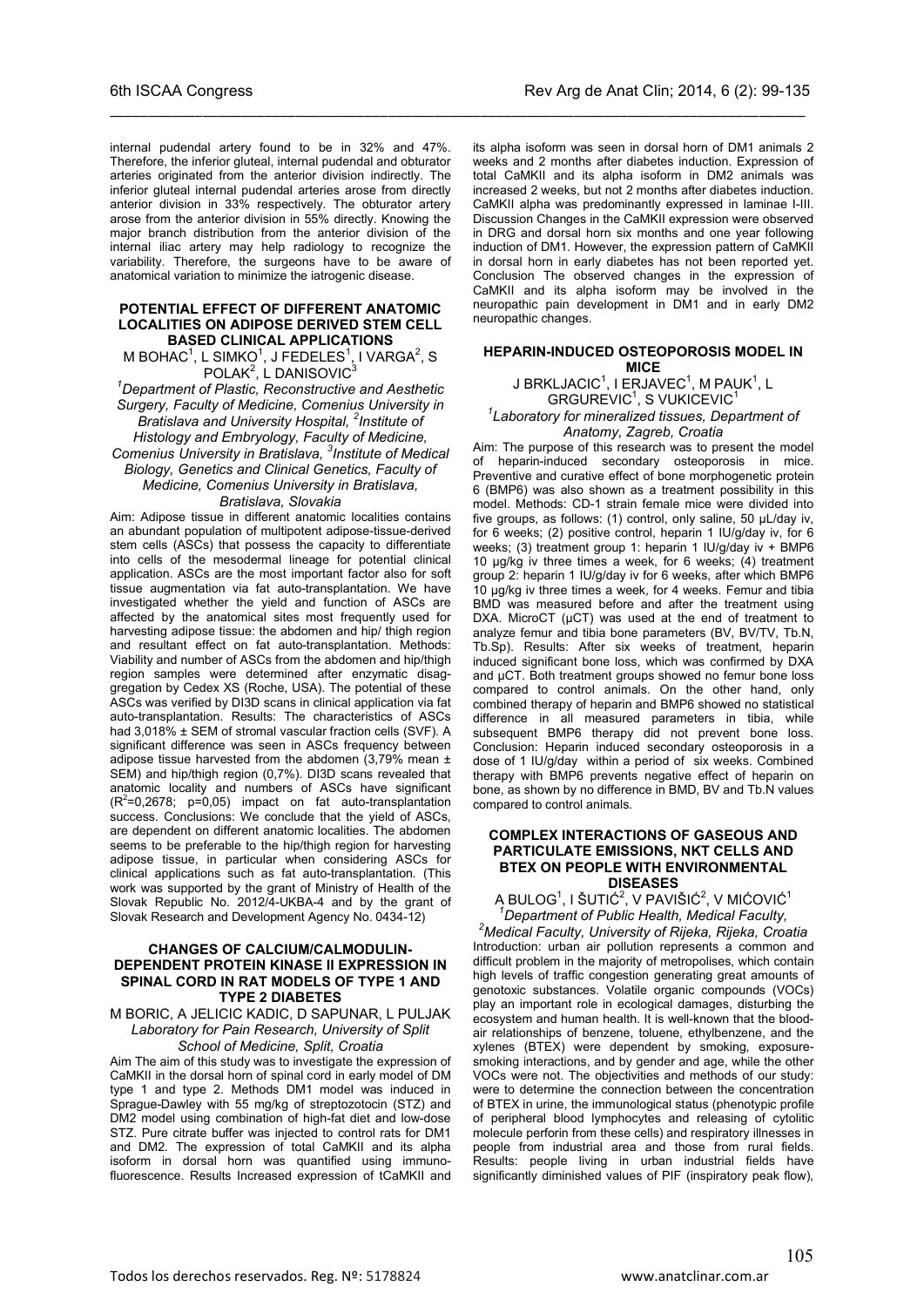FIVC (inspiratory forced vital capacity), FIV1 (volume inspired in the first second of the test) and FVC (forced vital capacity) and significantly increased the concentration of o-ksilen, benzene, toluene and etilbenzene, as well as the number of NK and NKT cells. Conclusion: BTEX-analyze in urine, as an important and easy method represents a good marker in environmental monitoring which contributes better protection of air pollutants and quicker diagnosis of COPD and asthma.

\_\_\_\_\_\_\_\_\_\_\_\_\_\_\_\_\_\_\_\_\_\_\_\_\_\_\_\_\_\_\_\_\_\_\_\_\_\_\_\_\_\_\_\_\_\_\_\_\_\_\_\_\_\_\_\_\_\_\_\_\_\_\_\_\_\_\_\_\_\_\_\_\_\_\_\_\_\_\_\_\_\_\_\_\_\_\_\_\_\_

#### **FUNCTIONAL ANKLE/FOOT RANGE OF MOVEMENT IN PARALYMPIC SWIMMING** R ĆAĆAN, H VLAHOVIĆ, L ĐUDARIĆ, A FUŽINAC-SMOJVER, V MARIJANČIĆ, J LULIĆ-DRENJAK, K ZULLE

#### *Department of anatomy, School of medicine, University of Rijeka, Croatia*

Objective: Functional adaptation of ankle/foot range of movement (ROM) measurement in paralympic swimming. Methods: Interpretation of adapted joint mobility testing for the specific functional range of movements for paralympic swimming. Results: The amount of functional ankle/foot range used in Freestyle (S) strokes is very different to Breaststroke strokes (SB).  $S -$  Dorsiflexion starts at 40 degrees of plantarflexion. Points are awarded for the amount of movement achieved from this point moving towards neutral. The ankle does not have to achieve neutral range as this is not required during the stroke. Dorsiflexion is essentially measured in what is considered plantarflexion. The movement direction is important. SB – Dorsiflexion starts at neutral and points are allocated for the active range available from neutral (This range is NOT measured in S). S – Plantarflexion starts at 8 degrees of plantarflexion and points are awarded for active movement up to 41°+ (Plantarflexion range from 0-8 degrees is not allocated with points). SB– plantarflexion starts at 0 degrees and points are allocated for the active range available from neutral (The initial part of this range is NOT measured in S).  $S -$  Supination starts at  $0^\circ$  and ends at 30° +. SB – Supination starts at 0° and ends at 33° +. S – Pronation starts at 30° of supination/inversion and ends at  $0^\circ$  + (This range is NOT Measured in SB). SB -Pronation starts at 0° and ends at 21° +. Conclusion: S stroke requires an ankle/foot to be mostly plantarflexed and supinated. SB stroke requires the ankle/foot to utilize all available range thus the measurement method is adapted to the needs of paralympic swimming.

#### **ANATOMY COMIC STRIPS** MS CHUNG

*Department of Anatomy, Ajou University School of Medicine, Suwon, Republic of Korea*

Anatomy comic strips were elaborated in order to enable medical students to learn the complexities of anatomy in a straightforward and humorous way. The 451 anatomy comic strips in English have been drawn for over a decade. Supplementary 180 episodes of the science comic strips were yielded. Whole comic strips were made accessible on the homepage (anatomy. co.kr) with no payment or registration. The contents were also uploaded on the facebook (page: anatomy comic strips). 93 Korean medical students, who looked through the comic strips, were surveyed with questionnaire. The students might laugh at the comical situations of comic strips only after acquisition of anatomy knowledge; they then recognized how anatomy enriched them. They wrote back that comic strips facilitated memorizing the anatomy contents. Besides comic strips helped them enjoy chatting with the medical and non-medical persons, and change the attitude toward anatomy and medicine. Now a day, students are reluctant to specialize in anatomy because of the prejudice that living as anatomist is boring and exhausting; comic strips could be a novel tool to demonstrate intriguing and worthwhile activities of

anatomists. Creation and educational use of benefiting comic strips are ongoing.

#### **CORRELATION OF KLINGLER FIBER DISSECTION TECHNIQUE AND HIGH-DEFINITION FIBER TRACKING (HDFT) METHOD FINDINGS: A GOOD SURGICAL NEUROANATOMY LAB MODEL FOR CONFIRMATION THE NEUROANATOMICAL STRUCTURES**

A CÖMERT $^{1,2}$ , A MEOLA $^{1,3}$ , JC FERNANDEZ-MIRANDA<sup>1</sup>

#### *1 Department of Neurological Surgery, University of Pittsburgh Medical Center, Pittsburgh, USA, 2 Department of Anatomy, Ankara University Faculty of Medicine, Ankara, Turkey, <sup>3</sup> Department of Neurosurgery, University of Pisa, Italy*

The detailed knowledge, provided by the white matter dissection technique, reveals the intrinsic architecture of the brain. Still understanding of the three-dimensional organization of fiber bundles in the white matter of the human brain is limited. Nowadays, the importance and necessity of a precise understanding of the neuroanatomical structures and white fiber anatomy for the neurosurgeon are greater than ever. This is important because recent introduction of highdefinition fiber tracking (HDFT) is capable and has been applied in many of normal subjects and on many neurosurgery patients. HDFT is a novel tractography method that can tract several thousand fibers from cortex to cortical and subcortical structures. This novel combination of processing and reconstruction is able to do this with at least millimeter resolution and is important for complex fiber crossings. The anatomy of gyri and sulci of the specimen's were studied with serial photography at each process of the dissection. The gray matter of sulci in the region being studied was progressively removed, and the short association arcuate fibers were exposed. By dissections beginning on the lateral hemispheric surface long fibers such as superior longitudinal fascicle were demonstrated in deep part of the gyral white matter. In these steps by HDFT tracking representation of the corresponding structure was obtained. This lab model that was used in the surgical neuroanatomy laboratory allows to correlate and to confirm of the neuroanatomical structures step by step. By combination of these two methods, investigation and comparison of structural connectivity between structures of the human brain, their neuroanatomical validations and enhancement of the critical research is possible.

#### **MICRO-CT PARAMETERS OF THE TIBIAL PLATEAUS IN RELATION TO ENDOTHELIN-1 SERUM LEVELS IN PATIENTS WITH END-STAGE OF THE OSTEOARTHRITIS**

O CVIJANOVIĆ<sup>1</sup>, E BAZDULJ<sup>2</sup>, B ŠESTAN<sup>3</sup>, S ZORIČIĆ CVEK<sup>1</sup>, L ĐUDARIĆ<sup>1</sup>, D BOBINAC<sup>1</sup>, Ž CRNČEVIĆ ORLIĆ<sup>2</sup>

*1 Department of Anatomy, Medical Faculty of Rijeka, University of Rijeka, <sup>2</sup> Clinical Hospital Rijeka, Medical Faculty of Rijeka, <sup>3</sup> Clinical Hospital Lovran, Medical Faculty of Rijeka, Croatia*

Background and Aims: Osteoarthritis (OA) is a degenerative joint disease, characterized by progressive cartilage damage and sclerosis of the underlying subchondral bone within a joint. The changes in the density and the architecture of the underlying subchondral bone have a profound effect on both the initiation and progression of cartilage degeneration. Endothelins (ET) have been recognized as the most potent vasoconstrictor agents known. ET-1 is produced by many cells and it's production is modulated by systemic hormones and local factors. The aim was to evaluate alterations of the subchondral bone, by performing micro-CT analysis of the: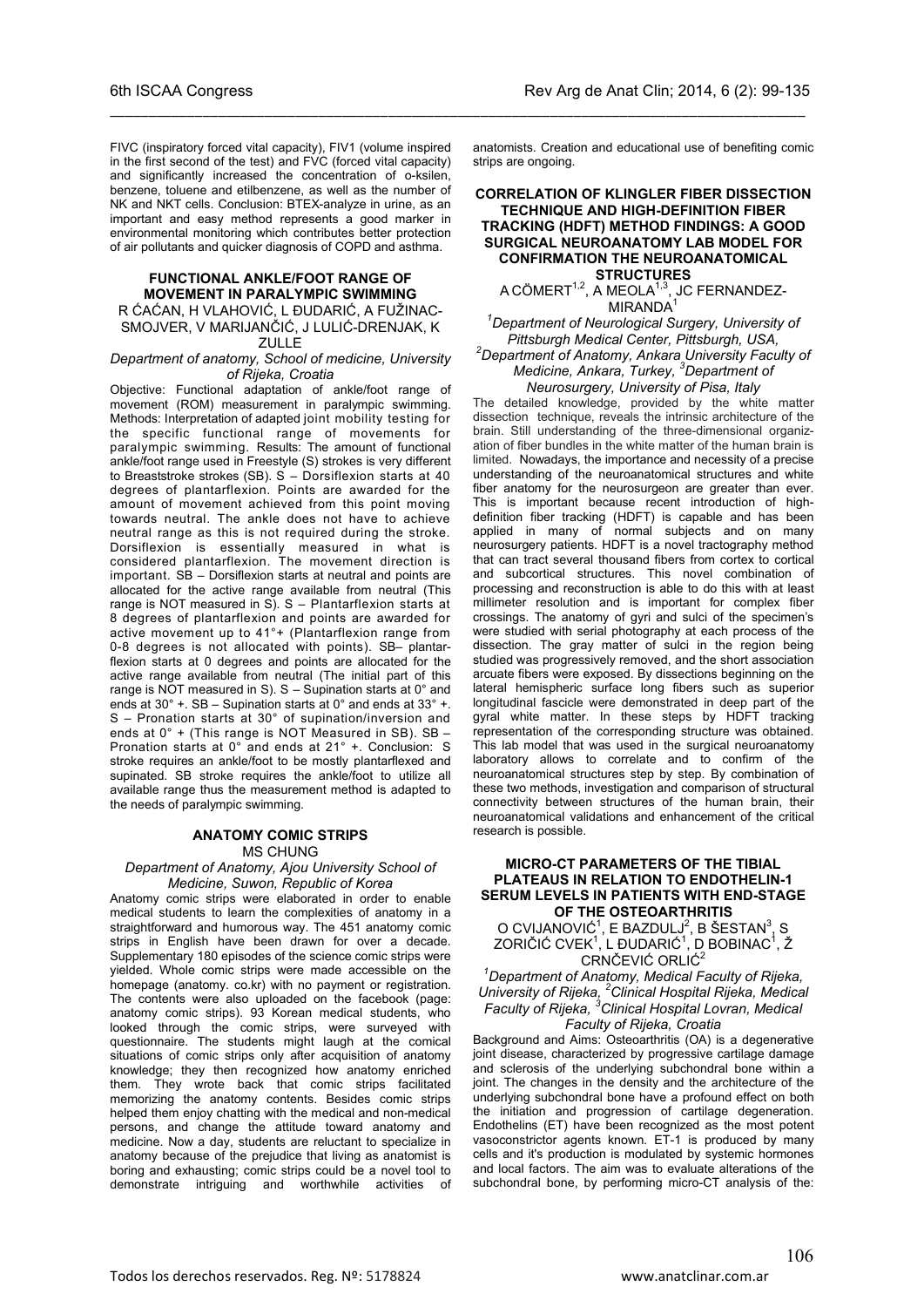medial, lateral and central regions of the tibial plateau, and also to correlate micro-CT parameters to serum endothelin-1 levels. Patients and Methods: Tibial plateaus were collected from twenty patients who underwent total knee joint replacement surgery. Their blood samples were collected for soluble endothelin-1 detection. Serum endothelin-1 soluble endothelin-1 detection. Serum endothelin-1 concentration was determined by ELISA method. By use of micro–CT the following parameters were determined: Bone volume  $(BV/TV, mm^3)$ , bone surface density  $(BS/TV, /mm)$ , trabecular thickness (Tb.Th, mm), trabecular number (Tb.N, /mm), degree of anisotropy (DA), total porosity (Po(tot), %) and connectivity density (Conn.Dn, /mm<sup>3</sup>). Results: Mean serum ET-1 values were measured at 0.45 fmol/ml. The highest bone volume values were found in medial regions of the tibial plateaus (BV/TV = 506,3 mm<sup>3</sup>), while th highest degree of anisotropy was found in the central regions of the tibilal plateaus (DA = 51,5 (0,98)). Serum ET-1 values were significantly correlated to the micro-CT parameters. Conclusion: Bone volume and bone microstructure significantly differed between regions of the tibial plateaus, which confirm that changes in bone architecture are evident in OA. Circulating ET-1 levels significantly correlated to micro-CT parameters, indicating their role in OA pathophysiology.

#### **THE EFFECT OF THE ANTHROPOMETRIC PARAMETERS, AGE, VERTEBRAL BONE DENSITOMETRY AND ASH DENSITY ON ILIAC CREST'S BONE VOLUME AND MICROSTRUCTURE**

O CVIJANOVIĆ<sup>1</sup>, S ZORIČIĆ CVEK<sup>1</sup>, L ĐUDARIĆ<sup>1</sup>, I VUKELIĆ<sup>1</sup>, Ž CRNČEVIĆ ORLIĆ<sup>2</sup>, D BOBINAC<sup>1</sup><br>Lineartment of Anatomy <sup>2</sup> Department of *Department of Anatomy, <sup>2</sup> Department of Endocrinology, Clinical Hospital Rijeka, Medical Faculty of Rijeka, University of Rijeka, Croatia*

Background and Aims: Transiliac bone biopsy is necessary tool in diagnostic procedures, and frequently used method in therapeutic follow-up of the resistant osteoporosis. On the other hand, bone densitometry is the most frequently used technique in estimation of the bone status. The aim was to analyze the extent to which: anthropometry, age, bone densitometry and ash density affect bone changes of the iliac crest, assessed by bone histomorphometry. Patients and Methods: Iliac crest's bone samples were obtained out of 88 autopsy cases. Prior to bone histomorphometry, two consecutive 5 µm sections were stained and photographed at 40X. Bone samples of the third lumbar vertebra underwent bone densitometry and atomic absorption spectrometry. Results: Results revealed that bone volume (BV/TV) was significantly predicted by age ( $β = -0,7$ ), ash density (AD) ( $β = -0,23$ ) and BMD  $(\beta = 0.23)$ . Bone surface (BS/TV), trabecular number (Tb.N), trabecular separation (Tb.Sp) and cortical bone volume (CV), were significantly predicted by age, with beta ponder values of:  $β = -0,36, β = -0,75, β = 0,8$  and  $β = -0,41,$ respectively. Trabecular thickness was significantly predicted by age ( $β = -0,3$ ) and BMD ( $β = 0,44$ ). Cortical thickness was significantly predicted by age ( $\beta$  = 0,1), body height ( $\beta$  = -2,4), body weight (β = 3,8), BMI (β = -2,5) and BMD (β = 0,5). Conclusion: Bone mineral density is the strongest and also positive predictor of the iliac crest's trabecular thickness and cortical thickness. This suggests that total amount of the inorganic matter of the scanned vertebral bone surface is strongly related, and therefore, could predict changes that affect the iliac crest's trabecular and cortical thickness.

#### **EFFECT OF ISOLATION TECHNIQUE ON STEM CELL CHARACTERISTICS AND MULTILINEAGE DIFFERENTIATION POTENTIAL OF HUMAN ADIPOSE TISSUE-DERIVED STEM CELLS**

*L DANISOVIC1 , M BOHAC<sup>2</sup> , I VARGA3 , S POLAK3 , Z VARCHULOVA NOVAKOVA<sup>1</sup> , J RUSNAKOVA3 , L ORAVCOVA3 , D BOHMER1*

### *1 Institute of Medical Biology, Genetics and Clinical Genetics, Faculty of Medicine, <sup>2</sup> Department of Plastic, Reconstructive and Aesthetic Surgery, Faculty of Medicine and University Hospital, <sup>3</sup> Institute of Histology and Embryology. Faculty of Medicine,*

\_\_\_\_\_\_\_\_\_\_\_\_\_\_\_\_\_\_\_\_\_\_\_\_\_\_\_\_\_\_\_\_\_\_\_\_\_\_\_\_\_\_\_\_\_\_\_\_\_\_\_\_\_\_\_\_\_\_\_\_\_\_\_\_\_\_\_\_\_\_\_\_\_\_\_\_\_\_\_\_\_\_\_\_\_\_\_\_\_\_

*Comenius University in Bratislava, Slovakia* Aim: Adipose tissue represent rich and safe source of somatic stem cells. The present study is aimed at comparison of two different isolation techniques and their effect on biological properties of stem cells. Methods: Adipose tissue-derived stem cells (ATSCs) were obtained from lipoaspirates by two different methods. The first one was based on repeated washing and centrifugation to remove erythrocytes. In the second procedure, adipose tissue was filtered through puregraft™. Both methods followed by collagenase type I digestion and subsequent centrifugation. Resultant oil and tissue debris fractions were aspired. Sediments containing ATSCs were resuspended in complete culture medium and seeded into culture flasks. ATSCs were cultured under standard conditions. The morphology was analyzed by inverted microscope and TEM. Cytometric analysis was performed to analyze expression of surface antigens. The multilineage differentiation potential was analyzed as well. Results: In both cases, after 24 hours ATSCs were adhered on surface of culture flasks in similar densities. Difference was recorded in higher amount of contaminating erythrocytes in method based on washing and centrifugation. During following cultivation ATSCs displayed same morphological features, expression of surface antigens and chondrogenic, osteogenic and adipogenic differentiation potential. Conclusions: The obtained data suggest that both isolation techniques can be applied to obtain suitable amount of ATSCs without alternation their biological properties. However, in case of isolation using puregraft™ it require 1 less step in protocol, which significantly reduce time of this procedure. (This work was supported by grant of Ministry of Health of the Slovak Republic 2012/4-UKBA-4, by grant of Slovak Research and Development Agency 0434-12, and Adyton Company)

#### **TOPOGRAPHICAL ARRANGEMENT OF PLEXUS HYPOGASTRICUS AND ITS IMPACT FOR PELVIC SURGERY**

V DJONOV $^1$ , H BANGERTER $^1$ , V SCHWARTZ $^1$ , N  $\mathsf{BOEMKE}^1$ , M  $\mathsf{BERGMANN}^1$ , M  $\mathsf{MÜLLER}^2$ 

### <sup>1</sup> Institute of Anatomy, University of Bern, <sup>2</sup> Department *of Obstetrics and Gynaecology, Inselspital, Bern*

*University Hospital, and University of Bern, Berne, Switzerland*

Background: The superior and inferior hypogastric plexus are paired structures supplying the pelvic cavity with a high clinical relevance by innervations of rectum, uterus, vagina and urinary bladder. The knowledge about the exact topographical arrangement is essential for prevention of severe complications during pelvic surgery. Aim: To investigate the topographoanatomical arrangement and variations of plexus hypogastricus and pelvic blood supply in the light of the most frequently used operative pelvic procedures. Methods: Using around 30 Formalin and Thielembalmed cadavers, we applied a 3 way comparative approach by combining (i) postmortal angiography and CT imaging of the pelves; (ii) laparoscopic surgery (sacrocolpopexy, hysterectomy, lymphadenectomy); (iii) visualization of pl. hypogastricus and pelvic blood supply by recently developed new microdissection methodology. Results: Four clinically relevant reference points have been identified: (i) promontorium, (ii) Iliac vessels, (iii) lig. sacrouterinum, (iv) A. and Vv. uterine (superior and inferior). The topographoanatomical arrangement and variations of plexus hypogastricus and pelvic blood supply has been described. Superior hypogastric plexus revealed high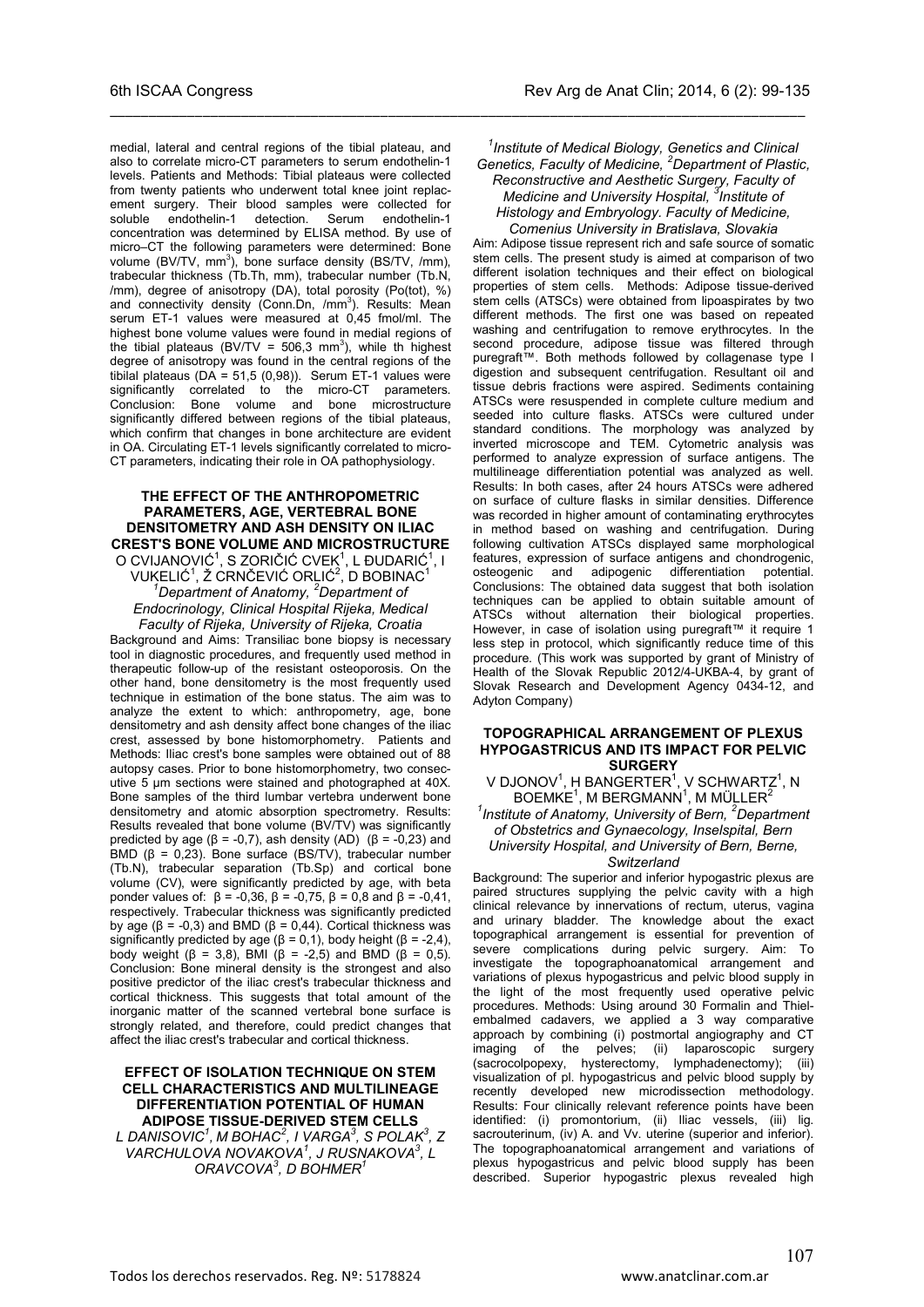variability in appearance and position from diffuse, chaotic thin meshwork to robust strands along vertebral column. In opposite, the topography of the splanchnic pelvic nerves, inferior hypogastric plexus and the vegetative nerves accompanying uterine vessels seems to be very consistent. From all pelvic nervous compartments, the splanchnic nerves seem to be most vulnerable and exposed to surgical injury. Conclusions: In the light of the obtained results and identified critical anatomical relationships, diverse surgical complications could be exactly explained and avoided. The obtained knowledge allowed us to propose less traumatic surgical procedures.

\_\_\_\_\_\_\_\_\_\_\_\_\_\_\_\_\_\_\_\_\_\_\_\_\_\_\_\_\_\_\_\_\_\_\_\_\_\_\_\_\_\_\_\_\_\_\_\_\_\_\_\_\_\_\_\_\_\_\_\_\_\_\_\_\_\_\_\_\_\_\_\_\_\_\_\_\_\_\_\_\_\_\_\_\_\_\_\_\_\_

#### **ROLE OF CT ANGIOGRAPHY IN DETECTION OF INTRACRANIAL ANEURYSMS**

A DODEVSKI<sup>1</sup>, D TOSOVSKA-LAZAROVA<sup>1</sup>, M  $\mathsf{PAPAZOVA}^1$ , J ZHIVADINOVIK $^1$ , M LAZARESKA $^2$ , V

ALIJI $^2$ , E STOJOVSKA $^2$ *1 Institute of Anatomy, Medical Faculty, <sup>2</sup> University Clinic for Radiology. "Ss. Cyril and Methodius University", Skopje, R. Macedonia*

Introduction: Aneurysms of the cerebral vasculature is a fairly common condition, they occur approximately in 2% to 6% of the general population. In most of the cases aneurysms remain asymptomatic and the persons are usually unaware of their presence, but the real danger is when an aneurysm ruptures, leading to a subarachnoid hemorrhage. The aim of this study was to investigate the frequency of occurrence of intracranial aneurysms in the Macedonian population and to emphasize the role of CTA in the diagnosis of aneurysms. Materials and methods: We examined radiographs of 85 patients who had CT angiography undertaken for a variety of clinical reasons, performed as a part of their medical treatment at the University Clinic for Radiology in Skopje, R. Macedonia. For the purpose of this study 37 females and 48 males, ranging in age between 27 to 83 years, mean age of 59.9±11.3 years, were analyzed for the presence of aneurism. Results: In five (5.88%) patients of 85 analyzed reports aneurysms was found. According to the localization, in four patients the aneurysm was on the anterior circulation, in one patient the aneurism was localized on the posterior circulation or vertebrobasilar system. According to the size three of the aneurisms were small and two were giant. In all cases the shape and neck of the aneurysm ware precisely demonstrated. Conclusion: Intracranial aneurysms are relatively common, occurring in approximately 5.88% of the Macedonian population. CTA is the initial vascular imaging modality of choice for detection on aneurysms because is considered as a relatively safe, fast and minimum invasive procedure. CTA provides valuable information about aneurysms by defining the relationship of the aneurysm to the parent and branch vessels, by delineating its relationship to the skull base especially before planning surgical or endovascular treatment.

### **HISTOMORPHOLOGY OF THE ECTOPICALY INDUCED BONE MORPHOGENESIS**

*L ĐUDARIĆ, S ZORIČIĆ CVEK, O CVIJANOVIĆ, D CUCULIĆ, K PILIPOVIĆ, M NIKOLIĆ, A FUŽINAC SMOJVER, T ĆELIĆ, D BOBINAC*

#### *Department of anatomy, School of Medicine University of Rijeka, Croatia*

Aim: Investigate a dynamics of histogenetic processes of the ectopis osteogenesis. Materials and methods: Demineralized bone matrix implants were implanted subcutaneously pectoral region in rats. Animals were sacrificed after 5, 7, 14, 21 and 30 days of implantation. Hemalun-eosin, toluidine blue and Goldner trichrome staining were obtained. Results: At the 5<sup>th</sup> day of the implantation, a firm connective fibrous membrane on the surface of the implants was detected. Surface of the demineralized bone particles within the implant is subjected to multinuclear cells degradation, observed as lacunae and fissures. In the implants at the  $7<sup>th</sup>$  day of the experimental protocol, similar morphological features to those of the  $5<sup>th</sup>$  day were characterized by: thick fibrous membrane at the surface, high cellular infiltration between bone particles, numerous blood vessels and increased resorption. At the  $14<sup>th</sup>$  day the first signs of the induced chondrogenesis are seen. Chondrocytic nests, consisted of hypertrophic chondrocytes, surrounded with the small amount of the metachromatic extracellular matrix are situated in between the bone particles. Also, cellular infiltration, bone particle degradation and blood vessels penetration are seen. At the day 21, some cartilage nests are degradated. Newly formed bone trabeculae, built of immature woven bone tissue are seen on the surface of the implant. Between bone particles, threedimensional network of the bridging bone trabeculae is seen. At the  $30<sup>th</sup>$  day of the experimental procedure for complete degradation of the implants is present. Conclusion: Histomorphological changes in implants correspond with process of endochondral and intramembranous ossification.

#### **TESTING TWO METHODS OF OSTEOSYNTHESIS AFTER MEDIAN STERNOTOMY**

G DULIÆ<sup>1</sup>, R SELTHOFER<sup>2</sup>, R RADIÆ<sup>2</sup>, T MRÈELA<sup>3</sup>, V NIKOLIÆ<sup>2</sup>, I LEKŠAN<sup>2</sup>

#### *1 Department of Cardiac Surgery, University Hospital Center Osijek, <sup>2</sup> Department of Anatomy, School of Medicine, University J. J. Strossmayer in Osijek, 3 Faculty of Electrical Egineering, University J. J. Strossmayer in Osijek, Croatia*

Aim: Osteosynthesis with stainless steel bone wires is accepted as the standard method of sternum closure after sternotomy. Nitinol clips are relatively new and promisisng ostheosynthetic material. Main aim is to investigate biomechanical properties of osteosyntehsis made by wires and nitinol clips. Methods: The sterna samples were placed at a device which operates as a dynamometer. 33 samples were joined by stainless steel wires N˚6 and 32 samples with nitinol clips. We were defining the magnitude of yield load which influences the fragments of sternum and at the same time we were measuring fragments shift at three places. Results: The most common place of bone fracture is at the sternoxyphoid junction by 38 (60,3 %) samples, followed by the fracture at the manubrium sterni in 22 (34,9 %) samples. Average and total sternum fragment shifts by groups are significantly bigger by nitinol clips samples. Conclusion: Ostheosynthesis made by wires is seemed to be stronger and safer. On the other hand, it is possible that osteosynthesis made by nitinol clips is more elastic and therefore more appropriate for patients with osteoporosis or for those with very small and narrow sternums.

#### **PATHOMORPHOLOGICAL PECULARITIES OF THYROID DISEASES IN MALE AND FEMALE PATIENTS** Y DYAKUNCHAK

#### *Danylo Halytsky Lviv National Medical University, Lviv, Ukraine*

Aim: To identify morphological features of thyroid diseases in men and women operated on thyroid pathology in Lviv Region in 2012-2013 years. Materials and methods: Analysis of pathohistological examinations of surgical material of 494 patients operated on thyroid disease at the Lviv Regional Clinical Hospital and Military Medical Clinical Centre of West Region in 2012-2013 years has been carried out. Results: Among the total number of the diseased who underwent pathohistological examination of thyroid surgical material were 70 men (14.2%) and 424 women (85.8%). Ratio of number of men to number of women in studied group was 1:6. 267 patients have been revealed to have multinodular non-toxic goiter: 26 men (9.7%) and 241 women (90.3%). 34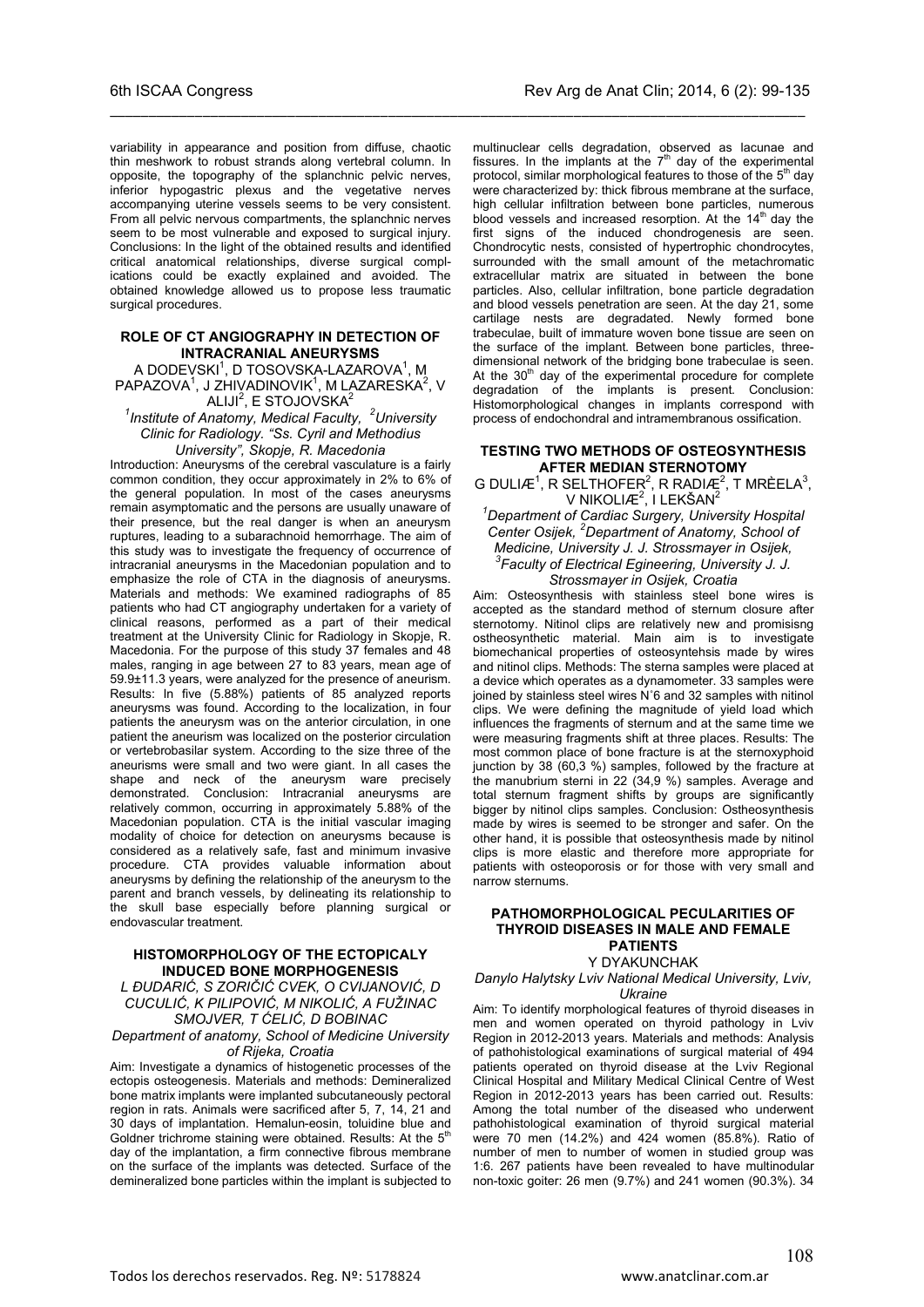patients have demonstrated Hashimoto's autoimmune thyroiditis: one man (2.9%) and 33 women (33.1%). 71 patient have been revealed to have focal thyroiditis: 4 men (5.6%) and 67 women (94.4%. 173 patients have demonstrated follicular adenoma: 33 men (19,1%) and 140 women (80.9%. 101 patient have demonstrated papillary cancer: 21 men (20,8%) and 80 women (79,2%. Diffuse toxic goiter, follicular, poorly differentiated and medullary cancer have been revealed in women only. Conclusions: Among patients operated on thyroid pathology in Lviv Region in 2012-2013 years Hashimoto's autoimmune thyroiditis and focal thyroiditis, multinodular goiter, follicular adenoma, papillary cancer and other malignant tumors were revealed often in female versus male patients.

\_\_\_\_\_\_\_\_\_\_\_\_\_\_\_\_\_\_\_\_\_\_\_\_\_\_\_\_\_\_\_\_\_\_\_\_\_\_\_\_\_\_\_\_\_\_\_\_\_\_\_\_\_\_\_\_\_\_\_\_\_\_\_\_\_\_\_\_\_\_\_\_\_\_\_\_\_\_\_\_\_\_\_\_\_\_\_\_\_\_

#### **ANATOMY OF PORCINE LIVER VENOUS VASCULAR BED BASED ON CORROSION CASTS**

L EBERLOVA $^1$ , V LISKA $^2$ , H MIRKA $^3$ , T GREGOR $^4$ , Z  $\mathsf{TONAR}^\mathbf{5}$ , O VYCITAL $^2$ , J BRUHA $^2$ , M SKALA $^2$ , J  $\mathsf{ROSENDORF}^2$ ,  $\mathsf R$   $\mathsf{PALEK}^2$ ,  $\mathsf A$   $\mathsf{KRALICKOVA}^{5}$ ,  $\mathsf O$  ${\sf TROUP}^2$ , M ${\sf EMINGER}^2$ , M ${\sf KRALICKOVA}^5$ *1 Department of Anatomy, Faculty of Medicine in Pilsen, Charles University in Prague, <sup>2</sup> Department of Surgery, Charles University in Prague, University Hospital in Pilsen, 3 Department of Imaging Methods, Faculty Hospital in Pilsen, 4 New Technology and Materials Centre – CENTEM, University of West Bohemia, Pilsen, <sup>5</sup> Department of Histology and Embryology, Faculty of Medicine in Pilsen, Charles University in Prague, Czech Republic*

Aim: With the use of resin corrosion casts we aimed to analyze hepatic vascular branching and territories. Methods:For the corrosion casting liver from 3 domestic piglets (age 42–70 days, weight 12–25 kg) were used. Before the hepatectomy, the vascular tree was flushed with 5 l heparinized Hartmann's solution. Yellow dyed Biodur E20 (Biodur products, Heidelberg, Germany) was injected via the portal vein. To prevent embolization and artefacts, the liver was positioned with its diaphragmatic surface upwards into a bowl-shaped container filled with water. Liver microvasculature was studied using a standard human multi-slice CT device (Somatom Sensation 64, Siemens, Forchheim, Germany). Subsequently, the micro CT (XCT 400 equipped with a 90kV x-ray source, Xradia, USA) was used to perform the high resolution scanning. The microarchitectonic of liver vessels up to the level of sinusoids was demonstrated by volume rendering technique and thin slab maximum intensity projection (Figure 1). Results: We present a macro- and micro-CT reconstruction of the porcine liver venous vasculature based on epoxy resin Biodur E20. Completing macro- with micro-CT scans enables to image the entire vascular bed, sophisticated software packages allow to separate the caval from the portal systems. Conclusion: We present reconstruction of the porcine liver venous vascular bed based on corrosion specimens prepared with Biodur E20 epoxy resin. As the domestic pig anatomy resembles that of the human, it is frequently used as a surrogate animal model. Detailed knowledge of liver vascular anatomy is essential to improve liver surgical procedures. (This work was supported by the Internal Grant Agency of the Ministry of Health of the Czech Republic under Project No. IGA MZ CR 13326, SVV No. 260 047, by CENTEM project, reg. No. CZ. 1.05/2.1.00/ 03.0088, and co-funded by the ERDF as part of the Ministry of Education, Youth and Sports OP RDI programme).

### **PREVALENCE OF THE LINBURG-COMSTOCK ANOMALY THROUGH CLINICAL EVALUATION**

M ERIĆ, N VUČINIĆ, D MARIĆ, B KRSTONOŠIĆ, D SMILJENIĆ

*Department of Anatomy, Faculty of Medicine, University of Novi Sad, Serbia* Introduction: Most papers report on the rate of Linburg-Comstock anomaly presence of 12.5 to 36%. Anomalous tendon connections from the flexor pollicis longus to the index finger flexor digitorum profundus cause lack of independent excursion of the flexor pollicis longus. Most cases are asymptomatic. The rare symptomatic cases typically have pain or discomfort in the volar aspect of the wrist or distal forearm. The purpose of this study was to evaluate the incidence of this anomaly in general population. Material and metods: We examined 220 healthy subjects (139 female and 81 male) bilaterally for the presence of the Linburg-Comstock anomaly. They were initially asked to do the active flexion of the thumb for the presence of the anomaly.Results: The Linburg-Comstock anomaly was present in 118 (53.64%) subjects. Forty five subjects (20.46%) had it unilaterally, and 73 subjects (33.18%) had it bilaterally. Of those subjects with unilateral presentation, 26 (11.82%) subjects had the anomaly in the right forearm, and 19 (8.64%) had it in the left forearm. Bilateral absence was slightly more common in men. Right-sided presence was more common in women but the difference was not statistically significant. Left-sided presence was more common in men and the difference being statistically significant  $(X^2 = 3.97, p < 0.05)$ . Conclusion: The female to male ratio of the Linburg-Comstock anomaly presentation was 1.2 to 1. In both sexes, the bilateral incidence was more common than unilateral.

#### **ARTHTOPHONY OF THE FEMOROPATELLAR JOINT: ASSESSMENT OF HEALTHY AND ILL** G FEIGL, A FELLNER

# *Institute of Anatomy, Medical University of Graz,*

#### *Austria*

Background: After defining noise ranges of healthy femoropatellar joints in a previous study, an assessment of ill joints was performed. The declared aim was determination of a pathological range. Materials and methods: 34 test persons (TPs) were included in the study. All of them had a diagnosed knee joint defect on one of the knee joints. Arthrophony was performed on both joints of the TPS. The TPs had to undergo a 10 minute running test at a speed of 8km/h. Statistical analysis included three parameters: the area under the curve, the arithmetic average of the amplitudes and the peak. Results:A total number of 68 joints were investigated. Unfortunately 50 % of our data had to be discarded due to technical failure during data recording. Statistical evaluation of the remaining joints showed that the pathological values of all three parameters are significantly different from the healthy. Statistically the area under the curve showed ranges with a specifity of 77% and sensitivity of 55%. Peaks showed the lowest probability of specifity and sensitivity. Conclusions: Arthrophony showed significant differences between healthy and ill joints. However, further investigations need to be performed to increase quality of the investigation.

#### **ROTATION OF THE LIMB AND CHANGE OF POSITION OF THE SCIATIC NERVE: ANY INFLUENCE ON NERVE BLOCK TECHNIQUES?**

 $G$  FEIGL<sup>1</sup>, M ZOPPOTH<sup>1</sup>, U REITER<sup>2</sup>, R LIKAR<sup>3</sup> <sup>1</sup> Institute of Anatomy, Medical University of Graz, *Department of Radiology, University Hospital Graz, 3 Departments of Anaesthesiology and Intensive Care, LKH Klagenfurt, Austria*

Background: We evaluated the influence of rotation on the sciatic nerve position and its consequence on sciatic nerve block techniques.Materials and methods: 10 volunteers were investigated with MRI. MRI of all right lower limbs from level of the lesser sciatic foramen to the knee joint were investigated in 5 positions (outer rotation +40°,+20°, neutral or 0°, inner rotation -20° and -40°). Following distances were measured in all resulting images: nerve to the dorsal surface of femur in sagittal and transversal plane, ventral dorsal and lateral distance nerve-skin and the angle nerve-femur. Topographical changes were compared with the existing sciatic nerve block techniques.Results: Outer rotation (+20°,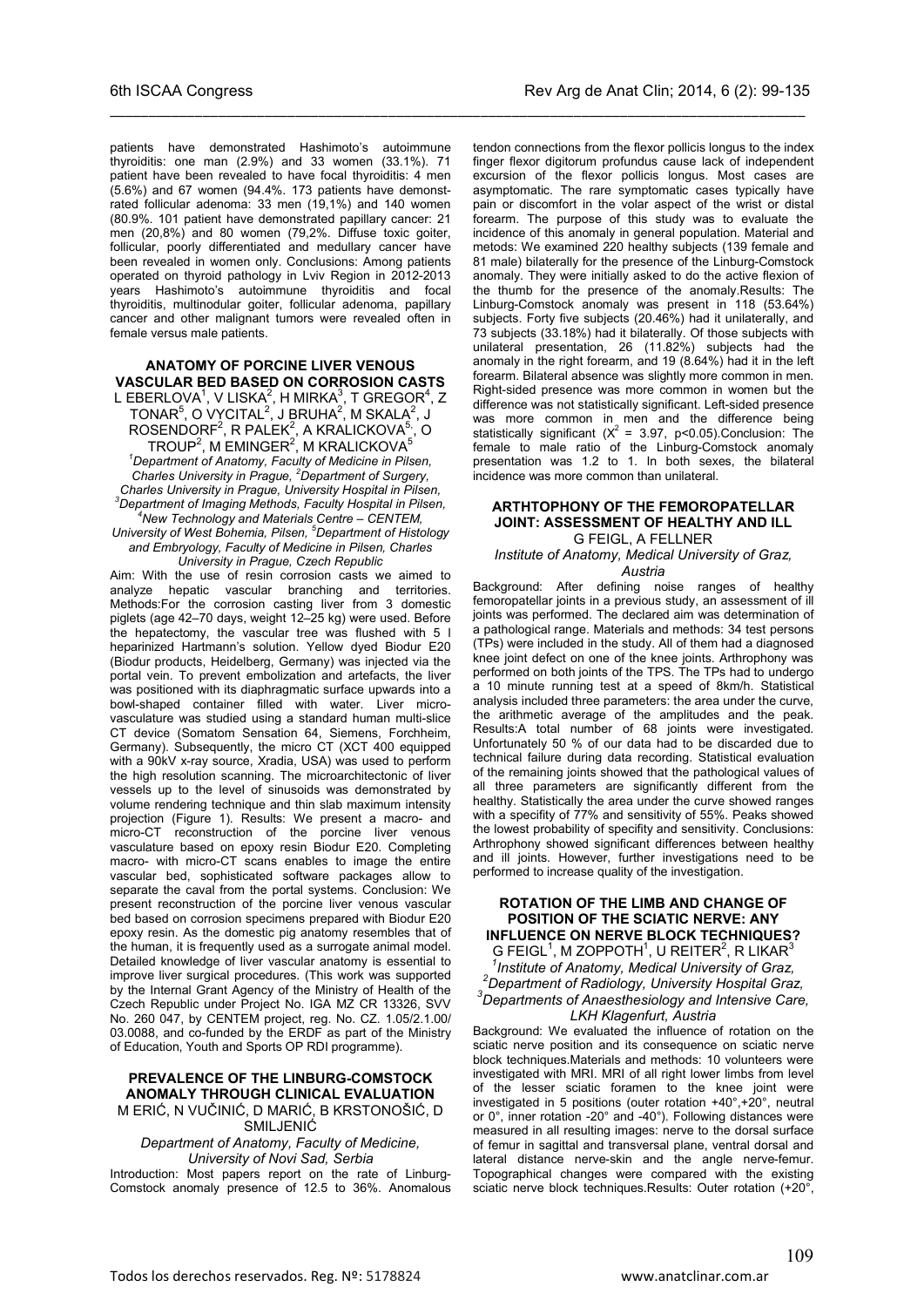+40°): the angle nerve-femur was smallest and the transversal distance femur-nerve the longest**.**0° and inner rotation (-20°,-40°): from the midpart of the body of femur to distal level, the sciatic nerve went off the path dorsally and distance to the femur gets smaller. No rotational influence was documented on the sagittal distances as well as the dorsal and ventral distance nerve-skin. Conclusion: Ventral techniques are preferable in outer rotation because the nerve is transferred medially, possibly with a lesser trochanter in the needle´s path. Inner rotation transfers the nerve laterally, closer to the skin and more dorsally which has to be kept in mind for lateral techniques.

\_\_\_\_\_\_\_\_\_\_\_\_\_\_\_\_\_\_\_\_\_\_\_\_\_\_\_\_\_\_\_\_\_\_\_\_\_\_\_\_\_\_\_\_\_\_\_\_\_\_\_\_\_\_\_\_\_\_\_\_\_\_\_\_\_\_\_\_\_\_\_\_\_\_\_\_\_\_\_\_\_\_\_\_\_\_\_\_\_\_

#### **PARTNERSHIP NETWORK FOR THEORETICAL AND PRACTICAL TRAINING OF ANATOMICAL AND CLINICAL IMPLICATIONS OF EMERGENCY MEDICINE AND URGENT PRE-HOSPITAL CARE**

R FILIPČÍKOVÁ $^1$ , M BEZDIČKOVÁ $^1$ , R VÁVERKOVÁ $^1$ , P HUBÁČEK<sup>1</sup>, D KVAPIL<sup>2</sup>, Z BLAŽKOVÁ<sup>1</sup>, L

#### MACHÁLEK<sup>1</sup>

*1 Dept of Anatomy, <sup>2</sup> Dept of Emergency Medicine, University Hospital and Faculty of Medicine and* 

*Dentistry Palacký University Olomouc, Czech Republic* Objective: On June 2011 we were assigned to start with the research team on the project called "Partnership network for theoretical and practical training of anatomical and clinical implications of emergency medicine and urgent pre-hospital care", CZ.1.07/2.4.00/17.0059. This multidisciplinary project represents an opportunity to create a functional and cooperative partnership focused on interdisciplinary exchange of information. Our faculty in Olomouc is one of the few institutions in the Czech Republic which has successfully integrated practical education of the subject Emergency Medicine and Catastrophe Medicine. Material and Methods: The main objective is to restore the primary milestone of medicine, which includes anatomy, clinical implications and ensuring of fast response of the students in emergency. The project aims to establish two centres which complement each other – Training and Education for Emergency Medicine and Catastrophe Medicine, and Anatomical-Clinical Plastination Centre which enables education by means of utilising unique human material for tuition of emergency medicine and other branches. Moreover, the important part of the project was to train military experts in terms of their mental and physical health before their missions abroad. Conclusions: There were three international conferences held and almost 70 one-day to several-day-long workshops. The project received a lot of attention and demonstrated that the discipline of anatomy can form a valuable partnership, contribute to research activity, influence the development of other disciplines and increase the quality of teaching in order to attain a better preparation of the future medical and non-medical specialists. In 2013 the project was nominated for the international Prince Mahidol Award.

#### **LARGE AND SMALL CAVA SEPTI PELLUCIDI: DO THEY CLINICALLY DIFFER?**

B FILIPOVIĆ $^1$ , A ILANKOVIĆ $^2$ , M AKSIĆ $^1$ , D ALEKSIĆ $^1$ , L STIJAK $^1$ , V RADONJIĆ $^1$ 

*1 University of Belgrade, Faculty of Medicine, Institute of Anatomy "Niko Miljanic". <sup>2</sup> Clinical Center of Serbia, Institute for Psychiatry, Belgrade, Serbia*

Aim. For long period a postnatal cleft between laminae of septum pellucidum, has been treated as sign of an underlying neuropsychiatric disease, such as schizophrenia, De la Tourette disease, schizotypal personality disorder, posttraumatic stress disorder (PTSD), etc. The aim of our study was to compare size of cava septi pellicidi and eventual underlying neuropsychiatric diseases in order to estimate is there any connection between dimensions of CSP and assessed disorders. Methods. Our dissectional study has

been carried out on 479 cadavers (310 male and 169 female), aged 22 to 89, autopsied in the Institute for Forensic Medicine at the School of Medicine, University of Belgrade. Data relating medical history were matched with the cause of death, determined after autopsy. Attention was paid to neuropsychiatric diseases and disorders, such as schizophrenia, alcoholism as well as to prior head traumas. In our sample 110 cava septi pellucidi were obtained. Results. In our sample of 479 brains, 110 cava were obtained (total prevalence=22.96%) from 75 males and 35 females, from 40 normal individuals, 25 schizophrenics, 25 alcoholics and 20 people with a history of head injury associated with aggressive behavior. Small cava were remarked in 50 cases (10.44% in the examined group, 45.45 % of the entire sample of CSPs), 32 males and 18 females. Asymptomatic cava dominated in sample with small CSP, while symptomatic cava were numerous in population with large CSP. Conclusion. Large CSP are undeniably related with neuropsychiatric disorders, while small CSP could be treated more like an anatomical variation.

#### **EXPRESSION OF PTHRP AND PTHR/PTHRP RECEPTOR 1 IN THE SUPERIOR CERVICAL GANGLIA OF RATS**

N FILIPOVIĆ<sup>1</sup>, M VRDOLJAK<sup>1</sup>, A VUICA<sup>1</sup>, M JERIĆ<sup>1</sup>, A JELIČIĆ<sup>1</sup>, T UTROBIČIĆ<sup>1</sup>, T MAŠEK<sup>2</sup>, I GRKOVIĆ<sup>1</sup><br><sup>1</sup> Department of Anatomy, University of Salit Sebeci at *Department of Anatomy, University of Split School of Medicine, <sup>2</sup> Department of Animal Nutrition and* 

### *Dietetics, Faculty of Veterinary Medicine, University of Zagreb, Croatia*

Aim: Parathyroid-related protein (pthrp) and its receptor PTHR are found in CNS and peripheral nervous system. Although is known that pthrp/PTHR system is influenced by ovarian hormones in different tissues, it is not known whether these factors have similar effect on expression of pthrp and PTHR in nervous system. The aim of the study was to investigate a presence and distribution of pthrp and PTHR in neurons and glia of the SCG of rats, as well as an influence of the ovariectomy on their expression. Methods: An immunehistochemistry of the paraffin-embedded specimens of the SCG in male and female (ovariectomized and shamoperated) rats, followed by the analysis of digital microphotographs, by using Image J software. Results: Pthrp and PTHR immunoreactivity was observed in cytoplasm as well as in nuclei of almost all neurons in the SCG. In male rats intensity of pthrp fluorescence was significantly higher in cytoplasm of NPY-, in comparison to NPY+ neurons ( $p$ <0.05). In female rats, two months post-ovariectomy, significantly lower intensity of pthrp fluorescence in cytoplasm of the SCG neurons was observed in comparison to sham operated animals (p<0.05). In addition to expression in neurons, pthrp and PTHR immunoreactivity was observed also in most of the glia and was not influenced by the ovariectomy. Conclusion: Results show the expression of pthrp and its receptor, PTHR, in majority of neurons and glial cells in SCG of rats. Expression of pthrp, but not PTHR in cytoplasm of SCG neurons is influenced by the ovarian activity.

#### **GROWTH AND BEHAVIORAL EFFECTS OF PRENATAL CORTISOL INJECTION ON EARLY POSTNATAL DEVELOPMENT OF OFFSPRING OF LABORATORY MICE**

#### AF GAFUROVA $1$ , LR YUSUPOVA $1$ , RI ZARIPOVA $1$ , RT SULAYMANOVA $2$ , RI BAKHTIYAROV $2$ , RM KHAYRULLIN<sup>1</sup>

*1 Department of Human Anatomy, Medical Faculty of Ul'yanovsk State University, Ul'yanovsk, <sup>2</sup> Department of Histology, Cytology and Embryology, Bashkir State Medical University, Ufa, Russia*

According to numerous data prenatal stress has a significant negative impact on the development of the offspring during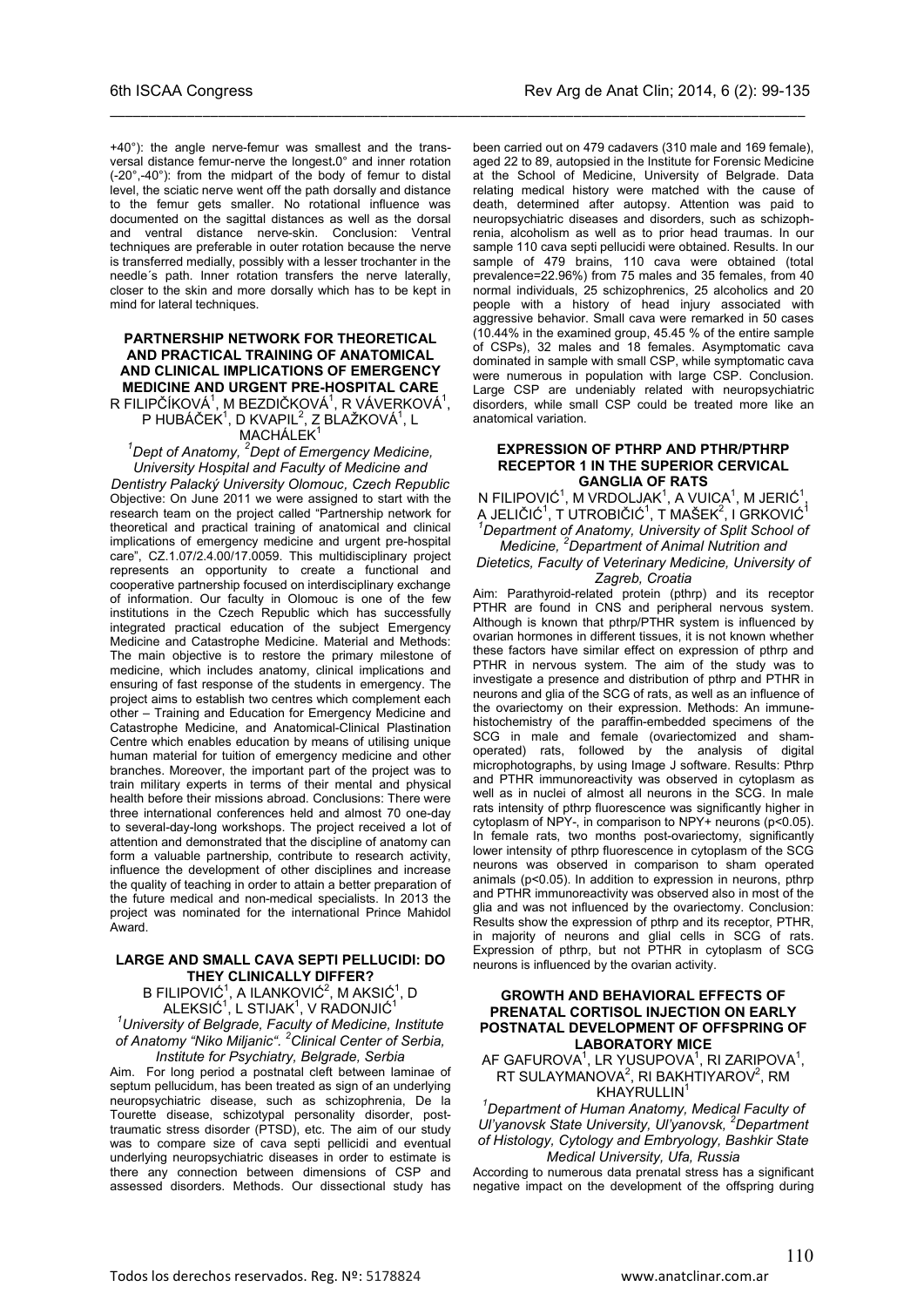\_\_\_\_\_\_\_\_\_\_\_\_\_\_\_\_\_\_\_\_\_\_\_\_\_\_\_\_\_\_\_\_\_\_\_\_\_\_\_\_\_\_\_\_\_\_\_\_\_\_\_\_\_\_\_\_\_\_\_\_\_\_\_\_\_\_\_\_\_\_\_\_\_\_\_\_\_\_\_\_\_\_\_\_\_\_\_\_\_\_

the early and later postnatal periods of ontogenesis. At the same time, the number of studies comparing the direction and severity of the effects of prenatal stress in early and late periods of ontogenesis is insufficient and contradictory. The purpose of this study is to compare early and later effects of prenatal stress on the structure and function of steroidproducing and steroid-depending reproductive organs in the experiment. For prenatal stress modeling pregnant female mice were with treatment of cortisol in a critical period of formation of the reproductive system in dose of 1.5 mg. The effects of prenatal treatment with cortisol resulted in accelerated growth of tail, trunk and hind paws of offspring to 20th day of postnatal development, followed by alignment of the body length with control animals on 30 day. At 20th day experimental animals had statistically significant high weight of body compared with control animals (experience - 11.3 $\pm$ 0.75 g, control – 8.9 $\pm$ 0.29 g), and length of hind paws (experience 17.6±0.07 mm, control - 16.01±0.11 mm, respectively, p<0.05). The group of experimental animals revealed elevated levels of anxiety and locomotor activity in the test "open field". The number of movements of animals of the experimental group exceeded the same indicator in the control group twice (66.0±11.8 vs. 33.1±5.8, p<0.05). Thus, prenatal exposure to cortisol as model of the prenatal stress during the critical period of development of organs of the reproductive system affects the growth and behavior of the offspring in the early postnatal period.

#### **MORPHOLOGY OF THE ATRIAL SEPTAL POUCH – NOT JUST ON THE LEFT SIDE!**

J GEORGE, A BORGES, S INNOCENT, A HUNTER, M HUTCHINSON

*Department of Anatomy, King's College London, London, UK*

Aim Our aim was to study the morphology of the left atrial septal pouch (LASP), a newly discovered anatomical entity. Incomplete fusion of the septa primum and secundum has been suggested as its mechanism of formation. Methods: 43 cadaveric hearts were examined following careful dissection. The presence of a patent foramen ovale and septal pouches were recorded. The pouches were recorded and sliding calipers (+- 0.1mm) were used to measure the a) opening width b) radius of curvature c) thickness of pouch wall d) depth. Results Left atrial septal pouches were present in 16/43 hearts (37%) with a mean opening width of 10.7 mm (2.5-18.6mm), radius of curvature of 4.9mm (0.5-19.2mm), depth of 4.7mm (0.1-15.9mm) depth and thickness of 0.5mm (0.1-12.5). Where present, the number of pouches in a single specimen ranged from 1 to 4 (26 cusps in 16 hearts). Additionally we noted that similar pouches were present in the right atrium in 11/43 hearts (26%) with relatively smaller measurements (a. 5.7mm, b. 2.5mm, c. 3.8mm, d. 0.4mm). Conclusion: This study demonstrates, for the first time, a detailed morphology of the left atrial septal pouch. Additionally, we also describe the presence of similar right atrial septal pouch. This data suggests that both atria can be subject to septal pouch formation during primum and secundum fusion. Those patients with larger and more numerous pouches may be at risk of thromboembolic events.

### **NOVEL BONE MORPHOGENETIC PROTEIN-6 BIOCOMPATIBLE CARRIER DEVICE FOR BONE REGENERATION- OSTEOGROW**

L GRGUREVIC

*Institute of Anatomy "Drago Perović", Laboratory for Mineralized Tissues, Center for Translational and Clinical Research, School of Medicine, University of Zagreb, Zagreb, Croatia*

BMP6 is a member of TGF-β superfamily with a high potential to induce new bone formation. Recently, we discovered that new carrier consisting of blood coagulum components can be

used for the application of BMP6 which is further tested in our study. The carrier consists of modified self-derived blood coagulum for which BMP6 possesses high binding affinity. Beside osteogenic activity of OSTEOGROW device we tested influence of novel device on inflammatory reaction in the surrounding tissue in comparison with commercial available bone devices. An ulnar segmental-defect model was used to evaluate bone healing in adult male New Zealand White rabbits. The implants consisted of blood coagulum as a carrier to which different amounts of rhBMP6 were added (50, 100 and 200µg). These animals were compared with animals receiving blood coagulum alone (negative control) and collagen sponge (HELISTAT®, Integra LifeSciences, sponge (HELISTAT®, Holdings Corp., Plainsboro, New Jersey) to which the same amounts of rhBMP6 were added (positive control) in vivo for 8 weeks. Implants with WBCD containing rhBMP6 induced complete radiographic osseous union across the defect. None of the control animals treated with WBCD only (i.e., no BMP) achieved full rebridgement of the defect. The BMP6 implants seem to be similarly active at all given doses and in comparison with commercial device they accelerate and enhance bone formation. Observation of the inflammatory reaction in the surrounding tissue in rabbits with implanted WBCD devices revealed no inflammation at the implantation site. The Helistat implant used in BMP2 and BMP7 commercial bone device produces a pronounced inflamematory response so it is of special importance that the OSTEOGROW device does not cause similar effects in the surrounding tissue and thus becomes a safer device for future applications. Recombinant human GMP produced BMP6 will be tested clinically in two indications for regeneration of the metaphyseal bone. The new device OSTEOGROW will be cost-effective, safer and therapeutically superior to existing commercial devices. (Investigation and development of device are supported by a EC's seventh framework programme (FP7) OSTEOGROW)

#### **BIOCOMPATIBILITY OF DENTAL MATERIALS: IMMUNOCYTOCHEMICAL EXPRESSION OF EXTRACELLULAR MATRIX MOLECULES AND CELL PROLIFERATION RATES**

V GRILL<sup>1</sup>, MA SANDRUCCI<sup>2</sup>, L CASAGRANDE<sup>3</sup> *1 Department of Life Sciences, University of Trieste, Trieste, Italy, <sup>2</sup> at present free biologist, 3 at present dental hygienist*

The aim of the present work was to investigate the biocompatibility in vitro of biomedical biomaterials employed in stomathology, in order to assess useful biological parameters, i.e. the correlation between cell proliferation rates and the expression of various antigens of the extracellular matrix (ECM), as well as to obtain useful information for the subsequent "in vivo" investigations.. Since in the study of biocompatibility of dental implants many reports have been performed regarding the aspects of osteointegration processes, few studies have examined the relationships between soft tissues and biomaterials. In particular, we would study the relationship between cell proliferation rates of cultured fibroblasts to the immucytochemical expression of molecules involved in cell adhesion mechanisms to ECM, i.e. fibronectin, chondroitin sulfate and  $a_5b_1$  integrin. We observed that cell proliferation was related in particular to the expression degree of fibronectin. As far as the different dental implant surfaces were concerned, we found that fibronectin exhibited a greater immunocytochemical expression in fibroblasts cultures in the presence of smooth surfaces correlated with higher fibroblast proliferation rates, suggesting that smooth surfaces could allow a better adhesion of cells of the soft oral tissues, i.e. gingival connective tissue. We think these results could be interesting, since the integration of implant dental materials requires not only the best osteointegration, but also an optimal adhesion of gingival soft tissues to the apical part of the same dental implant. These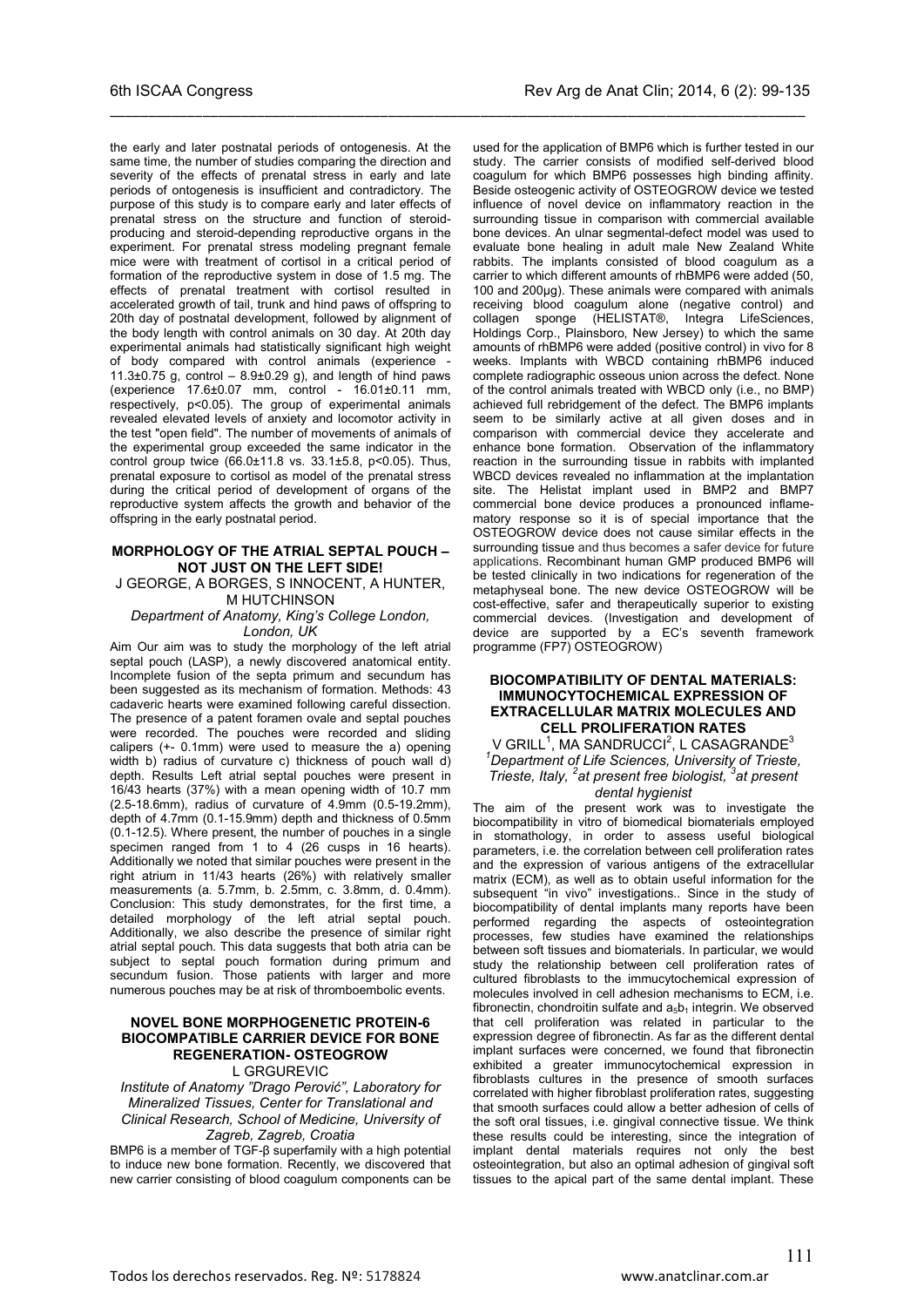findings could also suggest that dental implant surfaces should be manufactured to obtain the best osteointegration in its deeper part, whereas the best fibroblast adhesion in its apical portion.

\_\_\_\_\_\_\_\_\_\_\_\_\_\_\_\_\_\_\_\_\_\_\_\_\_\_\_\_\_\_\_\_\_\_\_\_\_\_\_\_\_\_\_\_\_\_\_\_\_\_\_\_\_\_\_\_\_\_\_\_\_\_\_\_\_\_\_\_\_\_\_\_\_\_\_\_\_\_\_\_\_\_\_\_\_\_\_\_\_\_

#### **DIFFERENT COMPONENTS OF THE FINAL GRADE IN ANATOMY: HOW DO THEY COMPARE WITH SUBJECTIVE PRE-EXAM EVALUATION OF STUDENT PERFORMANCE**

I GRKOVIĆ, U A JELIČIĆ KADIĆ, M JERIĆ, A VUICA, N FILIPOVIĆ

#### *Department of anatomy, University of Split School of Medicine, Split, Croatia*

Aim: Assessment in our anatomy course includes written (35 quizzes and 2 partial exams), practical and oral components. The final grade is a sum of differently pondered exam components. Anatomy tutors have daily contact with students during practical classes, where they orally examine (and grade) every student. Prediction of how well students do on the final exam can be expressed as an informed-guess. These guesses can then be compared with each component of the final grade. Methods: 89 first year medical students were included in the analysis. Written (scores and grades), quizzes (scores and grades), practical and oral exam grades were compared with an informed-guess based on an agreement between 3 tutors. Variations between different components of the final grade were also analyzed. Results: The informed-guess grade showed the highest correlation with quizzes (r= 0.82 and 0.84 for scores and grades, respectively). A smaller, but still significant correlation was found between the written (r= 0.72 and 0.69 for scores and grades, respectively), oral (r= 0.5) and practical components (r= 0.44). Correlation with the final grade was also significant  $(r= 0.66)$ . When expressed as a means, the smallest difference was found between quizzes and final grades (2.66 vs. 2.6) and between the total grade and informed-guesses (3.02 vs. 3.04). The mean value of the final grade was highest, with an average of  $3.69 \pm 1.3$ . Conclusion: Subjective impression is a reliable predictor of student performance. Quizzes correlate well with written results and their ponders could justifiably be higher.

#### **THE LENGTH AND POSITION OF THE LATERAL INTERCONDYLAR RIDGE**

G GULAN<sup>1</sup>, L ĐUDARIĆ<sup>2</sup>, H JURDANA<sup>1</sup>, D BOBINAC<sup>2</sup><br><sup>1</sup> Clinic for Orthopedic Surgery Lovran, <sup>2</sup> Department of *Anatomy. Faculty of Medicine, University of Rijeka, Croatia*

Introduction: Lateral intercondylar ridge (LIR) is recognized as anterior border of the anterior cruciate ligament's (ACL) femoral footprint. It is the main landmark to determine the placement of the femoral tunnel during anatomic reconstructions of the anterior cruciate ligament. Aim: The purpose of this investigation was to establish the incidence of presence of the LIR in femoral specimens, and to determine the length and position of the LIR on the roof of the intercondylar fossa. Materials and methods: We analyzed 19 femoral specimens of unknown age and gender at the Department of Anatomy, Faculty of Medicine, University of Rijeka. The LIR has been divided into the part that belongs to the condyle and the part that belongs to the roof of intercondylar fossa. The border is presented by the sagittal axis which is extending in the spatial angle between the lateral condyle and the roof of intercondylar fossa. The length of LIR was measured from the sagittal axis to the LIR end on the roof of intercondylar fossa. Results: The condylar part of the RR was in standard linear position in all examined specimens. The length of the LIR at the roof of intercondylar fossa was 0,631 cm expressed as mean value (SD  $\pm$  0,065). In only one case the LIR at the roof of intercondylar fossa was double–curved, "S" form. In some cases, the LIR at the roof of intercondylar fossa exceeds from

linear form to irregularly shaped rough area. Conclusion: Our result showed that LIR is represented rather by straight line than curved. Its part which belongs to lateral femoral condyle is mostly linear. In majority of samples LIR part which belongs to the roof of the intercondylar fossa is also linear. These findings are important in performing anatomic ACL reconstructions, especially if personalized double bundle technique is used.

#### **PREPARING AND ASSEMBLING NEW TUTORIAL WORKBOOK FOR MEDICAL IMAGING METHODS COURSE IN UNDERGRADUATE MEDICAL EDUCATION**

V HALÁSZ, A HOFFMANN, A SZUÁK, I DUDÁS, CS KOROM, K KARLINGER, Á NEMESKÉRI

The introduction of Medical Imaging Methods Course required the editing of a tutorial for students. Our aim was to provide a new sectional anatomy workbook, which guides students through the head, neck, thoracic, abdominal and pelvic regions with photos and, CT and MRI pictures. Sections from two formalin fixed female cadavers were prepared, then 7 sections were selected from the head and neck, 6 from the thoracic, 6 from the abdominal and 4 from the pelvic regions. Both cadavers were scanned by CT and MR. The body sections were placed between acrylic glass plates sealed with rubber gasket, therefore students can safely study them during practices. We matched the corresponding CT and MR images for all sections. Legend for each section was put on separate transparency film so the labeling does not hide the fine details of the images. This transparency film can be separately moved between the pages, hence no labeling required on the CT and MRI pictures. The workbook with new layout will stimulate students for self-testing while preparing for the exam and the removable labeling will urge them to find the labeled structures on their own. We found didactically useful to illustrate the outlines of clinically important spaces on a separate transparency film and thoroughly explain them in an appendix. Additional MR images from patients were also included. We hope that the new workbook will help students to better understand the 3D structure of the human body, which lead to better interpretation of CT and MR scans.

### **FUNCTIONAL AND CLINICAL UPPER LIMB ANATOMY TAUGHT THROUGH LOGICAL ANALYSIS OF THE BRACHIAL PLEXUS** Jens HIRSCHBERG

Normal as well as clinical neuromuskuloskeletal functional anatomy is often suboptimally taught with logical reasoning steps missing from what is and ought to be a purely logical process. The process begins with an understanding of the morphology of the brachial plexus, for example, a diagram with each spinal level represented by a colour. Regarding the motor aspects, students need first to learn the muscles supplied by each nerve and the spinal levels in each branch of the nerve. They also need to learn the joint action or actions of each muscle. They can use this fundamental knowledge to logically determine normal function, as well as the loss of function caused by any lesion to any nerve or part of the brachial plexus. This leads to an appreciation of the cause of many palsies, joint movement weaknesses or pathological or compensatory joint actions caused by any neural lesion. This simple process empowers the student to thoroughly consolidate their understanding of general neuromuskuloskeletal function, through logical and sequential reasoning based entirely on basic knowledge. The process also facilitates an understanding of the implications of individual anatomic differences, and motor and sensory losses caused by segmental damage at a spinal level. Pertinent examples are Froment's sign and claw hand with damage to the ulnar nerve at different locations, ape hand, wrist pathomechanics and their solutions, radial nerve palsy,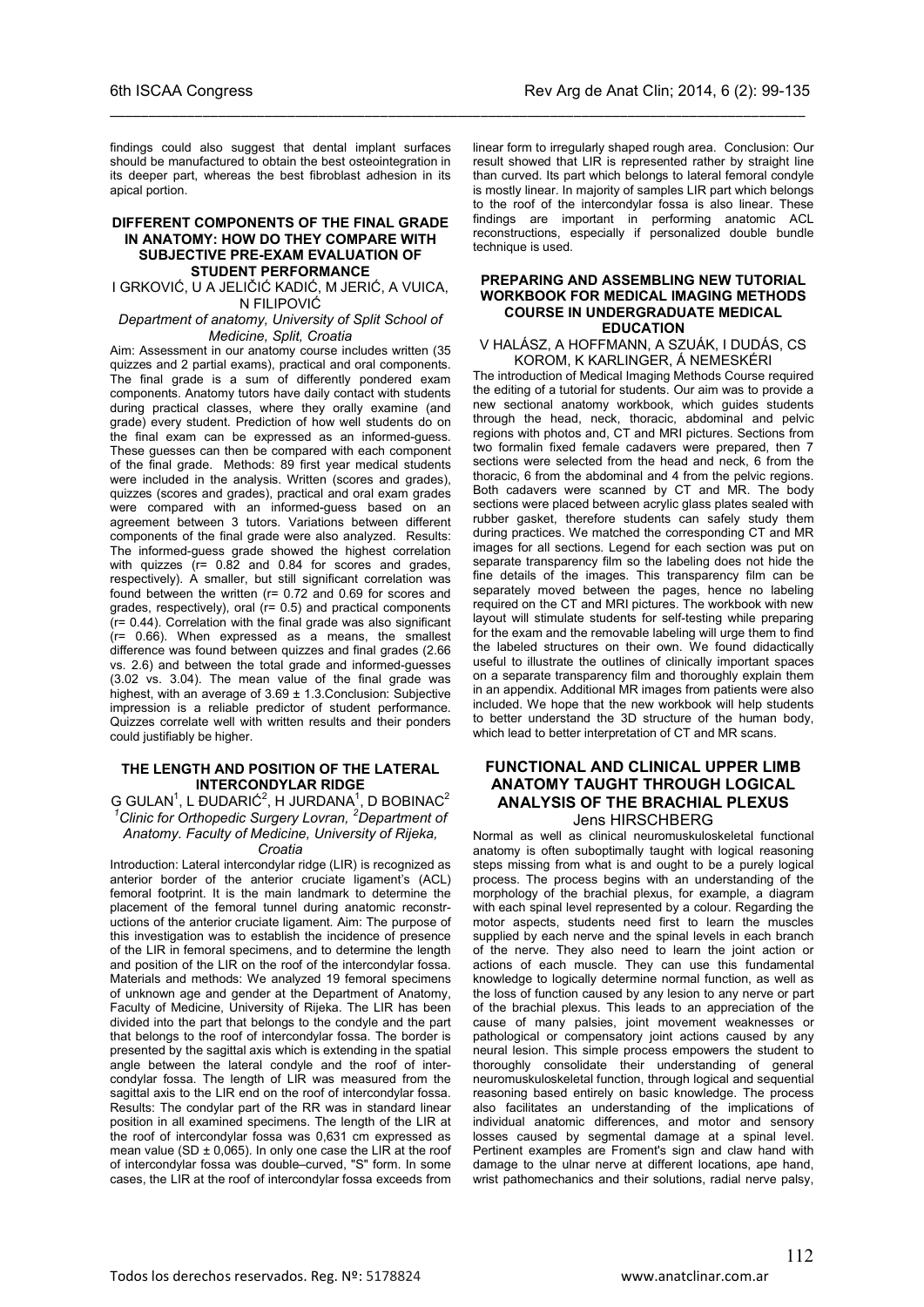Erb-Duchenne palsy, and Klumpke paralysis. Using the procedure outlined, the cause of these pathologies can be simply understood without resorting to additional specific memorisation.

\_\_\_\_\_\_\_\_\_\_\_\_\_\_\_\_\_\_\_\_\_\_\_\_\_\_\_\_\_\_\_\_\_\_\_\_\_\_\_\_\_\_\_\_\_\_\_\_\_\_\_\_\_\_\_\_\_\_\_\_\_\_\_\_\_\_\_\_\_\_\_\_\_\_\_\_\_\_\_\_\_\_\_\_\_\_\_\_\_\_

#### **SENSIBLE NERVE SUPPLY OF THE DISTAL RADIO-ULNAR JOINT WITH REGARD TO WRIST DENERVATION**

 $GM$  HOHENBERGER<sup>1</sup>, C DOLCET<sup>1</sup>, V MATZI<sup>2</sup>, MJ  $\mathsf{MAIER}^3$ , D ROSENLECHNER $^1$ , NP TESCH $^1$ , W GRECHENIG<sup>2</sup>, C GRECHENIG<sup>2</sup>, AH WEIGLEIN<sup>1</sup><br><sup>1</sup>laetitute of Angterny, Mediael University of Crea *Institute of Anatomy, Medical University of Graz, 2 AUVA Trauma Hospital, Graz, 3 Institute for Statistics and Mathematics, Vienna University of Economics and Business. Austria*

Aim: The objective of this examination was to determine the precise point of departure of the articular branches innervating the distal radio-ulnar joint (DRUJ) from the anterior and posterior interosseous nerve (AION and PION). Despite their necessity for the technique of wrist denervation. the detailed courses of these nerve fibres have not been described in detail so far. Material and methods: The study's sample consisted of 116 adult human cadavers' upper limbs, embalmed using Thiel's method. The course of the AION and PION in relation to the anterior interosseous artery (AIA) was inspected and the dissection of the articular branches to the DRUJ was performed via preparation microscope. Additionally, the terminal course of the volar trunk of the AIA was evaluated. Collected data were measured from the radial styloid process as point of reference. Results: The articular branch of the AION to the DRUJ was at an average proportion of 14.2% and the analogue fiber of the PION at 15.4% of the distal part of the radius. The upper border of the pronator quadratus covered the bone up to a mean proportion of 27.6% of its distal section measured from the styloid process. Covered in most cases by the substance of the pronator, the posterior trunk of the AIA perforated the interosseous membrane at a mean proportion of 25.4%. Conclusion: Wrist denervation from volar approach, if performed at the upper border of the pronator quadratus, eliminates the nerve supply of the DRUJ completely.

#### **ANATOMICAL CONSIDERATIONS OF LIVER HANGING MANEUVER** M HRIBERNIK

#### *Institute of Anatomy, Faculty of Medicine, University of Ljubljana, Slovenia*

Aim: In the anterior approach to the right hemihepatectomy the mobilization and excessive handling of the liver is avoided during surgery. A part of the procedure is the liver hanging maneuver in which a 4-6 cm blind dissection between the inferior vena cava (IVC) and the liver is performed. An anatomical study was carried out to evaluate the safety of this approach because short subhepatic veins, which enter the IVC from the left paracaval region (segment 1) and the right paracaval region, could be torn and a difficult to control hemorrhage could occur. Methods: On 100 corrosive casts of livers, the anterior surface of the inferior vena cava was studied to evaluate the position and the diameter of short subhepatic veins and the position and the diameter of the inferior right hepatic vein. The wideness of the narrowest point on the planned route of blind dissection was determined. Results: The average distance from the right border of the inferior vena cava, to the openings of segment 1 veins was 16.7  $\pm$  3.4 mm and to the openings of veins from the right paracaval reagion was  $5.0 \pm 0.5$  mm. The average value of the narrowest point on the route of the blind dissection was 8.7±2.3mm (range 2-15mm). Conclusion: The results show that the liver hanging maneuver is a safe procedure. With the dissection in the proposed route, the risk of disrupting short subhepatic veins is low.

### **BLOOD FLOW CHARACTERISTICS IN MODIFIED AND EVERSION CAROTID ENDARTERECTOMY**

T IŠTVANIĆ $^1$ , Z VRSELJA $^{2.3}$ , H BRKIĆ $^4$ , G ĆURIĆ $^5$ , R RADIĆ<sup>2</sup>, I LEKŠAN<sup>1,2</sup>

<sup>1</sup> Clinical Dept of Surgery, Osijek University Hospital, <sup>2</sup> Dept of *Anatomy and Neuroscience, Faculty of Medicine, University of Osijek, 3 Clinical Dept of Radiology, Osijek University* 

*Hospital, 4 Dept of Physics, Faculty of Medicine, University of Osijek, 5 Department of Chemistry and Biochemistry, Faculty of Medicine, University of Osijek, Osijek, Croatia*

Aim. Eversion CEA has been established as standard operating procedure with relatively few complications for patients with significant internal carotid stenosis. Due to the pitfalls of the eversion CEA (eCEA) and technical difficulties we have developed modified CEA (meCEA) procedure. We aim to show, using 3D modeling and flow simulations that technically less demanding meCEA has a better hemodynamic characteristics and greater blood flow rate than eCEA after restenosis occurrence. Methods. Modified CEA differs in making an incision along CCA from bifurcation downwards through the midline of CCA to the end of atheromatous plaque and and ending under the angle of 45 degrees at the ICA side. For each procedure, eCEA and meCEA, two series of progressive restenosis models were created. Blood flow simulations were done under simulated physiological conditions. Blood velocities, wall shear stress and vorticity were obtained for each model. Mathematical approximations of cross-sectional areas of internal carotid arteries (ICA) were calculated for eCEA and meCEA. Results. Cross-sectional area in meCEA models was approximately 1.6 times larger. Maximal blood velocities in eCEA ICA models were greater than in meCEA ICA models for the first grade restenosis, same as the average blood flow velocity, but with progressing restenosis bloodvelocities decreased in eCEA models while in meCEA models they remained relatively constant. Blood flow rates were greater in meCEA models through all three grade models. Conclusion. Modified CEA models show better flow characteristics with progressing restenosis with higher volume flow rates in ICA and better hemodynamic factors.

#### **ALPHA-LIPOIC ACID IMPROVE DECREASED REGENERATION CAPACITY OF DIABETIC SLOW SKELETAL MUSCLE**

D IVANAC<sup>1</sup>, G STARCEVIC-KLASAN<sup>1</sup>, J D URISIC- $ERZEN<sup>2</sup>$ , R JERKOVIC<sup>1</sup>

#### *1 Department of Anatomy, Rijeka University School of Medicine, <sup>2</sup> Department of Internal Medicine, Clinical Hospital Centre Rijeka, Croatia*

Increased oxidative stress and impaired antioxidant defence are important mechanisms in the pathogenesis of diabetic neuromyopathy. Since diabetes mellitus type 1 decreases muscle regeneration capacity the present study was designed to determine the influence of alpha-lipoic acid (LA), a potent biological antioxidant, on the process of regeneration of diabetic rat slow skeletal muscles. The regeneration process was provoked in streptozotocin induced diabetic rats in slow (m.soleus, SOL) skeletal muscles by intramuscular injection of myotoxin bupivacain. At intervals of ten days and four weeks, muscle histochemical and morphometrical analysis (fibre cross areas and fibre type distribution) was performed. Changes induced by diabetes are evident in redistribution of muscle fibers and in significant level of atrophy. After four weeks of diabetes, type II muscle fibers showed higher percentage in respect to control group. Slow muscle treated with LA showed a complete recovery with significant higher percentage of type I fibers. Muscle atrophy is present in all fiber types of slow skeletal muscle. Treatment with LA induced significant increase in cross sectional area in both fibre types. Our results have shown that treatment with LA can reduce changes in the morphological properties caused by diabetes mellitus in slow rat skeletal muscles during the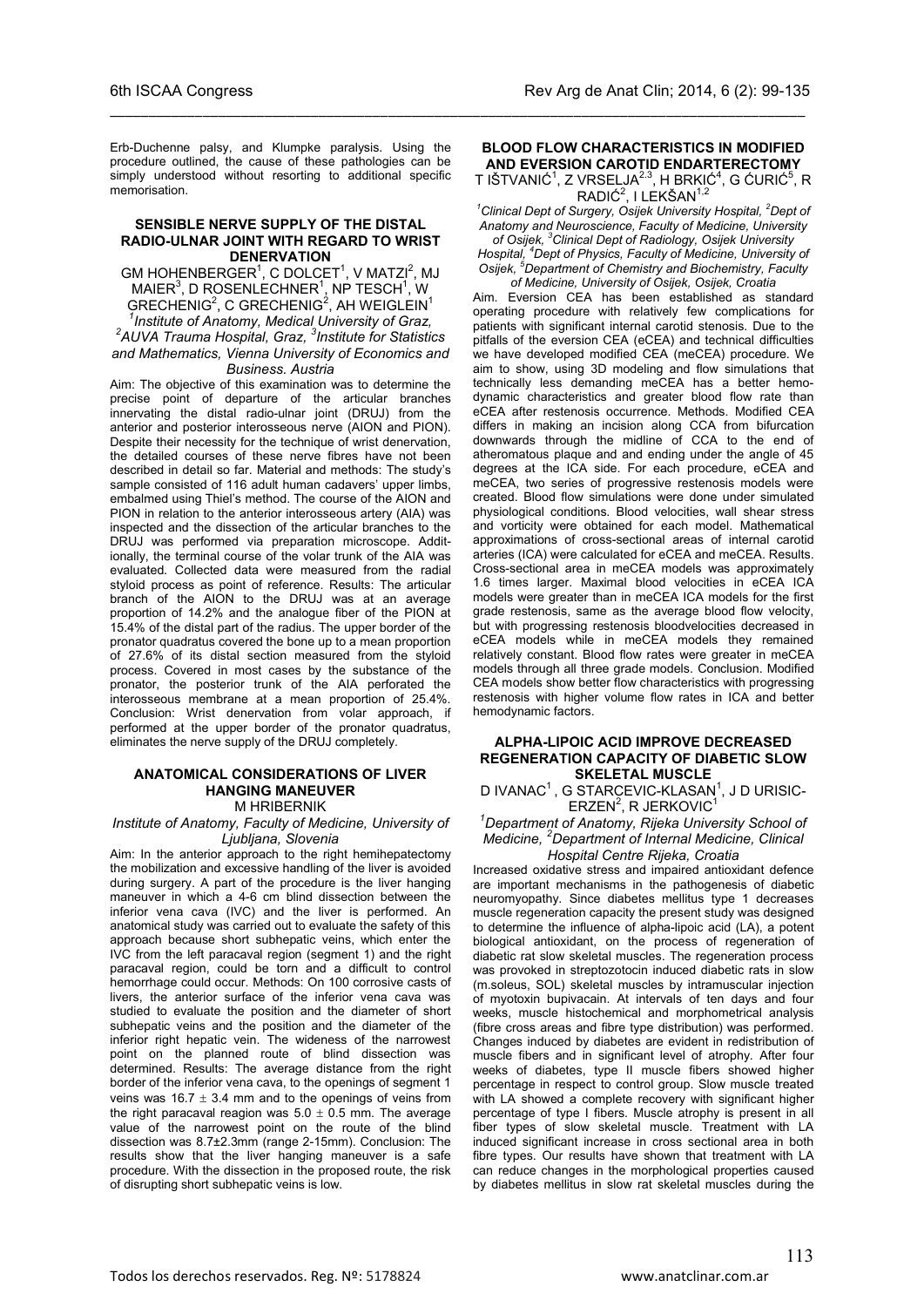process of regeneration. Treatment with LA during four weeks has shown effects on the redistribution of muscle fibers and can prevent atrophy in slow diabetic skeletal muscle.

\_\_\_\_\_\_\_\_\_\_\_\_\_\_\_\_\_\_\_\_\_\_\_\_\_\_\_\_\_\_\_\_\_\_\_\_\_\_\_\_\_\_\_\_\_\_\_\_\_\_\_\_\_\_\_\_\_\_\_\_\_\_\_\_\_\_\_\_\_\_\_\_\_\_\_\_\_\_\_\_\_\_\_\_\_\_\_\_\_\_

#### **MORPHOLOGICAL BODY STRUCTURE IN MACEDONIANS DEFINED WITH FACTOR ANALYSIS**

N JANEVSKA-NAKEVA, N MATVEEVA, B ZAFIROVA, B BOJADZIEVA, B TRPKOVSKA *Institute of Anatomy, Medical Faculty, St. Cyril and Methody University, Macedonia*

The aim of the study is to determine the morphological body structure in Macedonians at the age of 12. Factor analysis of manifest anthropometric variables showed latent factors which defined the anthropometric space at this age in Macedonian youngsters. A cross section study of 22 anthropometric variables of fourth dimension (LDS, TDS, CDT, PMT) was made in 200 examiners of both sexes, with methodology of IBP. The results have shown that in male examined group M12 three latent factors persist: F1, F2, F3, which defined anthropomorphological space, whereas in female examined group F12 four factors: F1, F2, F3, F4. The law of body differentiation in female examinees is manifested at the age of 12 and in male examinees two year later (14 years of age). At the age of 12 in both sexes, undermechanisms for specific LDS are defined, responsible for longitudinal arm growth. At this age morphological body structure in males is defined with only three factors and in females it is more complex, being defined with four factors.

#### **VASCULAR-ASSOCIATED ALTERATIONS IN THE HIPPOCAMPUS ALONG AGING**

C JANOTA<sup>1</sup>, D BRITES<sup>1,2</sup>, C LEMERE<sup>3</sup>, MA BRITO<sup>1,2</sup> *1 Research Institute for Medicines (iMed.UL), Faculdade de Farmácia, Universidade de Lisboa, Lisbon, Portugal; 2*

*Department of Biochemistry and Human Biology, Faculdade de Farmácia, Universidade de Lisboa, Lisbon, Portugal; 3 Center for Neurologic Diseases, Brigham and Women's Hospital, Harvard Medical School, Boston, USA*

Aim: Vascular involvement in the onset, progression and severity of neurodegeneration has increasingly been recognized, which prompted us to study microvascularassociated alterations that might contribute to age-related brain vulnerabilities. Methods: hippocampi from C57BL/6 mice at young adulthood (6 months), at middle (12-14 months) and old (23-28 months) ages were immunohistochemically examined for vessels (CD31), pericytes (PDGFRβ), blood-borne molecules (thrombin and albumin) and receptor for advanced glycation end-products (RAGE). Results: we observed a  $\sim$ 35% decrease (p<0.05) in microvessel density in old versus young animals, reflecting hypovascularization of the aged hippocampus. The hippocampal number of vessels with no ensheathing pericytes rose from 19% in young to 32% in middle-age mice ( $p<0.05$ ), and progressed to 38% in old animals ( $p<0.05$ ), suggesting an age-related microvascular fragility. CA1 was the most affected region, showing an increase from 20% to 45% in the number of microvessels not covered with pericytes. Thrombin and albumin were increasingly detected in the parenchyma with age, pointing to enhanced microvascular permeability in association with aging. RAGE, a receptor expressed by endothelial cells that is responsible for the brain influx of molecules like amyloid-β peptide, was elevated in CA1 and other hippocampal regions in middle-age mice (p<0.01) and sustained thereafter. Conclusion: decreased microvascularization of the hippocampus with aging may impact the local supply of oxygen and nutrients, whereas diminished pericyte vascular coverage and increased RAGE expression may allow hippocampal access of circulating molecules, altogether contributing to neurodegeneration. These results point to microvasculature as a potential target to prevent age-related brain disorders.

[Supported by FCT (CJ, DB, MAB) and philanthropic funds  $[CL]$ 

#### **FLEXOR TENDON INJURIES OF THE HAND IN CHILDREN**

G JÓZSA<sup>1</sup>, László VÁMHIDY<sup>2+</sup>, Dóra REGLŐDI<sup>3</sup><br><sup>1</sup> Surgical Unit, Denartment af Peodigtrias, Madiga *Surgical Unit, Department of Paediatrics, Medical School, University of Pécs, Hungary, <sup>2</sup> Department of Traumatology and Hand Surgery, Medical School, Medical School, University of Pécs, ³Department of* 

*Anatomy, Medical School, University of Pécs, Hungary* Background and aim of study: Injuries of the flexor tendons of the hand in children require meticulous evaluation and treatment. The aim of study is to draw attention to the difficulties of the treatment of flexor tendon injuries and to highlight the importance of anatomical knowledge and physiotherapy. Methods: In a retrospective study the authors present the most common causes and mechanism of flexor tendon injuries. They emphasise the need of different treatment concepts, indications of primary or delayed tendon reconstruction. Between 2005 and 2010 15 children and adolescent treated in the authors' institutes ranging in age from 4 to 20 years were included in the study. In all patients modified Kessler's technique was used to repair the flexor tendons. The range(s) of the movement of the children's injured finger joint(s) were investigated by a goniometer. For evaluation movements was based on the Buck-Gramcko scale. The assessment of results consisted of measurement of the motion of the metacarpo-phalangeal, distal interphalangeal, and proximal interphalangeal joints and graded them as excellent, good, fair, and poor. Results: The motion (function) of the interphalangeal joints in 80% of the patients were graded as excellent, in 13.3% good and in 6.7% fair. No poor result was measured. Conclusions: Flexor tendon injuries in children are rare. The modified Kessler's technique with early mobilisation is an effective technique following flexor tendon repair of the hand in children and young adolescents.

#### **VARIATIONS OF ARTERIA RECURRENS RADIALIS** D KACHLÍK $^{1,2}$ , H MENŠÍKOVÁ $^{1}$ , J MILETÍN $^{1}$ , V  $B\text{A}$ Č $A$ <sup>1,2</sup>

*1 Department of Anatomy, Third Faculty of Medicine, Charles University in Prague, Praha, Czech Republic, 2 Department of Health Care Studies, College of* 

*Polytechnics Jihlava, Jihlava, Czech Republic* Radial catheterization is now a method of choice in the diagnostic and treatment of coronary diseases. The loop present at the proximal segment of radial artery can be a reason for failure of such procedure and the arteria recurrens radialis can become a blind detour for the catheter. Compression of ramus profundus nervi radialis can cause a palsy of hand extensors and it can be evoked by a branch from arteria recurrens radialis, termed "leash of Henry". The aim was to specify the detailed anatomy of arteria recurrens radialis. Material and methods: 204 limbs from cadaverous materials were dissected. Results: The artery is usually a branch from the beginning of radial artery (60%), or from the bifurcation of brachial artery (35%) or directly from the brachial artery. Its diameter is approximately 1-1.5 mm. In case of brachioradial artery (14 %), it usually branched from it, in case of superficial brachioulnar artery (4 %) and other rare variants, it is always branch from the radial artery. In 90 % of cases the artery passes across the tendon of musculus biceps brachii. Its unnamed branch (termed "leash of Henry") crosses ventrally the ramus profundus nervi radialis and in 39% of cases it enters canalis suppinatorius. The loop of radial artery in fossa cubitalis was present in 1% of cases. Conclusion: The arteria recurrens radialis can cause a failure of radial catheterization if the loop is present and the "leash of Henry" can be a possible cause of radial nerve entrapment syndrome.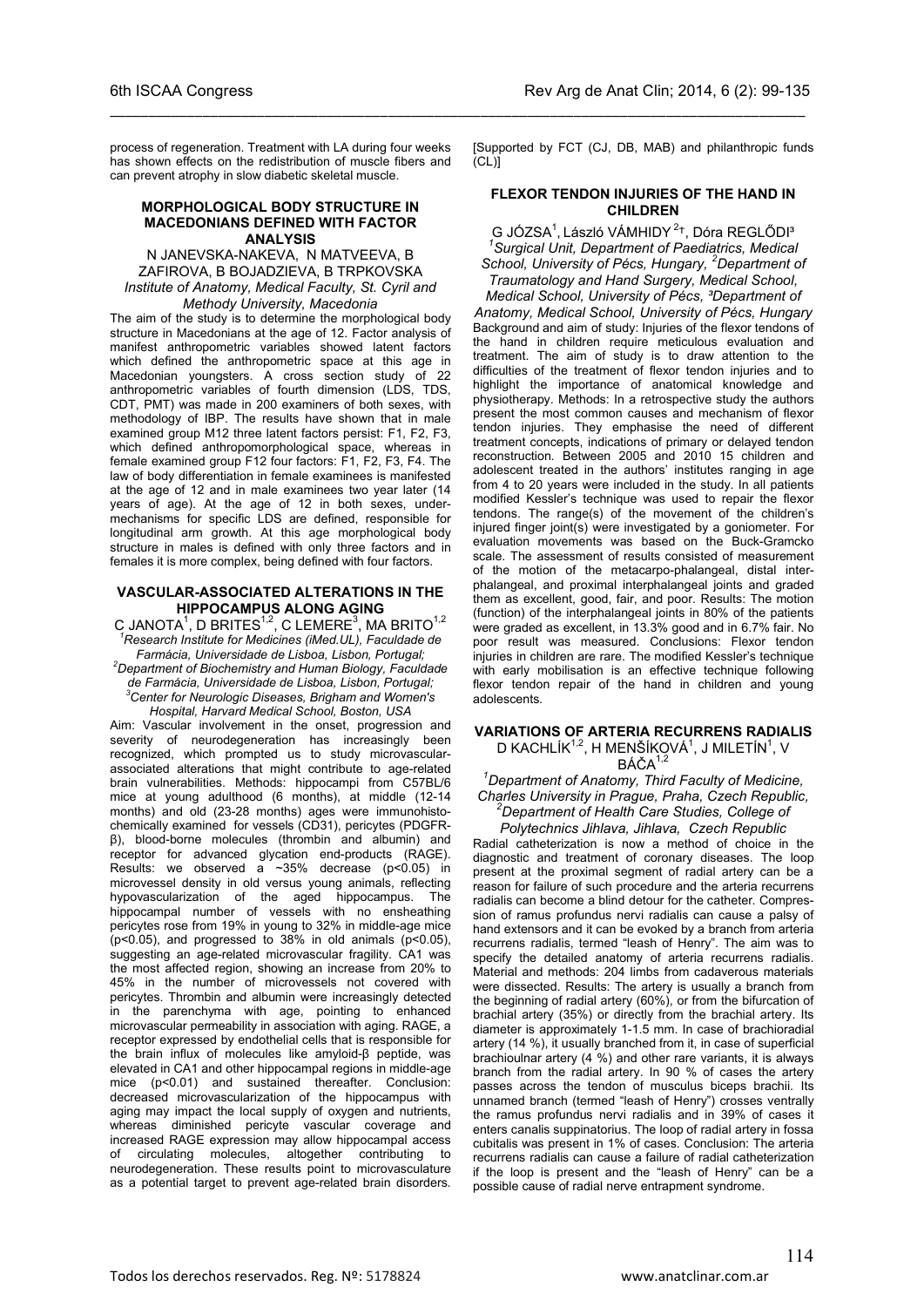#### **DISCREPANCIES AND MISTAKES IN TERMINOLOGIA ANATOMICA**

\_\_\_\_\_\_\_\_\_\_\_\_\_\_\_\_\_\_\_\_\_\_\_\_\_\_\_\_\_\_\_\_\_\_\_\_\_\_\_\_\_\_\_\_\_\_\_\_\_\_\_\_\_\_\_\_\_\_\_\_\_\_\_\_\_\_\_\_\_\_\_\_\_\_\_\_\_\_\_\_\_\_\_\_\_\_\_\_\_\_

D KACHLÍK<sup>1,2</sup>, V MUSIL<sup>3,4</sup>, V BÁČA<sup>1,2</sup> *1 Dept of Anatomy, Third Faculty of Medicine, Charles University in Prague, Praha, <sup>2</sup> Dept of Health Care Studies, College of Polytechnics Jihlava, Jihlava, 3 Centre of Scientific Information, Third Faculty of Medicine, Charles University in Prague, <sup>4</sup> Institute of* 

*Information Studies and Librarianship, Faculty of Arts, Charles University in Prague, Czech Republic*

Sixteen years after publication of the last revision of the Latin anatomical nomenclature – Terminologia Anatomica – we have enough experience and hints to point to its weak spots. There are six main areas which have to taken in attention in future amelioration of TA: mistakes (e.g. articulatio sacrococcygea is in fact a symphysis), terminological discrepancies (in adjectives, in concordant and non-corcondant atrtibutes and in synonyms), anatomical discrepancies (terms of fasciae), multiplication of terms, too many synonyms (e.g. nodus lymphoideus / nodus lymphaticus / lymphonodus), identical terms for different structures (e.g. plexus pharyngeus), too long terms (e.g vena portae hepatis) and mainly missing terms (in systemic, clinical, topographic and variant anatomy). This contribution should evoke larger discussion and broader contributions to the improvement of Terminologia Anatomica.

#### **VESALIUS IN EPONYMS**

D KACHLÍK<sup>1,2</sup>, T ŠTĚPÁNKOVÁ<sup>1</sup>, V BÁČA<sup>1,2</sup> *1 Department of Anatomy, Third Faculty of Medicine, Charles University in Prague, Praha, <sup>2</sup> Department of Health Care Studies, College of Polytechnics Jihlava, Jihlava, Czech Republic*

This year, we commemorated 500-year-anniversary and 450 year-aniversary of Andreas Vesalius (1514-1564) birth and death, respectively. He is considered as a founder of modern anatomy and the author of one of the most influential books De humani corporis fabrica libri septem, issued in 1543. He was born in present Belgium as Andries van Wezel, worked at Padua University and was also an imperial physician of Charles V and Phillip II. He died after shipwreck at Zakynthos in Greece. Due to his unique personality of excellent anatomist, his surname is connected with several anatomical structures throughout the human body. We can find 9 different eponymous terms and we can conclude that only 3 of them are actively applied in current science: Vesalius' foramen and emissarium (foramen venosum ossis sphenoidalis et vena emissaria foraminis venosi) and Vesalius' ossicle (os vesalinum - tuberosity of the fifth metatarsal bone existing as a separate bone). Only the term foramen venosum is a part of Terminologia Anatomica.

### **CLASSIFICATION OF EPONYMS IN OTORHINOLARYNGOLOGY**

D KACHLÍK<sup>1,2</sup>, T ŠTĚPÁNKOVÁ<sup>1</sup>, V BÁČA<sup>1,2</sup> *1 Department of Anatomy, Third Faculty of Medicine, Charles University in Prague, Praha, <sup>2</sup> Department of Health Care Studies, College of Polytechnics Jihlava, Jihlava, Czech Republic*

The otorhinolaryngology is a small medical branch devoted to the diseases of nasal cavity, pharynx, oral cavity, larynx and ear. Although eponyms have been excluded from the official Latin anatomical nomenclature since Parisiensia Nomina Anatomica (1955), they are still used in everyday clinical practice and some of them even do not posses their corresponding Latin counterparts. Several surnames describe more anatomical structures (Bötcher, Corti, Morgagni) and this state of art can also bring some confusion. Many clinicians and even students of medicine are not able to find the proper valid Latin term to individual eponyms. Altogether,

192 eponyms which are derived from 106 physicians and scientists were gathered. According to our system of classification, presented in 2012, they are divided into 3 groups: necessary for all physicians (class 1), necessary for otorhinolaryngologists (class 2) and useless, serving only for historians and lovers of medicine (class 3). Class 1 comprises 11 eponyms (e.g. Eustachio, Killian, Kiesselbach, Steno), the class 2 contains 16 terms (e.g. Haller, Citelli, Onodi, Shrapnell). Our survey should serve for better orientation in the eponymous terminology and could point the way how to treat them.

### **HAUTE COUTURE: EVALUATION OF THE PLACE OF 3D TOP MODELS IN ANATOMY TEACHING**

UB KASIRGA<sup>1</sup>, FP TURKMENOGLU<sup>2</sup>, A ACHILOV<sup>3</sup> *1 Department of Anatomy, Faculty of Medicine, Hacettepe University, 2 Department of Pharmaceutical Botany, Faculty of Pharmacy, Hacettepe University, 3 Grade 2 Student, Faculty of Dentistry, Hacettepe University, Ankara, Turkey*

Objective: Learning basic Anatomical concepts and specific structures of organs or tissues has always been tough and a difficult. Due to the Anatomy courses given in first years of medical schools, students may have hard time correlating the information and digesting the basic knowledge. Such kind of problems can be overcome by utilizing visual sources interactively and internet based. Our aim in this project was making those conventional sources that can be used interactively 2D/3D to enrich the learning experience. Material and method: During the project we have worked on and pictured more than 150 conventional anatomical models and a whole body plastinate. Models were manufactured by Somso and the plastinate was made by Von Hagens. We have established a small but professional grade photography studio to picture the models and plastinated body. Imaging materials were soft-boxes, multiple cameras and variable lenses. Model pictures were taken in 360 degree by shooting 12 for each of them. A professional hardware, setup and a related software has used for 360 picturing purpose. Snaps were photoshoped and unwanted artifacts removed later on. Results: As the positive result of our project now it is possible to examine those conventional anatomical models even in more details that manufacturer intended. Examiner can rotate, zoom in or out and see important anatomical structures in Latin or English nomenclatures. Conclusion: By reaching those conventional resources through the internet, 7/24 and interactively in details can improve and enrich the learning experience of the learner and may help to keep basic knowledge last longer.

#### **THE PROSECTION OF MALOLYAKHOVSKIY MAMMOTH - PALEOANATOMY, PALEOHISTOLOGY AND PALEOCYTOLOGY BECOME THE NEW REALITY**

RM KHAYRULLIN<sup>1</sup>, DK GARMAEVA<sup>2</sup>, MT BUZINAEVA<sup>4</sup>, SE FYODOROV<sup>3</sup>, IK SLEPTSOV<sup>5</sup> *1 Dept of Human Anatomy, Medical Faculty of Ul'yanovsk St. University, Ul'yanovsk, 2 Dept of Gross and Clinical Anatomy, Pathology and Forensic Medicine of Medical Institute, 3 Laboratory «Museum of Mammoth» of Research Inst. of* 

*Applied Ecology of North, Northeast Federal University, Yakutsk, 4 Dept of Forensic Histology, St. Bureau of Forensic Medical Examination of Sakha Republic - Yakutia, Yakutsk, 5 Dept of Pathology, Republic's Hospital № 1 - National Center* 

*of Medicine of Sakha Rep. - Yakutia, Russia* Authors made from March 10 to 14, 2014 the prosection of unique anatomic object – the remains of the malolyakhovskiy mammoth which has become world widely scientific paleontologic sensation. The prosection was made during work of the international scientific symposia in the medical institute of Northeast Federal University (Yakutsk, Russia).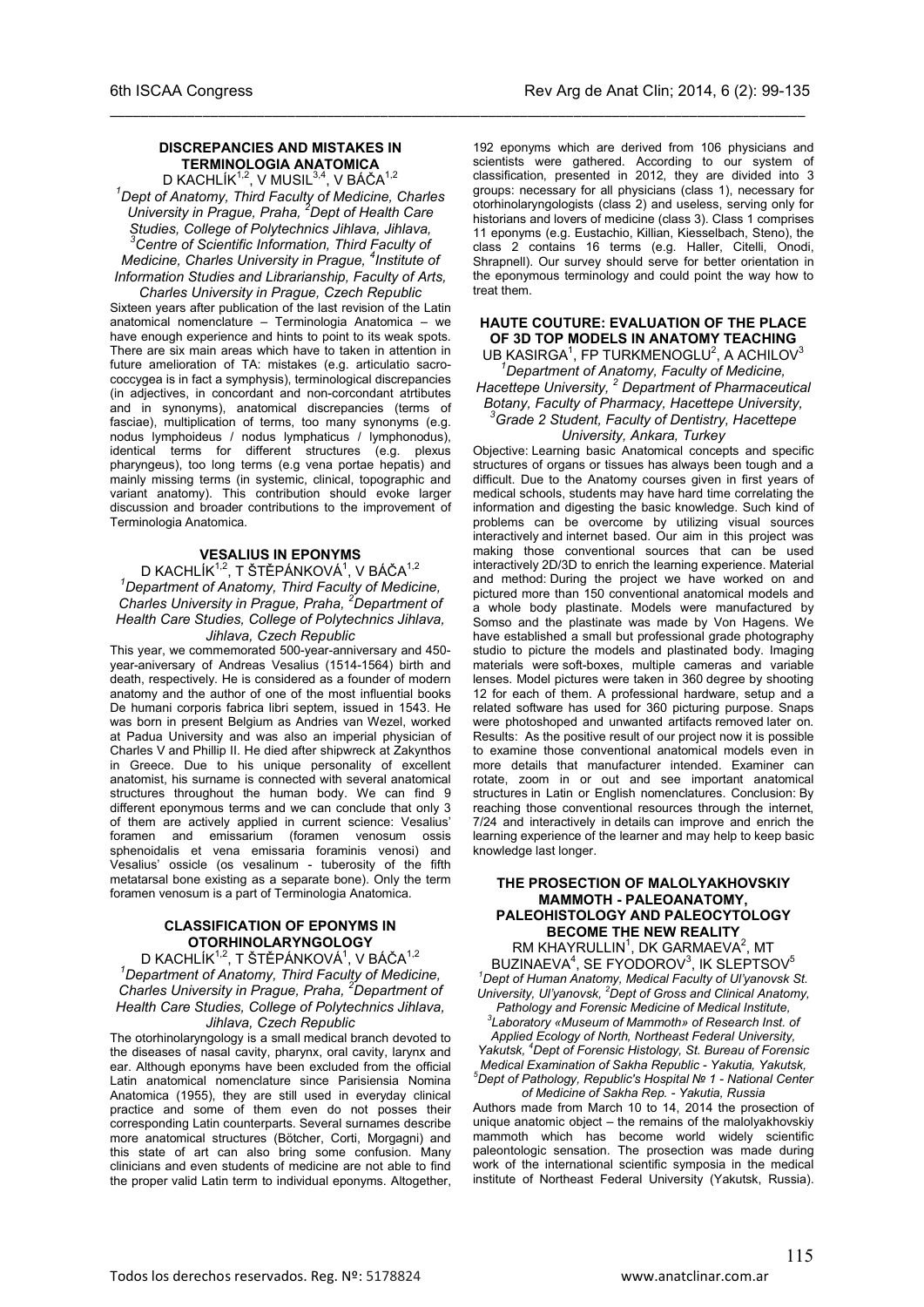Radio-carbon dating of an artifact showed age about 43500 years. The remains of an animal were found in August, 2012 in the permafrost on the island Malolyakhovskiy in the Arctic Ocean. The remains of the animal's before to study was stored in the frozen state. The animal was a female sex and the characteristics of the skeleton, teeth and tusks were aged 70-80 years. The most surprising and not the corresponding trivial scientific representation was the fact of discovering in animal of liquid blood and frozen blood in vessels, both on a detection place, and at the time of dissecting in blood vessels. Authors during dissection and visual anatomic research found unique unprecedented preserving of skin, fat and muscular tissue, blood and lymphatic vessels, lymph nodes, mammary glands and other organs which were confirmed histologically. The dissection of soft tissues, muscles and blood vessels of a forward left extremity in a femoral part, in a knee joint, in a shin, in an ankle joint of foot was made. The unknown anatomic features of the body and foots of mammoth were described. The descriptive and morphometric features of animal's body were made. Anatomic research by prosection allowed establishing causes of death of an animal and some injuries and lifetime damages of animal.

#### **RECENT PALEONTOLOGICAL FINDS NEGATE ALL KNOWN TO CIVILIZATION ANATOMICAL TECHNIQUES OF PRESERVATION AND EMBALMING**

RM KHAYRULLIN $^1$ , DK GARMAEVA $^2$ , GN  $\mathsf{SAVV}$ INOV $^3$ ,  $\mathsf{SE}\ \mathsf{FYODOROV}^3$ ,  $\mathsf{SE}\ \mathsf{GRIGOR'EV}^3$ *1 Department of Human Anatomy, Medical Faculty of Ul'yanovsk State University, Ul'yanovsk, <sup>2</sup> Department of Gross and Clinical Anatomy, Pathology and Forensic Medicine of Medical Institute and <sup>3</sup> Laboratory «Museum of Mammoth» of Research Institute of Applied Ecology of North, Northeast Federal University, Yakutsk, Russia*

The history of techniques of preserving and embalming of organic tissues is in the anatomy several millenniums. The most important key points of such technologies should be considered in the historical aspect three factors: drying (lyophilization), freezing (cryopreservation) and use of chemicals. The fourth method can be considered as a different combination of all of these powers. Mandatory elements of all technologies are the sterilization for prevent the most harmful and damaging biological destruction with microorganisms. However, recent paleontological findings such as pleistocenic dog, malolyakhovskiy mammoth in Yakutia (Russia) indicate that the very promising technologies can be natural-like technology, which are allow keep the animals tissue in supravital condition a few tens of thousands of years. Clearly, they may not be completely reproduced in artificial laboratory conditions. Preventing the putrefaction and the followed mummification of biological objects for a long time may be the result not only an optimal combination of physical and chemical factors and conditions. They can be the unique conservation result of thanks to powerful preservative properties of biologically active compounds that produce microorganisms breed well in permafrost. This is facilitated by a special composition of the soil, its physical and chemical characteristics. Also this is confirmed by the results of microbiological tests. The authors hypothesize that sterility combined with the permafrost is not the only and best conditions of the conserving of animals tissues. Mostly special conservation with microorganisms and their biological active living products is the basis for scientific research and development of new technologies of preservation and embalming of biological objects at the organism, tissue and cellular levels. The authors believe that the paleontology suddenly becomes one of the promising scientific areas which provide data for the development of technologies of the future.

#### **ATROPINE INDUCED MYDRIASIS IN RATS COUNTERACTS WITH THE PENTADECAPEPTIDE BPC 157**

\_\_\_\_\_\_\_\_\_\_\_\_\_\_\_\_\_\_\_\_\_\_\_\_\_\_\_\_\_\_\_\_\_\_\_\_\_\_\_\_\_\_\_\_\_\_\_\_\_\_\_\_\_\_\_\_\_\_\_\_\_\_\_\_\_\_\_\_\_\_\_\_\_\_\_\_\_\_\_\_\_\_\_\_\_\_\_\_\_\_

A KOKOT $^1$ , R RADIĆ $^1$ , M STUPNIŠEK $^2$ , P SIKIRIĆ $^2$ *1 Department of Anatomy and Neuroscience, Faculty of Medicine, Josip Juraj Strossmayer University, Osijek, 2 Departments of Pharmacology and Pathology, Faculty* 

*of Medicine, University of Zagreb, Zagreb, Croatia* Aim: The aim of this study was to investigate the effect of BPC 157 on atropine induced mydriasis in Whistar albino rats. Methods: 30 Female Whistar Albino rats weighing 200- 250g were randomly assigned into 6 groups, five per each group. Animals were randomized into pentadecapeptide BPC 157 and control group. Pentadecapeptide BPC 157 group animals were treated by pentadecapeptide BPC 157 ntraperitoneally (5.0 ml/kg - μg, ng, pg, fg, ag) and atropine 0.5% administered locally. Control group received saline intraperitoneally (5.0ml/kg) and atropine 0.5% administered locally. Assesment includes change in pupil diameter monitored by "Veho discovery VMS-004 deluxe" camera and radius diameter area software in 4h interval. Calibration by millimeter paper was also performed before every measurement. Results: There is a difference in time of disappearance of atropine effect between the control group rats and rats treated with BPC 157. Conclusion: Considering the results obtained we suggest that Pentadecapeptide BPC 157 is effective and shortens the time needed for a pupil to return to normal state after initial treatment with atropine. We presume that effect is dependent on the action of the NO system.

#### **ANATOMIC NEURONAVIGATION TO THE PUDENDAL NERVE BY MEANS OF LAPAROSCOPY**

M KONSCHAKE<sup>1</sup>, E FODITSCH<sup>2</sup>, R ZIMMERMANN<sup>2</sup>, R HÖRMANN<sup>1</sup>, G JANETSCHEK<sup>2</sup>, KH KÜNZEL<sup>1</sup>

*1 Division of Clinical and Functional Anatomy, Department of Anatomy, Histology and Embryology, Innsbruck Medical University Innsbruck, <sup>2</sup> Spinal Cord Injury and Tissue Regeneration Centre Salzburg, Department of Urology, Paracelsus Medical University,* 

*Salzburg, Austria*

Aim: The aim of this study was to optimize a minimal invasive laparoscopic electrode implantation to the pudendal nerve, which is attractive for neuromodulation therapy, offering a promising therapeutic approach to patients affected by bladder dysfunctions as overactive bladder or urinary incontinence. Methods: In alcohol-glycerin fixed human specimens, the anatomical layers of the pelvis were dissected and the courses of blood vessels, nerves and ligaments as well as their relation to bony structures were documented photographically. Simultaneously, the laparoscopic access to the pudendal nerve was readjusted for documentation and test of feasibility. Furthermore, the best landmark for intraoperative neuronavigation to the pudendal nerve as well as the best position fixing the electrode was selected. Results: The so called "white line" (Arcus tendineus musculi levatoris ani) serves as optimal landmark for the laparoscopic exploration. The intrapelvine part of the internal pudendal artery (IPA) facilitates the exploration of the pudendal nerve´s trunk, which lies on the sacrospinal ligament in vicinity to the ischiadic spine, medially to the artery. The electrode should be placed directly laterally to the nerve, fixed on the sacrospinal ligament.Conclusion: Due to our results an intraoperative navigation system can be implemented to guide the laparoscopic instruments to the marked structure to minimize the invasiveness and reduce the operating time. The best shape of the electrode (bar-shaped, saxophone electrode around the nerve) is in discussion and has to be modified.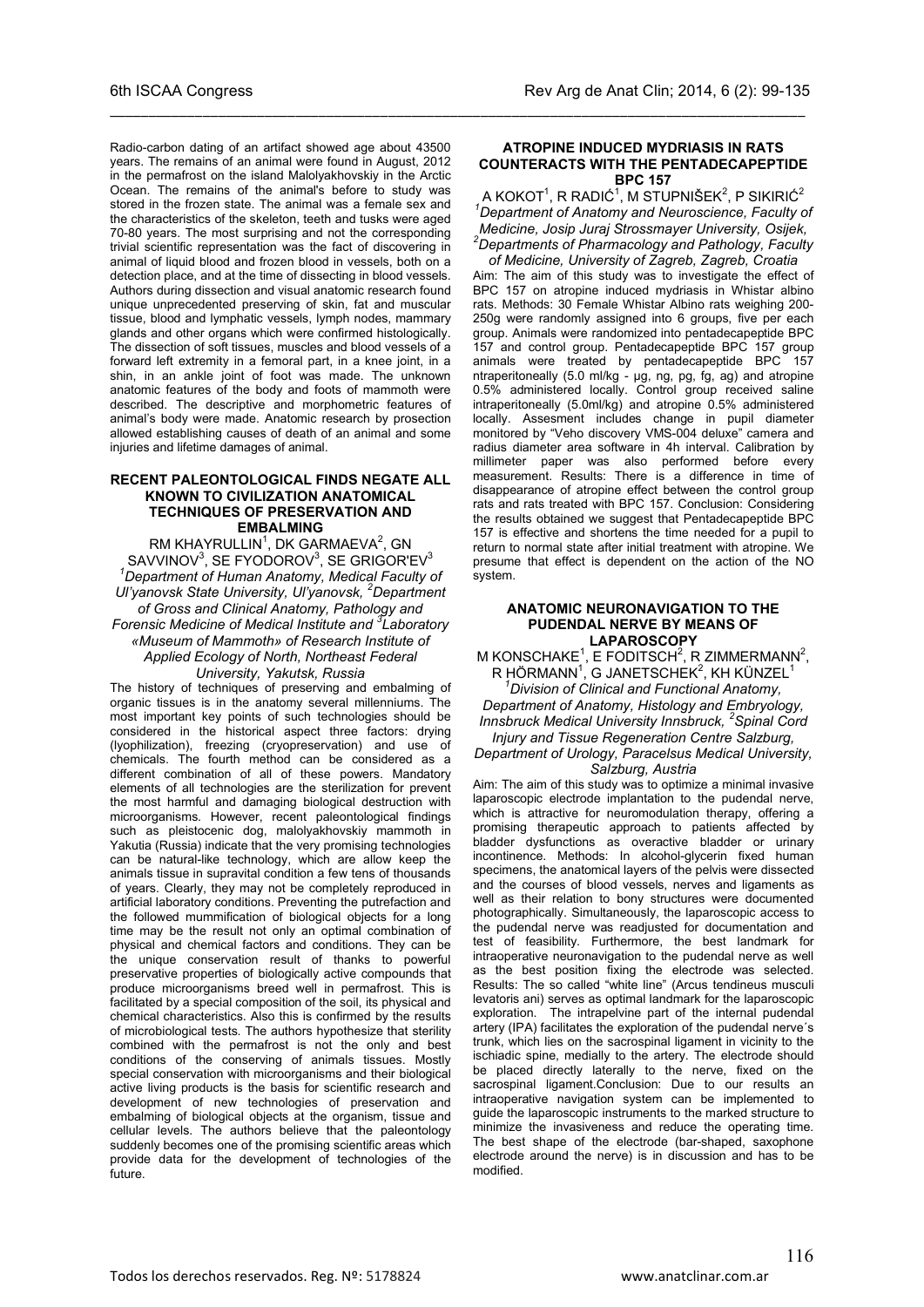#### **MORPHOLOGICAL CHANGES OF GASTRIC MUCOSA IN FUNCTIONAL DYSPEPSIA PATIENTS**

\_\_\_\_\_\_\_\_\_\_\_\_\_\_\_\_\_\_\_\_\_\_\_\_\_\_\_\_\_\_\_\_\_\_\_\_\_\_\_\_\_\_\_\_\_\_\_\_\_\_\_\_\_\_\_\_\_\_\_\_\_\_\_\_\_\_\_\_\_\_\_\_\_\_\_\_\_\_\_\_\_\_\_\_\_\_\_\_\_\_

I KORENDOVYCH<sup>1</sup>, A SVINTSITSKYY<sup>1</sup>, G  $SOLUTIONA<sup>1,2</sup>, O KURYK<sup>1,2,3</sup>, K REVENOK<sup>1</sup>$ *1 Bogomolets National Medical University, <sup>2</sup> State Scientific Institution "Scientific-Practical Centre of Preventive and Clinical Medicine" State Administration* 

*of Affairs, Kyiv, <sup>3</sup> Oberig clinic, Kyiv, Ukraine* Aim: to assess histological changes of gastric mucosa in patients with clinically different types of functional dyspepsia. Methods: Adult patients (18-65 years) with confirmed diagnosis of functional dyspepsia were eligible to participate. Biopsy specimens were taken from stomach due to the Houston-updated gastric biopsy sampling protocol for the next histological examination. One expert gastrointestinal pathologist assessed all tissue samples. Atrophy was assessed due to Operative Link for Gastritis Assessment (OLGA) and metaplasia - due to Operative Link on Gastric Intestinal Metaplasia (OLGIM) staging systems. All patients were tested for H. pylori using two methods (rapid urease test and by morphological examination).Results: 75 patients were recruited, 42 of which had epigastric pain (I group) and 33 – postprandial distress syndrome (II group) due to Rome III criteria. Antral and corpus atrophy were detected at the same frequency in both groups (p>0.05), however the stage of atrophy didn't exceed I in all cases. Complete antral metaplasia was revealed in 11 (26.2%) patients of the I group and 11 (33.3%) patients of the II one. Incomplete antral metaplasia was seen in 2 (4.7%) patients of the I group and 2 (6.1%) patients of the II one. No cases of corpus metaplasia or dysplasia were found.Conclusion: Our study didn't reveal statistically significant correlation between stage of gastritis, atrophic or metaplastic changes and clinical symptoms of functional dyspepsia.

#### **APPLICATION OF THE THREE HIT THEORY IN PACAP HETEROZYGOTE MICE: MATERNAL SEPARATION AND CHRONIC STRESS INFLUENCE FOREBRAIN-CRF AND CPEW-UCN1 IN AN INVERSE MANNER**

L KOVÁCS<sup>1</sup>, J FARKAS<sup>1</sup>, G BODNÁR<sup>1</sup>, T GASZNER<sup>1</sup>, L GASPAR $^1$ , A BALOGH $^2$ , B SZALONTAI $^3$ , V

# KORMOS<sup>4</sup>, B GASZNER<sup>1</sup><br><sup>1</sup>Department of Anatomy, <sup>2</sup>Department of Biology,<sup>3</sup><br><sup>3</sup> Plant Biol, Bee, Craup, <sup>4</sup>Department of Bharmasology, *Plant Biol. Res. Group, <sup>4</sup> Department of Pharmacology and Pharmacotherapy, University of Pécs, Pécs,*

### *Hungary*

Introduction: According to the three hit theory genetic, epigenetic and stress factors lead to major depression. Micelacking (KO) pituitary adenylate-cyclase-activating polypeptide (PACAP) show depression-like symptoms. Maternal separation (MS) inducing epigenetic changes and chronic variable mild stress (CVMS) in these mice could provide a useful depression model. Forebrain corticotropin releasing factor (CRF) systems and urocortin1 (Ucn1) in the central projecting Edinger-Westphal nucleus (cpEW) have been implicated in mood disorder pathophysiology. Aims: The validation of the three hit theory in mice, by studying the – (mal) adaptation of the – hypothalamus-pituitary-adrenal (HPA) axis. Dissecting the contribution of CRF in the oval nucleus of the bed nucleus of the stria terminalis (BNSTov), the central nucleus of the amygdala (CeA), -and that of cpEW- Ucn1. Methods: Litters from PACAP heterozygote pairs were exposed to MS vs. controls. Half of adult offspring was subjected to CVMS. The model was validated by evaluating the HPA-axis activity.-CRF, Ucn1 and FosB immune-fluorescence was performed. Results indicate that CVMS most effectively increased adrenal weights and corticosterone titers in MS mice. MS mice upon CVMS had increased CRF-cell counts and specific signal density (SSD) in the BNSTov. In the CeA, CVMS-induced rise CRF-SSD

was observed only in non-MS mice. In MS, the CVMS induced rise of Fos Bin Ucn1 neurons. Conclusions: The increased BNSTov-CRF and decreased cpEW-Ucn1 neuronal activity suggests inverse alterations in these areas, which may contribute to the psychopathology. The three hit theory of depression in PACAP heterozygote mice seems to be applicable to study the pathophysiology of stress-related mood disorders.

#### **CORONARY CIRCULATION ANOMALIES ASSOCIATED WITH CONGENITAL HEART MALFORMATIONS: ENDOVENTRICULAR ORIGIN OF SINGLE CORONARY ARTERY AND UNROOFED CORONARY SINUS SYNDROME** K KORNETI-PEKEVSKA

*Institute of Anatomy, Medical Faculty, University "Sts Cyril and Methodius", Skopje, R. Macedonia*

This report is related to the case with endoventricular single coronary artery origin and other one with absence of coronary sinus i.e. unroofed coronary sinus. Profound postmortal dissection analysis of newborn hearts with complete transposition of great arteries, respectively common arterial trunk and a-v canal is done.Primordial pattern i.e. anomalous position of single coronary ostium placed at the endocardial surface of the vestibule of aorta is continuous with a large transmural sinusoid till its end as aneurismal elevation at sternocostal surface of the heart, epimurally. It is located at the initial part of right atrioventriclar sulcus. It further gives rise to the three major coronary branches, the right, the anterior descending, as well as to the circumflex one, that runs to the left through the sulcus behind the great arteries. Besides this primordial case with major anomaly in origin of the coronary artery, in other case is found unroofed coronary sinus i.e. lack of atrial wall of coronary sinus, as well as partial anomalous pulmonary venous connection. In those cases with CHM anomalies, major anomaly is in origin of the coronary artery circulation. These cases are of importance in reconstructive surgery for the congenitally heart disease.

#### **QUALITATIVE AND QUANTITATIVE ANALYSIS OF THE HUMAN CAUDATE NUCLEUS ASPINY NEURONS**

B KRSTONOŠIĆ $1$ , D MARIĆ $1$ , NT MILOŠEVIĆ $2$ , M  $ERI$ Ć $\hat{C}$ <sup>1</sup>, M UDICKI $\hat{C}$ <sup>1</sup>, N VUČINIĆ $\hat{C}$ <sup>1</sup>, D SMILJENIĆ $\hat{C}$ <sup>1</sup>, S ŽIKIĆ<sup>1</sup>

*1 Department of Anatomy, Faculty of Medicine, University of Novi Sad, <sup>2</sup> Department of Biophysics,* 

*Faculty of Medicine, University of Belgrade. Serbia* Aim: A qualitative analysis of the human caudate nucleus neurons involves description of somatic shape and size, number of primary dendrites and their branching order, dendritic density, presence and distribution of spines. According to this scheme, neurons are classified into groups. The aim of this study was to determine wether a quantitative analysis, implying measuring neuronal properties which define their morphology, can confirm current qualitative cell classification. Methods: Thirty human brains, free of neurological diseases, which were obtained from medicolegal forensic autopsies of adult bodies, were used in this study. Coronal sections of the Golgi impregnated neurons in the precommissural caudate nucleus head (100 µm thick) were analyzed using a light microscope "Leica DC 100". Impregnated cells were recorded and transformed into digital images, which were reconstructed and quantitatively analyzed using the public software Image J. Results: In the sample of 351 neurons, 28.49% (100) were aspiny, recognized by the absence of spines on neuronal dendrites and bodies. After qualitative analysis, neurons were classified into two groups, type 1 and type 2 aspiny cells. Using eight morphometric parameters, five morphological properties of neurons were quantified. According to the dendritic field area,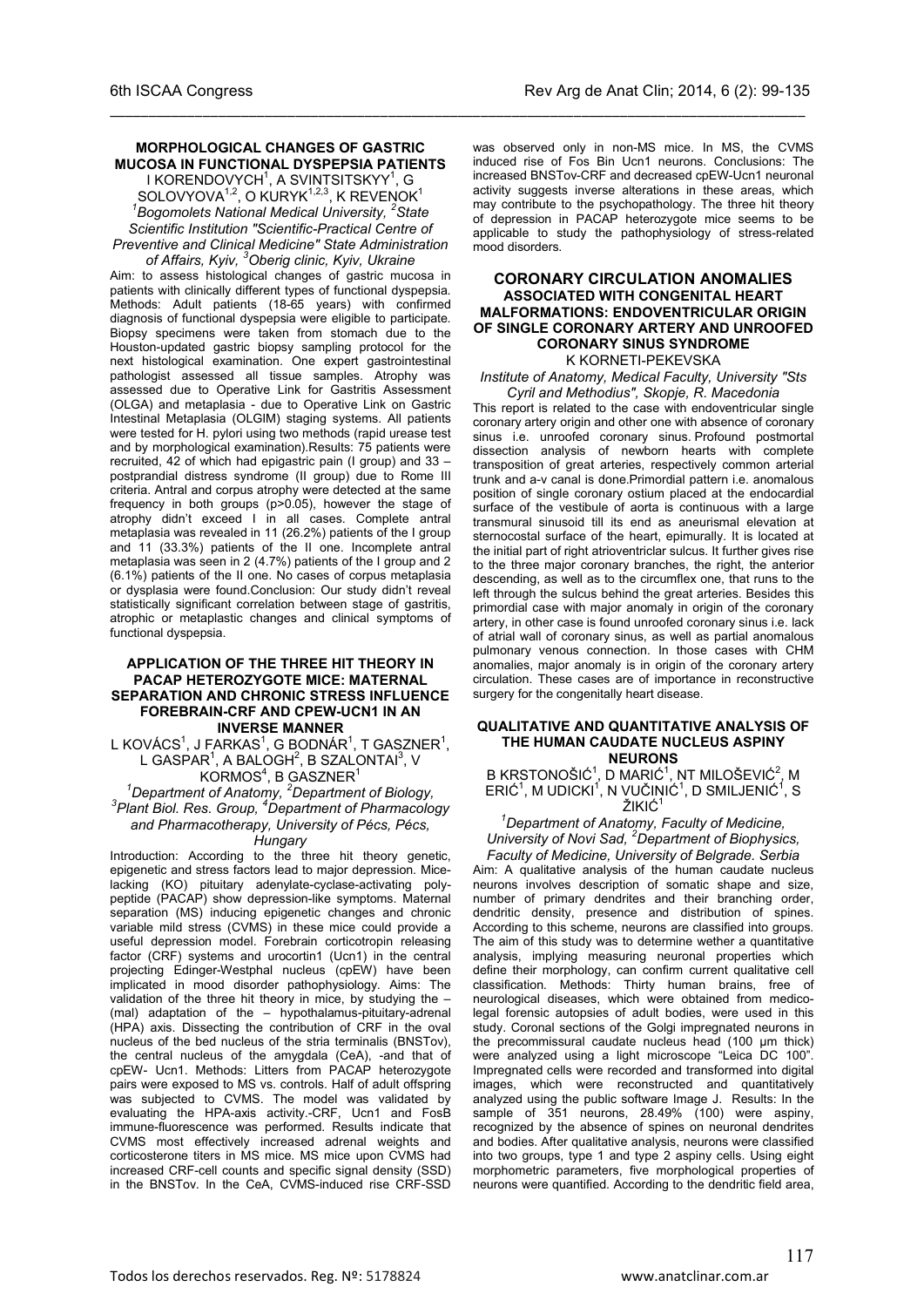type 2 aspiny neurons were divided into subgroups: small and large cells. In this sample of 100 aspiny neurons, 35% (35) were small and 55% (55) large neurons. Conclusion: By performing an adequate statistical analysis, we concluded that suggested groups of aspiny neurons differ enough in their morphology to warrant and complete the current classification of the aspiny cells in the human caudate nucleus.

\_\_\_\_\_\_\_\_\_\_\_\_\_\_\_\_\_\_\_\_\_\_\_\_\_\_\_\_\_\_\_\_\_\_\_\_\_\_\_\_\_\_\_\_\_\_\_\_\_\_\_\_\_\_\_\_\_\_\_\_\_\_\_\_\_\_\_\_\_\_\_\_\_\_\_\_\_\_\_\_\_\_\_\_\_\_\_\_\_\_

#### **ANTHROPOMETRIC MEASUREMENT AND ANALYSIS OF THE LOWER FACE IN RHINOPLASTY PATIENTS** A KURKCUOGLU $^1$ , OL ABBAS $^2$ , C PELIN $^1$ , H

OKTEM<sup>1</sup>

*1 Department of Anatomy, Faculty of Medicine, Baskent University, Ankara, 2 Department of Plastic Reconstructive and Aesthetic Surgery, Faculty of Medicine, AhiEvran University, Kırsehir. Turkey*

Aim: Faces that are considered attractive have certain proportions and relationships in common. These proportions must be thoroughly analyzed before any cosmetic facial surgery. Since lower face dimensions have a visual impact on the perception of nasal beauty, we aimed to describe the average values of lower face anthropometric measurements in patients who applied for rhinoplasty, and to compare these values with measurements of individuals who are pleased with their nasal appearance. Methods: A Turkish population of 252 rhinoplasty-negative individuals (119 male, 133 female) and 171 rhinoplasty patients (83 male, 88 female) were included in this study as rhinoplasty and control groups. Individuals who were satisfied with their nasal appearance were included as the control group. The rhinoplasty group included patients who underwent aesthetic rhinoplasty. Using the photographs of the facial profile, seven vertical measurements of the lower face were taken. Results: In the rhinoplasty group, almost all measurements were greater in males. The only variables with no gender differences were the lower and upper vermilion heights. The largest portion of the lower face was occupied by the chin and the smallest by the lower lip in both sexes. There were no significant differences in the measurements between rhinoplasty and control groups. Conclusion: This study provides reference material for the evaluation of the lower face when planning for a cosmetic nasal surgery. Besides, our results show that there is no significant difference in lower face dimensions between rhinoplasty patients and normal population.

#### **INVESTIGATION OF THE BIFURCATION LEVEL OF COMMON CAROTID ARTERY**

A KURKCUOGLU, H OKTEM, C PELIN, S CELIK, OI MORKOC, C NAKKAS, ZM OZDAMAR, A TURGUT *Department of Anatomy, Faculty of Medicine, Baskent University, Ankara, Turkey,*

Aim: Common carotid artery bifurcation usually lies at the level of C-4 vertebra or the upper border of the thyroid cartilage, but it may occur as low as the level of T-3 vertebra or as high as hyoid bone. In a few instances common carotid artery has been found to be absent; instead, the external and internal carotid arteries arise directly from the innominate artery or the aortic arch. It is extremely rare that the common carotid artery ascends in the neck without undergoing bifurcation. Methods: In the present study these variations were evaluated on the angiographic images of 38 male and 21 female, a total of 59 patients attended to Department of Radiology in Baskent University Faculty of Medicine. Variations in the anatomical structure of common carotid artery and its bifurcation levels were examined. Results: The levels of bifurcation of the common carotid artery; two bifurcations were observed at the level of C2 vertebral body, one bifurcation at C7 vertebral body and the most common bifurcation was observed at the level of the intervertebral disc

between C4 and C5 vertebra bodies (%31,6) in male. In females, the most commonly observed bifurcation was at C4 vertebral body level (right side; %26,3 and left side%15,7). In addition, three bifurcations were between the bodies of C2 and C3 vertebrae and two bifurcations were at the level of C6. Conclusion: Detailed information on the branching pattern of the common carotid artery and its bifurcation levels will prevent the clinician causing a vascular injury during catheterization in radiological interventions or surgical approaches.

### **FETAL TOPOGRAPHY OF THE HEART IN THE EARLY FETAL PERIOD OF THE HUMAN ONTOGENESIS**

DN LYASHCHENKO

*Orenburg Medical State Academy, Orenburg, Russia* Modern development of medical technologies allows speaking about a intranatal developing fetus as about the patient with the features. Respectively studying of features of the human heart topography in the early fetal period of ontogenesis became a research objective. The this research is based on studying of a section material of 105 human fetuses of both sexes of 16-22 weeks of the development received as a result of interruption of normally proceeding pregnancy at healthy women. In work methods of macromicroscopic preparation, method of sections according to Pirogov and a histotopographical method are used. It was revealed that throughout the studied age period there is an expansion of range of the upper, lower and right borders of heart with saving of the stable provision of left border, thus by 22 weeks heart is displaced closer to a forward chest wall. The fetus heart syntopiya has both individual, and the age distinctions which are showing in relationship of heart with thymus and the left lung, and also in increasing of all distances to surrounding bodies ranging from 5% to 69%. The topography of an interatrium septum is characterized by its difficult spatial orientation in the sagittal and horizontal planes: it is inclined forward, down and to the right. Thus, results of research may be used in fetal surgery and in the prenatal developing child examination.

#### **INFLUENCE OF CHANGES IN NUTRITIONAL PROTOCOL BETWEEN GENERATIONS ON VAGINAL SMEAR CHARACTERISTICS** A MARIĆ $^1$ , Ž PERIĆ KAČAREVIĆ $^1$ , N ČEKIĆ $^1$ , Z

VRSELJA<sup>1,2</sup>, R RADIĆ<sup>1</sup>

*1 Department of Anatomy and Neuroscience, Faculty of Medicine, University of Osijek, <sup>2</sup> Clinical Department of Radiology, Osijek University Hospital, Osijek, Croatia* Aim: Changes in feeding protocol between generations have influence on metabolic functioning, especially on female reproductive physiology. The aim of the study was to determinate impact of mothers` nutrition and nutrition of offspring on characteristics of vaginal smears and lipid levels in offspring. Methods: Nine weeks old female Sprague Dawley rats (n=10) were randomly divided in two groups: high fat diet (HFD, n=5) group which was fed during 6 weeks with high content of saturated fatty acid food and control diet (CD, n=5) group which was given standard laboratory chow during the same period. Offspring from both groups were randomly divided in two subgroups after coupling and lactation period, subsequently there were four groups of offspring with different feeding protocol: CD offspring of CD mothers (n=6), HFD offspring of CD mothers (n=6), CD offspring of HFD mothers (n=6), HFD offspring of HFD mothers (n=6). All rats were weight and blood was collected at the age of 18 weeks, when vaginal smears collection was started during 15 days period. Materials were stained following May-Grünwald-Giemsa staining protocol and observed under light microscope. Results: Groups in which the nutrition protocol between mothers and offspring was changed showed significant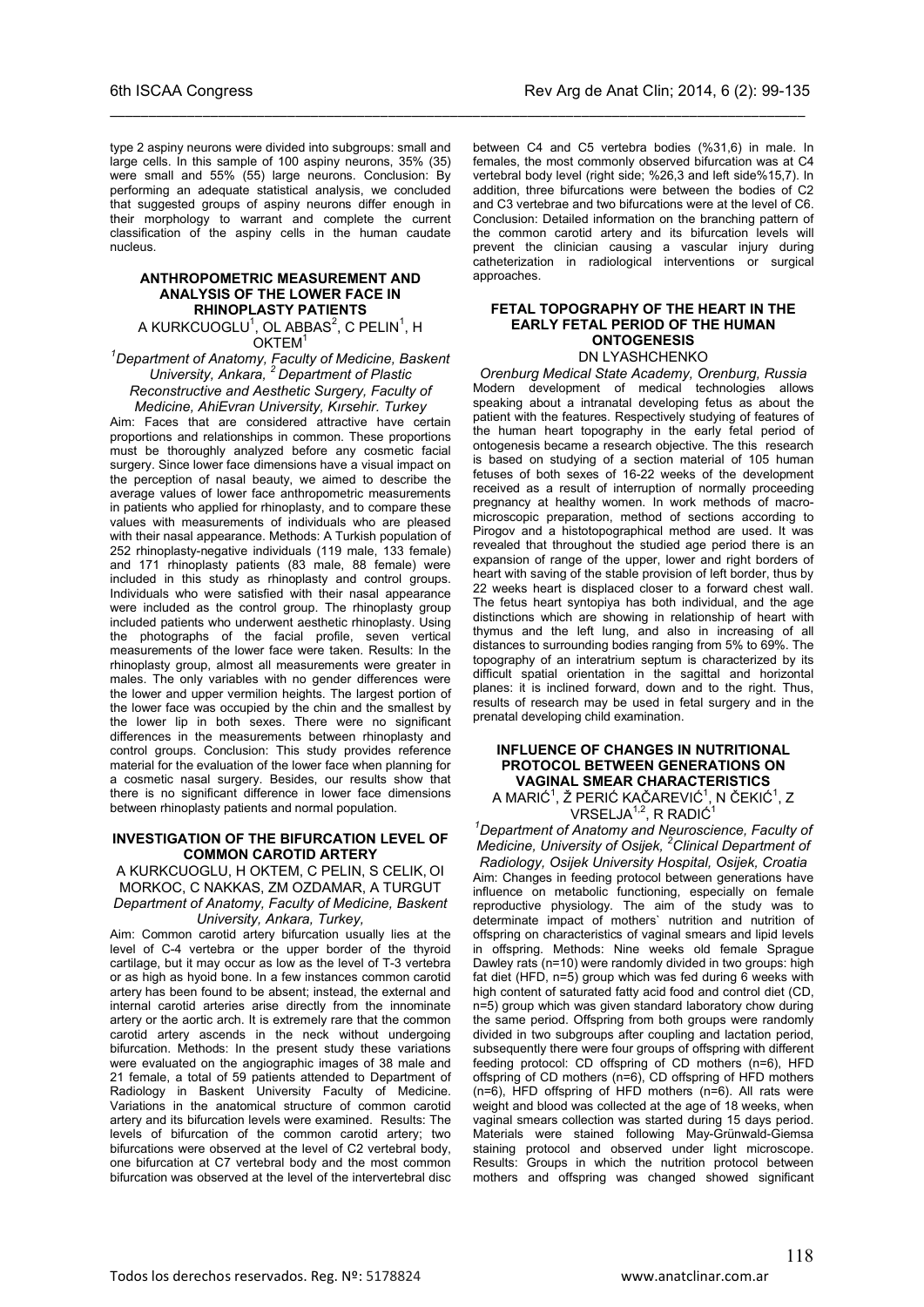changes in characteristics of vaginal smears, whereas the same nutrition protocol between mothers and offspring resulted in normal characteristics of vaginal smears. Significant higher triglyceride level was in HFD-HFD and cholesterol level in CD-HFD group. Conclusion: Maternal HFD consumption predisposes offspring to increased risk of developing metabolic abnormalities and estrus disorders.

\_\_\_\_\_\_\_\_\_\_\_\_\_\_\_\_\_\_\_\_\_\_\_\_\_\_\_\_\_\_\_\_\_\_\_\_\_\_\_\_\_\_\_\_\_\_\_\_\_\_\_\_\_\_\_\_\_\_\_\_\_\_\_\_\_\_\_\_\_\_\_\_\_\_\_\_\_\_\_\_\_\_\_\_\_\_\_\_\_\_

#### **ANATOMICAL VARIATIONS IN THE PATTERN OF THE CORONARY SINUS TRIBUTARIES**

I MARIĆ $^1$ , T ŠOIĆ-VRANIĆ $^1$ , M NIKOLIĆ $^1$ , S BAJEK $^1$ , I SMOLJAN $^1$ , H GRBAS $^3$ , M BARIČIĆ $^4$ , D BOBINAC $^1$ *1 Dept of Anatomy, Faculty of Medicine,University of Rijeka, <sup>2</sup> Dept of Internal Medicine, Clinical Hospital Rijeka, <sup>3</sup> Dept of Surgery, Clinical Hospital Rijeka, 4 Clinic for Orthopaedic Surgery Lovran, Faculty of Medicine, University of Rijeka, Croatia*

The human coronary sinus is a major component of the cardiac venous system that serves as an anatomic landmark as well as a conduit for many diagnostic and therapeutic procedures in cardiology. The objective of this study is to explore the anatomical variations of the coronary sinus and its tributaries. Morphological features of the veins have been studied on 20 adult human cadaveric hearts, both sexes, 25 to 70 years of age. The hearts had been fixed in formalin solution and have been studied by manual dissection and by ink-gelatine methods. The length of the human sinus varied from 20 to 44 mm (average 29.6±4.6 mm). The diameter of the coronary sinus at its opening into the right atrium was 7 to 13 mm (average 8.5±1.5 mm). The most frequent pattern of venous drainage into the coronary sinus are: the great cardiac vein, the middle cardiac vein, the posterior veins of the ventricle and the oblique vein of the left atrium in 60% of the specimens. The small cardiac vein was present only in 10% of the specimens. Myocardial bridges of the cardiac veins were found in 3 specimens over the great cardiac vein during its course in the anterior interventicular sulcus. The knowledge of cardiac veins variation will contribute to better understanding and interventions in heart vascular disease.

#### **RABBIT HAEMORRHAGIC DISEASE: IMUNOSSUPRESSION OF INFECTED YOUNG RABBITS CHANGE THE MICROANATOMY OF THE LIVER**

RM MARQUES, L TEIXEIRA, A COSTA-E-SILVA, MJR OLIVEIRA, AP ÁGUAS, PG FERREIRA *Anatomy Department, Abel Salazar Institute for Biomedical Sciences (ICBAS), University of Porto, Porto, Unity for Multidisciplinary Investigation in* 

*Biomedicine (UMIB), University of Porto, Portugal* European rabbits are the hosts of the rabbit hemorrhagic disease virus (RHDV) which is responsible for the death of 90% of adult rabbits as a result of fulminant hepatitis (target organ of viral replication) and haemorrhagic diathesis within 1 to 3 days after infection. Interestingly, young rabbits (4 weeks) are completely resistant to infection, developing only a subclinical disease and a focal necrotic hepatitis. Our previous works in RHD allow us to postulate that the different outcome of the infection is due to a different interaction between RHDV and the immune system of both age groups. To evaluate this hypothesis, we have immunosuppressed 10 young rabbits with methylprednisolone and 1 week later, we infected them with RHDV, by intramuscular or by intraoral/ intranasal routes. All immunosuppressed and infected rabbits died between 36-72 hours after infection and showed gross lesions suggestive of RHD: hepatomegaly, liver discoloration, and multifocal hemorrhages in various organs. The histopathological analysis of the liver showed a marked positive labelling for the virus and a widespread necrosis and apoptosis of the liver parenchyma, as observed in infected adult rabbits. We conclude that immunosuppression change

the histology of the liver of RHDV-infected young rabbits and convert them into hosts as susceptible to fatal RHD infection as naïve adult rabbits are. Therefore, we propose that natural resistance of young rabbits to RHDV-infection is derived from their innate immune response.(This work was funded by FCT -Portugal, grant nº PTDC\_CVT\_122905\_2010, COMPETE and FEDER. Luzia Teixeira was supported by Fundo Social Europeu and MCTES through POPH-QREN- Tipologia 4.2.)

#### **HAVERSIAN SYSTEMS IN DISTAL HUMAN FIBULA - PRELIMINARY STUDY**

 $\sf J$  MARVAN $^1$ , Z HORÁK $^2$ , R BARTOŠKA $^1$ , D KACHLÍK<sup>3</sup>, V DŽUPA<sup>1,4</sup>, V BÁČA<sup>3,4</sup>

*1 Department of Orthopaedy and Traumatology, Third Faculty of Medicine, Charles University in Prague and FNKV, <sup>2</sup> Department of Mechanics and Mechatronics, Faculty of Mechanical Engineering, CTU, <sup>3</sup> Department* 

### *of Anatomy, Third Faculty of Medicine, Charles*

*University in Prague, <sup>4</sup> Center for Integrated Study of Pelvis, Third Faculty of Medicine, Charles University in Prague. Prague, Czech Republic*

Fractures of distal fibula are very common. The objective of this study was to describe Haversian systems in cortical bone by determination the course of the central vascular canals and as a result, also the course of osteons in individual parts of the distal fibular end; and subsequently to identify a possible correlation with the course of the typical fracture lines of fibular fractures. The aim of the computational analysis was to answer the question whether distribution of the principal stresses of the FEM model corresponds to the occurrence and course of systems of osteons. The bone in 5 dry specimens of the distal fibula from collections of the Department of Anatomy was grounded and evaluated. The bones were not specified in terms of age or gender. Only bones of adult individuals, where epiphyseal plates were no longer observed, were used. For better understanding of the bone structure in the region 10 dry specimens were analyzed by uCT. The depicted courses of osteons were compared with the course of individual typical fracture lines of the most common classifications of fibular fractures. For a biomechanical analysis the FEM method was applied. Our preliminary study showed that the systems of osteons in distal fibula in principle correspond to the distribution of surface tensions illustrated by the biomechanical model. Results of this work will be used for analysis of distribution of surface tension and course of most common fracture lines in the distal fibula. (Supported by the OPPC CZ216/3100/24018 and GAUK 790214/2014)

#### **LUMBOSACRAL TRANSITIONAL ANATOMY TYPES AND DISC DEGENERATIVE CHANGES** N MATVEEVA, D LAZAROVA, M PAPAZOVA, N NAKEVA, J ZHIVADINOVIK, B ZAFIROVA, B BOJADZIEVA

#### *Institute of Anatomy, Medical Faculty, University "Ss Cyril and Methodius" Skopje, R. Macedonia*

Background and purpose: The relationship between presence of lumbosacral transitional vertebra (LSTV) and disc degenerative changes is unclear. The aim of the study is to investigate the relation between different types of LSTV and disc degenerative changes at the transitional and at the level above. Material and methods: 63 patients from 200 adults with low back pain who preformed MRI examination of the lumbosacral spine, positive for LSTV were included in the study. Annular tears, disc degeneration (Phirmann classification) and disc herniations were evaluated and graded. Results: The severity of disc degeneration at the transitional level and the level above correlated with the type of LSTV. Severe disc degeneration was most frequent in articulated connection LSTV type at the transitional level and in osseus connection LSTV type at the level above. These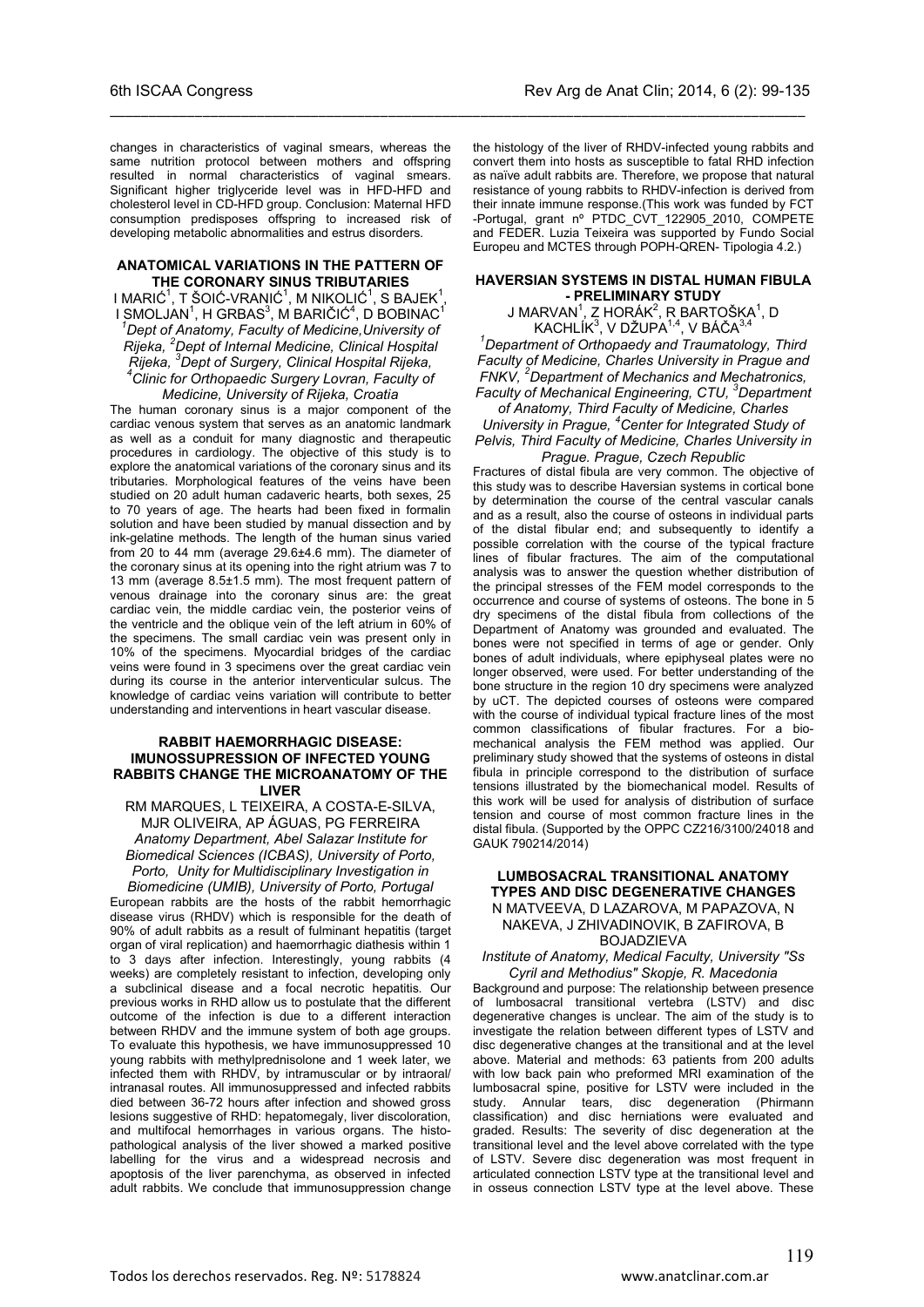changes were more frequent in unilateral subtypes of LSTV. High prevalence of disc herniations was observed in articulated connection LSTV type at the transitional level and at the level above. Higher prevalence of disc herniations was characteristic for unilateral articulated connection LSTV type. Conclusions: Increased mechanical connection (osseus bridging) vs articular bridging of the lumboscral transitional vertebra to the sacrum protects the disc at the transitional level and produces greater stress to adjacent cephalad segment. Unilateral or asymmetric connection of the lumboscral transitional vertebra to the sacrum produces greater stress to the disc at the transitional level and the level above compared to the bilateral or symmetric connection.

\_\_\_\_\_\_\_\_\_\_\_\_\_\_\_\_\_\_\_\_\_\_\_\_\_\_\_\_\_\_\_\_\_\_\_\_\_\_\_\_\_\_\_\_\_\_\_\_\_\_\_\_\_\_\_\_\_\_\_\_\_\_\_\_\_\_\_\_\_\_\_\_\_\_\_\_\_\_\_\_\_\_\_\_\_\_\_\_\_\_

#### **ADDITIVE MANUFACTURING AND CAD/CAM APPLICABLITY IN TEACHING ANATOMY**

S MARIČIĆ $^1$ , DA MANESTAR $^2$ , T ŠOIĆ VRANIĆ $^3$ , M  $M$ ANESTAR $^4$ , DU MANESTAR $^2$ 

*1 Chair for the Process Planning, Faculty of Engineering University of Rijeka, <sup>2</sup> Chair for the Otorhinolaryngology, Faculty of Medicine University of Rijeka, <sup>3</sup> Department of Anatomy, Faculty of Medicine University of Rijeka, Croatia, <sup>4</sup> Anatomisches Institut, University of Zurich, Zurich*

Aim: To determine the applicability of using additive manufacturing technology and CAD/CAM software in teaching anatomy. Methods: This paper presents several CAD/CAM methods applied in anatomic region of the nasal cavity and paranasal sinuses. Results: Participants emphasized the great benefit of the application of CAD / CAM model of the paranasal sinuses in the teaching of anatomy. Conclusion: By using this method, a significant improvement in the teaching of anatomy has been made. CAD/CAM results have demonstrated that including specific anatomical models in teaching can greatly contribute to studying and researching anatomy.

#### **MORPHOLOGICAL CHARACTERISTICS OF DENTAL PULP AFTER CHEMICAL BLEACHING OF TEETH**

E MITEVSKA<sup>1</sup>, V MICEVSKA<sup>2</sup>, Z GERASIMOVSKA<sup>1</sup>, I PETROVA<sup>1</sup>, N KOSTOVSKA<sup>1</sup>, L MILENKOVA<sup>1</sup> *1 Institute for Medical, Experimental and Applied Histology and Embryology, Faculty of Medicine, <sup>2</sup> Clinic for Dental Pathology and Endodontics, Faculty of* 

*Dentistry. Skopje, Macedonia* Aim: The purpose of this study was to determine the possible morphological changes in the dental pulp of the previously chemically bleached vital teeth. Methods: The study included 3 groups, each one consisting of 6 teeth, for which existed an indication for extraction, because of onthodontic treatment. The teeth of the control group were not exposed to the bleaching treatment, while the teeth of the other two groups were chemically bleached with bleaching product containing 35 % hydrogen peroxide, 5% potassium nitrate and 1.1% fluoride. Teeth bleaching in one group lasted 15 minutes, while in the other group 30 minutes. Dental pulp paraffin sections were stained according to the methods of hematoxylin-eosin and Masson. Results: Histological analysis of dental pulp in chemically treated teeth showed moderate change in the representation of the extracellular matrix components in favor of collagen fibers. This phenomenon of the collagen fibers predomination was observed in the root canal pulp and in the coronal pulp too. The presence and structure of blood vessels of the pulp fully meets histological findings from the control group. Layer of odontoblasts was almost completely intact. The only difference was that after the chemical treatment of the teeth, were observed small defects in the continuity of odontoblasts layer. Conclusion: Our results showed that the chemical bleaching teeth causes no particular change in the structure of the dental pulp.

#### **AGE SPECIFIC ALTERATIONS OF CORTICAL AND TRABECULAR BONE MASS DENSITY OBSERVED IN THE INDIVIDUALS RESIDING IN THE PRYKARPATTYA REGION**

O MOTA<sup>1</sup>, N KOSTYSHYN<sup>2</sup>, L KOSTYSHYN<sup>2</sup>, Y LOZINSKIY<sup>3</sup>, J MASYNNYK<sup>4</sup>

*1 Department of Normal Anatomy, Danylo Halytskyi Lviv National Medical University, <sup>2</sup> Danylo Halytskyi Lviv National Medical University, <sup>3</sup> Municipal Clinical Emergency Hospital, <sup>4</sup> Regional Children's Specialized Clinical Hospital, Lviv, Ukraine*

Aim of Investigation: Literary sources attest to the fact that the density of osseous tissues is age dependant. The use of computer tomography (CT) has allowed defining the bony tissue density including the different parts of spine. No literature data regarding the use of computer tomography in examining the residents of the Prykarpattya region to define the density of spine has been known yet. Therefore, the aim of investigation was to study the cortical and trabecular layer density of thoracic and lumbar vertebrae as exemplified by the Prykarpattya residents of different age groups. Methods: The research has been carried out at the premises of the Radiology Unit within the Municipal Clinical Emergency Hospital in Lviv. The multispiral computed tomography scanner GE CT/e Dual has been used. 48 individuals aged 8 - 75 have been examined. The cortical and trabecular bone layer density in the 12<sup>th</sup> thoracic vertebra (Th12) and the 1st lumbar vertebra (L1) have been explored. Results: The analysis of the trabecular layer density has disclosed the progressive increase of the bone density in the T12 and L1 vertebrae in the period of childhood and teenage irrespective of gender. The mentioned above indicator has been confirmed to decrease starting from the middle years being of its lowest value at the elderly age. The highest value of the bone density in the T12 and L1 vertebrae has been fixed between the teenage and the age of 35 followed by further lowering. No substantial difference has been revealed while comparing the cortical and trabecular layer density in the T12 and L1 spondyles. Conclusion: 1. The cortical and trabecular layer density is unaffected by gender but age specific; 2. The increase of vertebral tissue density has been observed in the period of childhood and elderly age followed by its gradual decrease. 3. No significant difference between the density of T12 and L1 vertebrae has been disclosed.

#### **ANATOMIC AND ULTRASOUND THYROID BODY APPROXIMATION**

 $O$  MOTA<sup>1</sup>, N KOSTYSHYN<sup>2</sup>, Y KRYVKO<sup>1</sup>, B MOTA<sup>3</sup> *1 Department of Normal Anatomy, Danylo Halytskyi Lviv National Medical University, <sup>2</sup> Danylo Halytskyi Lviv National Medical University, <sup>3</sup> State Institution Lviv Research Institute of Epidemiology and Hygiene* 

*Health Ministry of Ukraine, Lviv, Ukraine*

Aim of Investigation: So called acoustic routes are the only available areas for the ultrasound investigation. Thus, the space orientation of the under study structures is extremely important. The thyroid body location in a specific topographic area requiring the acoustic routes for its examination complicates the ultrasonography interpretation. That is why the issue of the anatomic and ultrasound thyroid approximation for each route has been raised. The research objective was to explore the characteristics of the visualized anatomic structures by means of applying the anatomic and ultrasound thyroid body approximation made in different areas. Methods: The cervix photoprints and the scanning images of thyroid body made under the maximum possible approximate terms with the consideration of sectional direction have been used for the anatomic and ultrasound approximation. The received images have served the main source for the identification and description of the thyroid peculiarities and their interrelation with the cervix structures.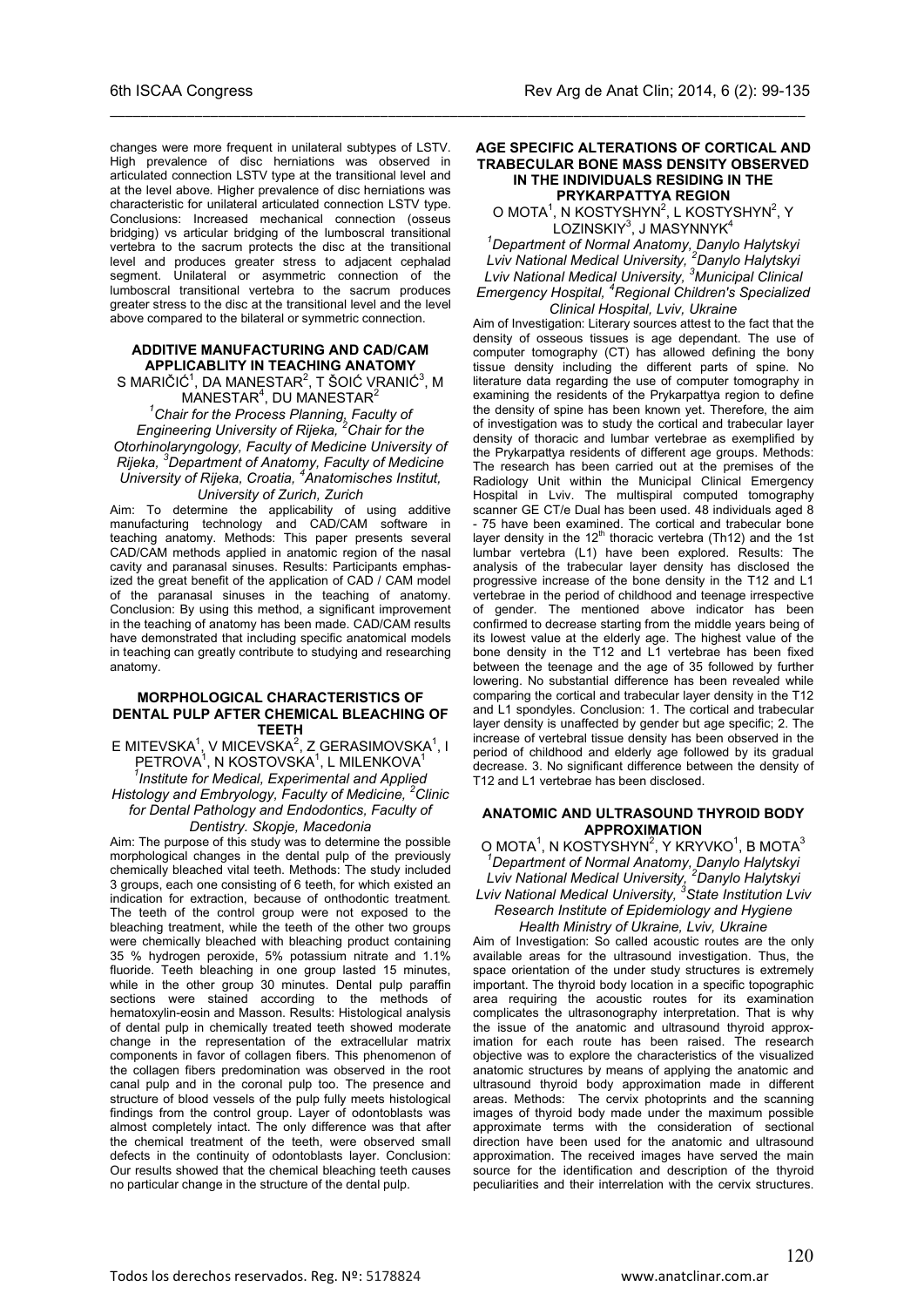Results: The horizontal scanning at different levels has provided the most comprehensive information on the thyroid location, form and its correlation with trachea, esophagus, vascular nerve tracts and neck muscles. The anatomic and ultrasound approximation allows the specification of surfaces, part edges and is required for the identification of cervical vessels. The sonograms having been received in the axial area at the angle of 15°-30° towards the sagittal area estimate the anterior and posterior surfaces as well as the upper and lower poles of laterals. The anatomic and ultrasound approximation in the sagittal area made at different levels provides with the objective assessment of medial and lateral edges, their correlation with tracheal ring and cephalic artery. Conclusion: The anatomic and ultrasound approx-imation assures the keen perception of the thyroid ultrasonography.

\_\_\_\_\_\_\_\_\_\_\_\_\_\_\_\_\_\_\_\_\_\_\_\_\_\_\_\_\_\_\_\_\_\_\_\_\_\_\_\_\_\_\_\_\_\_\_\_\_\_\_\_\_\_\_\_\_\_\_\_\_\_\_\_\_\_\_\_\_\_\_\_\_\_\_\_\_\_\_\_\_\_\_\_\_\_\_\_\_\_

#### **THE ANALYSIS OF ENZYMES MATRIX METALLOPROTEINASES-2 AND 9 IN ATHEROSCLEROSIS**

I MRAKOVČIĆ-ŠUTIĆ $^1$ , A BULOG $^2$ , V MIĆOVIĆ $^2$ , A LEKIÆ $^3$ , D GOBIĆ $^4$ , M KOVAČEVIĆ $^5$ <sup>1</sup> Department of Physiology and Immunology;<br><sup>2</sup> Department of Bublic Health <sup>3</sup> Department of Physi

*Department of Public Health, <sup>3</sup> Department of Physics, 4 Department of Internal Medicine, <sup>5</sup> Department of* 

*Surgery. Medical Faculty, University of Rijeka, Croatia* The members of the matrix metalloproteinase (MMP) family play a crucial role in angiogenesis and vascular remodeling and are involved in the pathogenesis of vascular diseases such as atherosclerosis, varicose veins, hypertension, abdominal aortic aneurysm, preeclampsia, etc. Alterations in vascular tone are usually a result of changeable endothelial cell function, as well as increasing activity of neurohormonal stimuli or altered sensitivity of vascular smooth muscle. Chronic changes in vascular function lead to structural changes in the blood vessel architecture. The aim of our study was to examine the values of enzyme matrix metalloproteinase-9 in urine in patients with atherosclerosis of carotid arteries, undergoing surgery, and compare to controls (healthy volunteers). Patients and methods: we analyzed 40 patients with atherosclerosis who were undergoing the surgical procedure. The method of enzyme immunoassay (ELISA) was used to determine enzymes expression of matrix metalloproteinase-2 and 9 (MMP-2 and 9). Statistical data were calculated using computer program Statistica 7.1. Results: The patients with atherosclerosis had a statistically significantly increased level of MMP-2 and 9 in the urine in comparison with healthy volunteers. Conclusion: Our data has showed a large increase in the enzyme MMP-2 and 9 in the urine of atherosclerotic patients, which can be an easy marker for the monitoring of the development of atherosclerosis.

### **ASSESSMENT OF THE REPRODUCIBILITY OF THE MORPHOLOGICAL PATTERNS OF PALATAL RUGAE FOR HUMAN IDENTIFICATION**

AG MUSTAFA, JH ABUGHAIDA, R ABUSHIHAB *Jordan University of Science and Technology, Faculty* 

*of medicine, Department of Anatomy, Jordan* Aim: This study aimed to determine the morphometric changes that occur to palatal rugae during orthodontic treatment and the relevance of such morphometric changes to the use of palatal rugae in human identification. Methods: fifty pairs of pre- and post-orthodontic treatment dental cats were use collected. Palatal rugae patterns were compared between each pre-treatment cast and it's post-treatment counterpart to reveal various morphometric changes. Moreover, post-treatment casts were duplicated and the dentitions in all casts were covered by tape. Then a matching test of palatal rugae patterns was performed in which our ability to match each post-treatment cast with it's duplicate

was compared with our ability to match that post-treatment cast with it's pre-treatment counterpart. Statistical analysis of the results of the second part of the study was done using paired student-t- test. Results: several morphometric changes occurred due to orthodontic treatment including segmentation (22%), unification (20%), change in orientation (6%), change in shape (6%), change in length (28%), antero-posterior displacement of medial end of ruga (54%), antero-posterior displacement of lateral end of ruga (60%), medio-lateral displacement of medial end of ruga (20%), and change in ruga volume (54%). Moreover, the percent of correct matches were significantly higher when matching post-treatment casts with their duplicates than when matching post-treatment with pretreatment casts. Conclusions: Orthodontic treatment pretreatment casts. Conclusions: inflicts various morphometric changes on palatal rugae patterns. These changes do not seem to affect the individuality of palatal rugae patterns. However, such morphological changes might complicate palatal rugae-based human identification.

#### **A MORPHOMETRIC STUDY OF SACRAL HIATUS: IN RELATION TO CAUDAL EPIDURAL ANESTHESIA** G NADEEM

*Department of Basic Medical Sciences, College of Dentistry, Ajman University of Science and Technology, Ajman, United Arab Emirates*

Aim: The Study was carried out on 100 dry human sacra to know the Anatomical variations of Sacral hiatus and use this information to improve the success of Caudal Epidural Anesthesia. Observations: Different shapes of sacral hiatus were observed which included- Inverted U (56%), Inverted V (14%), Irregular (16%), Dumb-bell (10%), Bifid (2%) and Elongated (2%). Results: The apex of the sacral hiatus was most commonly found at the level of 3<sup>rd</sup> sacral vertebrae in 62%. The mean length of sacral hiatus was 25.2mm. The mean anteroposterior diameter of sacral canal at the apex of sacral hiatus was 5.53mm. The mean distance between sacral cornu at the base of sacral hiatus was observed to be 19.5mm. Conclusion: This study was done to clarify the anatomical variations of sacral hiatus using bony landmarks of sacrum for improving the reliability of Caudal Epidural anesthesia and to improve its success rate and reduce the complications and failure rate.

#### **THE STYLOID PROCESS ELONGATION IS CORRELATED WITH SKULL BASE OSSIFICATION? AN ANATOMICAL STUDY IN GREEK SKULLS**

K NATSIS<sup>1</sup>, S APOSTOLIDIS<sup>1</sup>, C LYRTZIS<sup>1</sup>, T  $T$ OTLIS $1$ , M PIAGKOU $^2$ 

*1 Department of Anatomy, School of Medicine, Faculty of Health Sciences, Aristotle University of Thessaloniki, Greece, <sup>2</sup> Department of Anatomy, School of Medicine, Faculty of Health Sciences, National and Kapodistrian University of Athens, Greece*

Background: The study determines the variability of the styloid process (SP) length, the ossification of pterygospinous (Pts) and pterygoalar (Pta) ligaments in Greeks, investigates possible correlations by the gender and age, evaluates the side asymmetry, highlighting clinical implications. Materials and methods: One hundred and sixty-four dry adult skulls subdivided in gender and age groups were examined. The lengths of 290 SPs were measured and the existence of incomplete and/or complete Pts and Pta bars and the paracondylar processes (PPs) was also recorded. Results: The lengths of right and left SPs ranged from 4.2 -70.2 and 4.0- 69.0 mm. SPs were classified as short <18 mm, normal 18-33 and elongated > 33mm. Elongated SPs were detected in 29.9%. A complete Pts and Pta bar was found in 1.8% and a complete Pta bar in 4.9% (right) and in 1.8% (left). The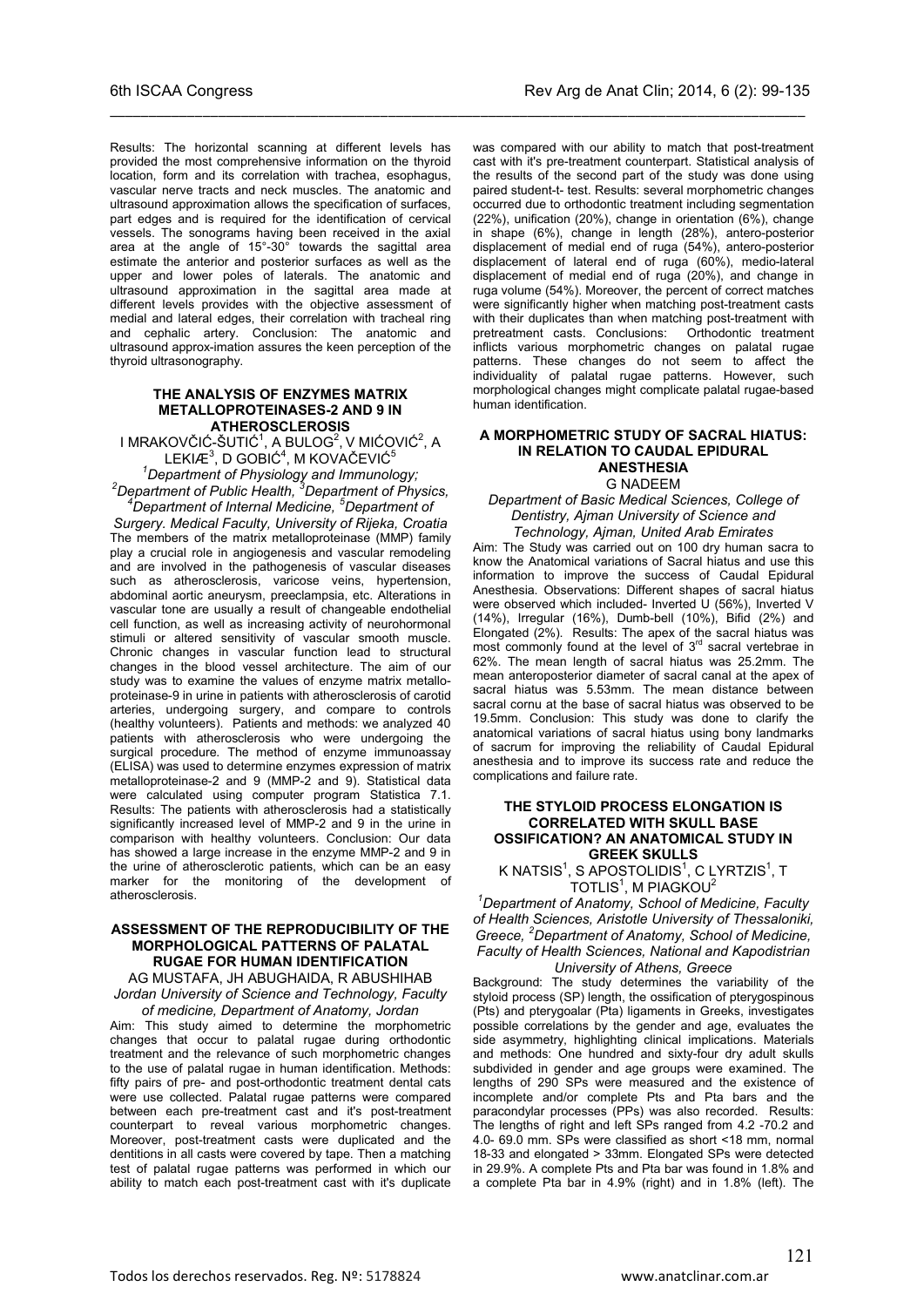incomplete Pts and Pta bars were observed in 5.5% and 20.7% (right) and in 4.3% and 25% (left). The PPs were found in 23.8% (right) and in 28.7% (left). The PPs coexisted with Pts and Pta bars in 1.8% and 12.2% respectively (all structures were detected in 1.8%). SP elongation in coexistence with PPs was found in 2.4%. No correlation was established between SPs lengths, gender and age. Side asymmetry was found in elongated SPs (p=0.016). No correlation existed between the presence of Pta and Pts bars and the side or gender. Conclusions: Our study adds important information about the SP length, the existence of Pta and Pts bars, the PPs and their diversities in Greeks.

\_\_\_\_\_\_\_\_\_\_\_\_\_\_\_\_\_\_\_\_\_\_\_\_\_\_\_\_\_\_\_\_\_\_\_\_\_\_\_\_\_\_\_\_\_\_\_\_\_\_\_\_\_\_\_\_\_\_\_\_\_\_\_\_\_\_\_\_\_\_\_\_\_\_\_\_\_\_\_\_\_\_\_\_\_\_\_\_\_\_

#### **AORTIC ARCH BRANCHING VARIATIONS: RETRO-ESOPHAGEAL RIGHT SUBCLAVIAN ARTERY**

K NATSIS, M DIDAGGELOS, C LYRTZIS, M PIAGKOU, G SOFIDIS, S APOSTOLIDIS *Laboratory of Anatomy, School of Medicine, Faculty of Health Sciences, Aristotle University of Thessaloniki,* 

### *Macedonia, Greece*

Aim: Retroesophageal right subclavian artery (RERSA) has significant clinical importance. In the present study 5 cases of a RERSA are described. Methods: Anatomical dissection of 81 formalin-embalmed cadaveric specimens of both genders (34 male, 47 female). Results: A total of 5 RERSA cases (2 male, 3 female) were revealed. All cases were accompanied by a right non-recurrent laryngeal nerve. In two cases a common stem for the right and left common carotid arteries was also present. In one case a. thyroidea ima (Neubauer) artery, arising from the lower third of the right common carotid artery also co-existed, supplying the isthmus and the right lobe of the thyroid gland. Conclusion: The aortic arch branching pattern shows numerous variations. The aberrant right subclavian artery (ARSA), as last branch of the aortic arch, has an incidence of 0.13-25% in the general population. The incidence is increased in Down syndrome (3.6-37%). The combination of an ARSA and a common stem for the common carotids is found in 0.7%. The ARSA may course in front of the trachea, between the trachea and the esophagus or behind the esophagus, thus named retroesophageal (RERSA), as in our cases. A non-recurrent right laryngeal nerve is almost always observed. ARSA (and RERSA) may cause symptoms like dysphagia, dyspnea from tracheabronchial compression and hemorrhage from aortoesophageal fistulas. They may also complicate procedures like tracheostomy, nasogastric intubation and intravascular maneuvers.

#### **ACCESSORY MUSCLES IN THE ARM AS A POTENTIAL CAUSE OF NEUROVASCULAR STRUCTURES ENTRAPMENT ANATOMICAL STUDY ON 81 CADAVERS**

K NATSIS, G PARASKEVAS, C LYRTZIS, M DIDAGGELOS, S APOSTOLIDIS

*Laboratory of Anatomy, School of Medicine, Faculty of Health Sciences, Aristotle University of Thessaloniki,* 

#### *Macedonia, Greece*

Aim: Aim of this study was to evaluate the incidence of accessory muscular bands of the anterior compartment of the arm that may compress neurovascular structures thus causing entrapment syndromes. Methods: Both arms of 81 cadavers (34 men and 47 women) were dissected in our Laboratory. Any accessory muscular fascicles in the anterior compartment of the arm were encountered. After careful dissection the relationship between each accessory muscle and adjacent neurovascular structures was determined. Results: Five out of the 162 cadaveric arms examined (3.1%) presented a supernumerary muscular band in the anterior compartment. Specifically, these variations were found in three left and two right arms, which belonged to 4 male and 1 female specimens. In the first case the accessory muscle

formed a musculo-aponeurotic tunnel in the mid arm for the passage of the median nerve, the brachial artery and vein, the ulnar nerve, and the medial antebrachial cutaneous nerve. The second muscular fascicle was running just over the median nerve. In the rest three cases the accessory muscular bundle was found bridging the median nerve, the brachial artery and vein. Conclusion: The possibility of those muscles anomalies should, therefore, be considered when in any patient, a high median or ulnar or medial antebrachial cutaneous nerve paralysis exists with symptoms of lower brachial artery or brachial vein compression. Also, these muscles should not be mistaken for tumors on MR imaging of the arm.

#### **ANATOMIC VARIATIONS OF THE LATERAL FEMORAL CUTANEOUS NERVE- CASE SERIES AND CLINICAL SIGNIFICANCE**

K NATSIS, G PARASKEVAS, M TZIKA, N LAZARIDIS, G SOFIDIS

*Laboratory of Anatomy, Faculty of Health Sciences, School of Medicine, Aristotle University of Thessaloniki, Thessaloniki, Greece*

Aim: The aim of this study is to highlight the existing variability of the lateral femoral cutaneous nerve (LFCN) origin, course and distribution pattern. Methods: During routine dissection of the pelvic and femoral region of formalin-fixed cadavers, at the Lab. of Anatomy, Aristotle University of Thessaloniki, LFCN was found and documented. Results: Four cases of variant LFCN were encountered. In the first case, two branches were observed in the right side; the anterior one originated from the femoral nerve and continued as the anterior branch of LFCN, whereas the posterior one had the typical origin of LFCN and distribution pattern of the posterior LFCN branch. In the second case, right LFCN had the same origin as previously described, while at the level of IL, the anterior and posterior branches were divided resulting in the presence of four nerve branches below the inguinal ligament (IL). In the third case, trifurcation of the left LFCN prior to the IL was observed. The fourth case presented a variant left LFCN which after providing an accessory anterior femoral cutaneous nerve and an accessory LFCN branch, anastomosed with a branch of the genitofemoral nerve below the IL, giving off six terminal sensory branches. Conclusion: Variant patterns of LFCN anatomy constitute a challenge for the clinician and surgeon of the area, as modified symptomatology is expected after nerve injury or entrapment, a syndrome known as "meralgia paraesthetica".

#### **BRAIN PLASTINATION AFTER MR TRACTOGRAPHY AND KLINGLER´S FIBER DISSECTION TECHNIQUE CREATING 3-D MODELS FOR NEUROANATOMY TEACHING**

L NETO $^{1,2}$ , A CAMPOS $^{1,3}$ , P HENRIQUES $^{1}$ , R ROQUETTE<sup>1</sup>, J CAVACO<sup>1</sup>, A GONÇALVES-FERREIRA<sup>1,3</sup>

<sup>1</sup> Anatomy Department. Lisbon Medical School. *Anatomy Department, Lisbon Medical School, 2 Neuroradiology Department, Lisbon North Medical Center - Santa Maria University Hospital, <sup>3</sup> Neuro-surgery Department, Lisbon North Medical Center - Santa Maria University Hospital, Lisbon, Portugal*

Background: The Klingler fiber dissection technique is a classical anatomical procedure used in the study of the human brain white matter tracts. It involves the dissection of successive layers of white matter, providing a better understanding of its tridimensional configuration. Current MRI techniques such as tractography and diffusion tensor imaging represent a form of virtual dissection of the living brain, but unfortunately without a resolution as high as the Klinger technique. At last, plastination is a well-established fixation, dehydration, impregnation and hardening technique, easily applicable to organic tissues. It allows the creation of clean,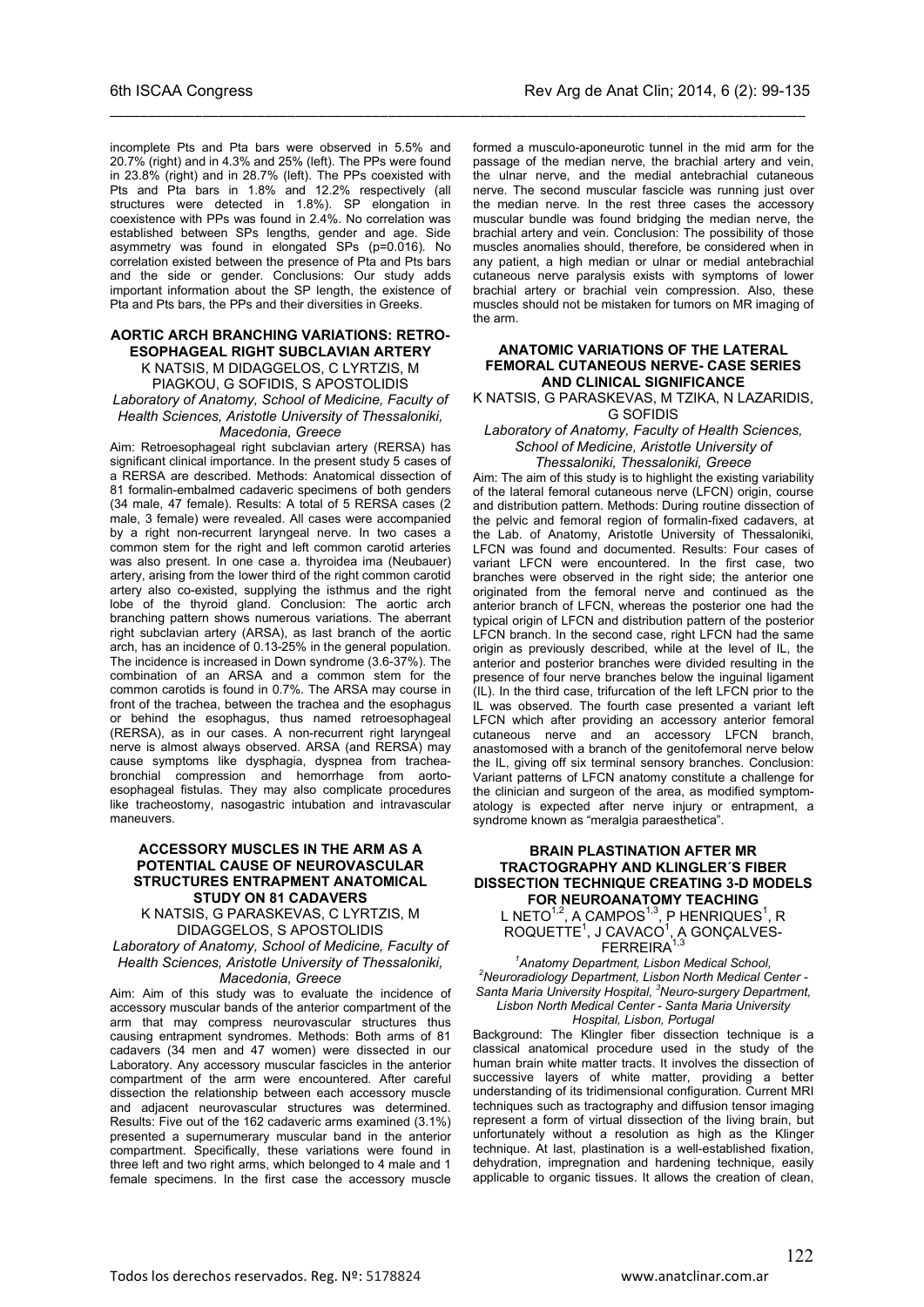resistant and accurate anatomical models that are extremely useful in the study of Neuroanatomy. It has been frequently used in brain slices, but seldom in the study of the brain tridimensional structure. It is the aim of the present study to combine these 3 techniques in the same material: DTI/ Tractography, anatomical fiber tract dissection followed by plastination, in order to build an accurate, high definition 3D model of the white matter structure of the human brain. Methods: Four human brains were sequentially submitted to: 3TMRI based DTI/Tractography, fiber dissection according to Klingler´s technique and plastination. Results: The main projection, intra and inter-hemispheric association white matter tracts were identified, referenced, compared between techniques and are presented. Conclusions: Combining radiological information with anatomical dissection and preservation of biological tissues we can obtain durable 3D anatomical models of white matter tracts, applicable for Neuroanatomy and Neuroscience teaching.

\_\_\_\_\_\_\_\_\_\_\_\_\_\_\_\_\_\_\_\_\_\_\_\_\_\_\_\_\_\_\_\_\_\_\_\_\_\_\_\_\_\_\_\_\_\_\_\_\_\_\_\_\_\_\_\_\_\_\_\_\_\_\_\_\_\_\_\_\_\_\_\_\_\_\_\_\_\_\_\_\_\_\_\_\_\_\_\_\_\_

#### **DTI/TRACTOGRAPHY OF THE HUMAN NUCLEUS ACCUMBENS – IMPLICATIONS FOR PSYCHOSURGERY**

L NETO<sup>1,2</sup>, J SOUSA<sup>4</sup>, S REIMÃO<sup>2</sup>, A GONÇALVES- $\mathsf{FERREIRA}^{1,3},$  J CAMPOS $^2$ , R NUNES $^4$ *1 Anatomy Dept, Lisbon Medical School, Portugal, <sup>2</sup>*

*Neuroradiology Dept, Lisbon North Medical Center - Santa Maria University Hospital, Lisbon, Portugal, 3 Neurosurgery Dept, Lisbon North Medical Center - Santa Maria University Hospital, Lisbon, Portugal, 4 Institute of Biophysics and Biomedical Engineering, Faculty of Sciences, University of Lisbon, Portugal.*

Background: The Human Nucleus Accumbens (Acc) has become an important target for deep brain stimulation (DBS) in refractory neuropsychiatric disorders such as Obsessive-Compulsive Disorder and addiction. In animals, the Acc is divided in a ventromedial shell, associated with the limbic system and a central core, related to the motor system. This dichotomy is not however clearly seen in humans. Previous studies performed by our group, in cadavers, established the 3D-stereotactic anatomy of the nucleus and revealed a subcommissural extension of the Acc, which could correspond to the shell described in the rat. Now it is our purpose to perform a characterization of the Acc in vivo, using high-field MRI and Diffusion-Tensor-Imaging/Tractography. We also apply this technique to segment the nucleus into a core and shell division, given the importance of the exact identification of targets in psychosurgery. Methods: T1 weighted 3TMR images were acquired in 10 healthy volunteers and 32-direction DTI was obtained. Seed masks for the Acc were generated using FreeSurfer and probabilistic tractography was performed using FSL. The probability of connectivity between seed voxels and several brain areas was determined and subjected to k-means clustering analysis in order to define 2 regions. Results: The Acc could be segmented into two distinct regions in all cases. The preferential connectivity between these 2 regions and other brain areas is presented and its correlation to the previous post-mortem studies is established. Conclusions: Advanced MRI techniques allow the in vivo segmentation of the human Acc and represent an additional and useful tool in the precise and safe target definition for DBS.

#### **AGE RELATED CHANGES OF MUSCLE MASS, STRENGTH AND PERFORMANCE**

M NIKOLIĆ, S BAJEK, T ŠOIĆ VRANIĆ, I MARIĆ, L ĐUDARIĆ, T SCHNURRER-LUKE-VRBANIĆ<sup>1</sup>

*Department of Anatomy, <sup>1</sup> Physical and Rehabilitation Medicine Department, School of Medicine, University of Rijeka Rijeka, Croatia*

Skeletal muscle is a very dynamical tissue. Because of its ability to shorten and produce force we are able to move and

perform all the activities required in daily lives. Between maturity and old age human beings show about 40% decrease in muscle mass and even greater decreases in the development of maximum force and power, and muscle aging is multifactorial process. Physical frailty, with the accompanying effects on mobility and increased incidence of the falls, is one of the most prominent manifestations of old age and represents a primary factor limiting an elderly person's chances of living independently. Contributing to physical frailty are skeletal muscle atrophy, declining strength, increasing fatigability and increasing fatigability and increasing susceptibility to injury.

#### **OPINIONS OF TURKISH POPULATION ON WHOLE BODY AND ORGAN DONATION**

H OKTEM<sup>1</sup>, E OZSAHIN<sup>1</sup>, A KURKCUOGLU<sup>1</sup>, AC  $YAZ$ ICI ${}^{3}$ , RV YILDIRIM ${}^{2}$ , C PELIN ${}^{1}$ *1 Department of Anatomy, <sup>2</sup> Department of History of Medicine and Ethics, <sup>3</sup> Department of Biostatistics, Faculty of Medicine, Baskent University, Ankara, Turkey*

Aim: Dissection on human cadaver still keeps its importance in medical curriculum. Their experiences in the anatomy laboratory and the time they spent there makes the medical students feel themselves as doctors at the beginning of their education and helps them to get used to the notion of death. Unfortunately the number of human cadavers available for medical research and education as well as organ transplantation is limited. Obtaining human cadavers keeps on being a great problem especially in middle-east countries. Religious factors, socio-economical status, education, marital status or age are probably the main factors those effect body donations. The aim of the present study is to evaluate the opinions of Anatolian population on body donation and to evaluate the factors which results in opposition to dead body donation. Methods: Randomly selected 670 individuals aged between 18 – 85 years were participated to the study. All the subjects were given a questioner composed of 38 questions. Results: 23.8% of the individuals declared that they could donate their body for medical education while 57.3% of them did not. On the other hand 65.4% of the participants were willing for being organ donors. Of the ones who had accepted to donate their organs 64.5% refused to donate their bodies. Conclusion: The results of the study indicate that not only whole body donation, but also organ donation still keep on being a problem in Turkey.

#### **SEX DIFFERENCES IN FINGERPRINT RIDGE DENSITY IN A TURKISH YOUNG ADULT POPULATION: A SAMPLE OF BASKENT UNIVERSITY**

H OKTEM<sup>1</sup>, C PELIN<sup>1</sup>, A KURKCUOGLU<sup>1</sup>, AC YAZIICI<sup>2</sup>, M DUMAN, DM PARLAK, Z RZAYEVA<br><sup>1</sup> Department of Anatomy, <sup>2</sup> Department of Biointation *Department of Anatomy, <sup>2</sup> Department of Bioistatistic. Faculty of Medicine, Baskent University, Ankara,* 

#### *Turkey*

Aim: Fingerprints are considered to be one of the most reliable methods of identification. Epidermal ridges are polygenic characteristics that form intrauterine 10–18 weeks and considered fully developed by the sixth month of fetal growth. Dermatogliphics, available in the crime scene play an important role in binding a suspicious to the crime since they are identical for each individual. The aim of the present study is to determine fingerprint ridge density in Anatolian population and to evaluate the effects of dermatogliphics in estimating sex. Methods: Fingerprints were obtained from 109 female and 71 male a total of 180 students aged between 18 and 25 years by means of simple inking method. Fingerprints were taken from the distal phalanges of both hands and the ridges were counted diagonally in three different areas of each digit. The fingerprint ridge density in 5 mm squared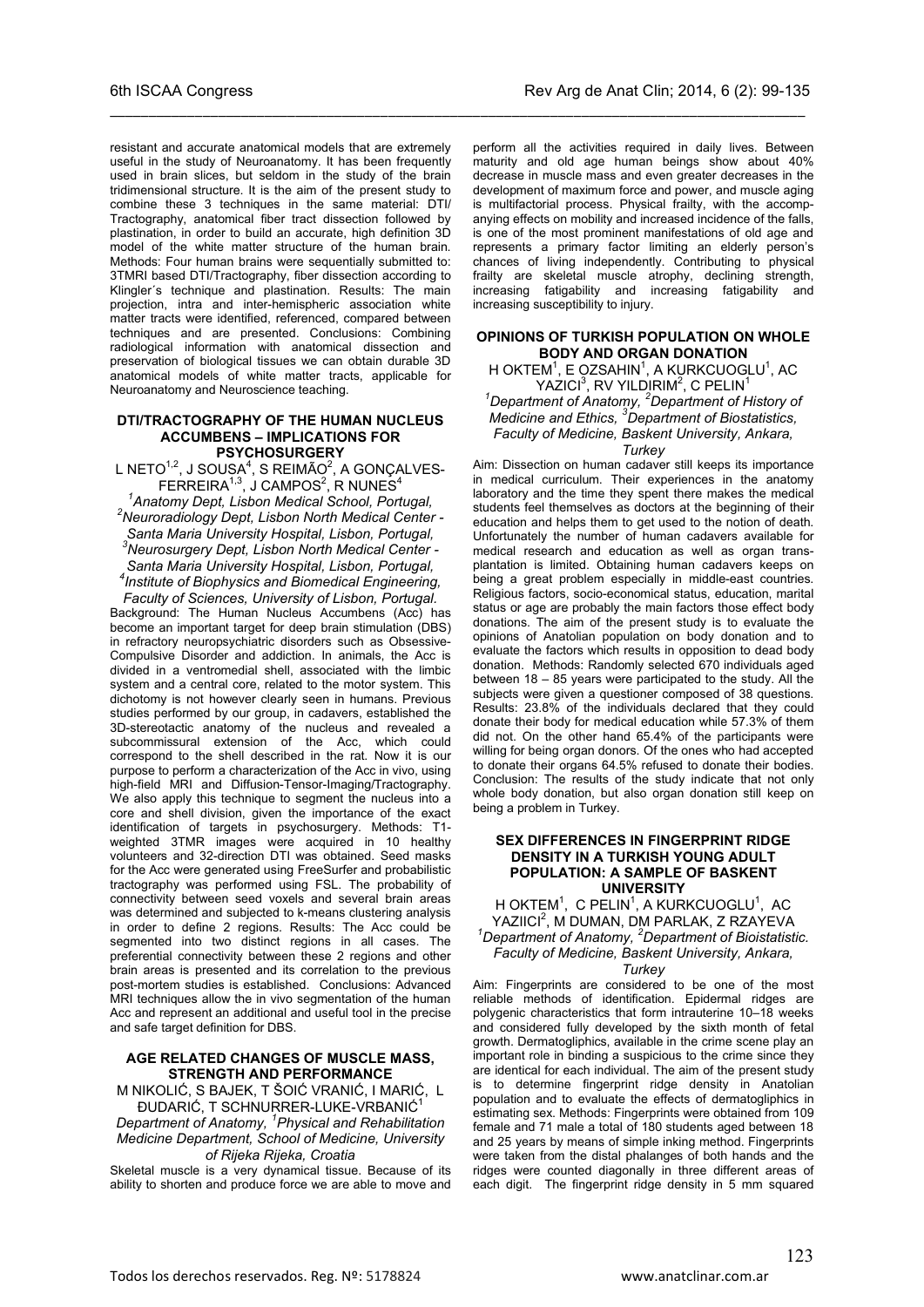radial, ulnar and inferior areas were noted and evaluated related with sex. Results: The females have a significantly higher ridge density than males in all the three areas. The fingerprint ridge density in the ulnar and radial areas of the fingerprints is significantly higher than the lower area. Conclusion: Fingerprint ridge density can accurately be used by medico-legal examination for sex identification.

\_\_\_\_\_\_\_\_\_\_\_\_\_\_\_\_\_\_\_\_\_\_\_\_\_\_\_\_\_\_\_\_\_\_\_\_\_\_\_\_\_\_\_\_\_\_\_\_\_\_\_\_\_\_\_\_\_\_\_\_\_\_\_\_\_\_\_\_\_\_\_\_\_\_\_\_\_\_\_\_\_\_\_\_\_\_\_\_\_\_

#### **NOISE-ASSOCIATED WHOLE-BODY VIBRATION CAUSES SYSTEMIC ANATOMICAL ALTERATIONS IN THE CONNECTIVE TISSUE OF WORKERS AND OF RATS TO THE SAME TYPE OF ENVIRONMENTAL STIMULUS**

MJ OLIVEIRA, MP MONTEIRO, AS PEREIRA, AP ÁGUAS

#### *Departament of Anatomy, ICBAS and UMIB, University of Porto, Portugal.*

Large textile plants of northern Portugal, as well as aeronautical outfits, have their workers chronically exposed to high intensity noise of low frequency that causes wholebody vibration during working hours. We have studied these groups of workers and found an higher incidence than in controls of fibrotic alterations of the lungs and pericardial leaflets of the heart. Noise of the same textile plants was recorded and reproduced in a noise-isolated room of an animal house where rats were kept and exposed 8 hours per day to the same type of industrial noise that occurs in textile plants. We have studied by light and electron microscopy the pathological changes induced by exposure of rats to this noise-induced vibration in several organs of the animals after different periods of treatment with this environmental aggression. We found massive loss of cilia in the trachea of the animals and increase in the connective content of the ling and pleura. The centrolobular area of the liver was also enlarged by deposition of collagen fibers and there was enhancement in the width of the pericardium. The adrenal cortex was also profoundly altered with regards to the distribution of lipid droplets as well as the relative width of its different histological domains. These experimental findings indicate that whole-body vibration may trigger increase in the production of connective tissue fibers by fibroblasts from different organs of the rat thus pointing for a systemic action of whole-body vibration in the dynamics of the connective tissue, both in rats and men. (This investigation was supported by funding of FCT/Portugal to UMIB)

#### **MODIFIED TENSION BAND WIRE FIXATION TECHNIQUE FOR OLECRANON FRACTURES: WHERE AND HOW SHOULD THE K-WIRES BE INSERTED TI AVOID ARTICULAR PENETRATION?** MH ÖZSOY $^1$ , YO KIZILAY $^2$ , C GÜNENÇ $^3$ , A ÖZSOY $^4$ ,

D DEMIRYÜREK<sup>3</sup>, M HAYRAN<sup>4</sup> *1 Department of Orthopedics, Memorial Hospital, 2 Department of Orthopedics, Ankara Research and Training Hospital, <sup>3</sup> Department of Anatomy, Faculty of Medicine, Hacettepe University, <sup>4</sup> Department of Radiology, Ankara Numune Research and Training* 

*Hospital, <sup>5</sup> Department of Preventive Oncology, Faculty of Medicine, Hacettepe University, Ankara, Turkey*

Aim: The aim of the study was to evaluate the possibility of articular penetration of K-wires inserted at different levels and different angles on the olecranon. Methods: Morphometric parameters of 50 cadaveric ulnas; including olecranon height and heights of the central, radial and ulnar facets of the semilunar notch were measured. Instrumentations were performed on exact foam replications. In the sagittal plane, articular angle and so-called "tubercle angles" were measured. Two 1.6 mm parallel K-wires were inserted from 0, 5 and 8mm anterior to the dorsal cortex of the olecranon process at angles of 20° and 30°. Articular penetration by the

wires was evaluated both visually and radiographically. Results: The mean central, radial and ulnar heights of the semilunar notch were17.3mm (14.7-20.0), 16.2mm (12.0- 21.0) and 15.8mm (13.30-20.5), respectively. No articular penetration was observed at the 0mm level at 20° and 30° angles (0mm20°30°) or at 5mm20°. There was poor concordance between the radiological and direct observational assessments, especially for 8mm20°and 5mm30°. The frequency of intraarticular positioning for those observed to be radiologically extraarticular was 4/28(14.3%) for 8mm30°, 4/7(57.1%) for 8mm20° and 5/6 (83.3%) for 5mm30°. Conclusion: When applying this technique to prevent any articular penetration, K-wires should be inserted in the first 5mm from dorsal cortex of the olecranon process at maximum 20°. Moreover, if the wires need to be inserted more anteriorly because of the fracture type, they should be inserted at a shallower angle in the sagittal plane in relation to the proximal cortex of the ulna.

#### **ANATOMICAL CHARACTERISTICS OF THE ANTERIOR CEREBRAL ARTERY**

M PAPAZOVA<sup>1</sup>, D LAZAROVA<sup>1</sup>, S PETROVSKA<sup>2</sup>, J ZHIVADINOVIK<sup>1</sup>, A DODEVSKI<sup>1</sup>, B ZAFIROVA<sup>1</sup>, B TRPKOVSKA<sup>1</sup>

#### *1 Institute of anatomy, <sup>2</sup> Institute of physiology, Medical Faculty, Skopje, Macedonia*

Introduction: Cerebral circulation, especially arterial, last decades provokes interests of anatomists and clinicians. The aim of this study was to analyze the anatomical characteristics of the anterior cerebral artery such as: shape, localization, diameter and length. Materials and methods: The investigations of morphological and topographic characteristics of the anterior cerebral artery are made on 133 human brains without cerebrovascular pathology, from both sexes at age from 23 to 68. Part of the specimens is fresh, and other is fixed.Results: The proximal part of the anterior cerebral artery extends from the point of bifurcation of the internal carotid artery to the connection with anterior communicant artery and on all of its length lies in the cistern of the terminal lamina, dorsal from chiasm (74%) or dorsal from the optic nerve (26%). The shape of the proximal part in 58.5% looks like letter S, in 30.5% has arcuate shape and in 11% is horizontally situated. The length of the proximal part is from 6.8 to 21.8 mm, and the is from 0.6 to 3.1 mm Conclusion: Knowledge of anatomical characteristics of the anterior cerebral artery is useful teaching material for the anatomists, for the clinicians is important for performing diagnostic and intervention procedures surgical or endovascular.

#### **OBSERVATIONS REGARDING SOME IMPROPER TERMS OF THE CLINICAL ANATOMICAL TERMINOLOGY**

G PARASKEVAS, N LAZARIDIS, Z NITSA, M TZIKA, K NATSIS

*Laboratory of Anatomy, Faculty of Health Sciences, School of Medicine, Aristotle University of Thessaloniki, Thessaloniki, Greece*

As it is widely known, most surgeons utilize in daily practice not the official anatomical terms of Nomina Anatomica, but the clinical anatomical terms that are accompanied by the physician's name who first described the specific anatomical element, the anatomical eponyms. However, History of Medicine has sometimes attributed the discovery or first description of some anatomical structures to the wrong physician. In that work, we display some characteristic "inappropriate" clinical anatomical terms, as follows: 1) Eustachian tube. Although the pharyngotympanic tube has been described by Eustachio in 1562, the first report of its existence was made by Alkmeon from Krotona  $(5<sup>th</sup>$  century BC) who stated that "goats breath through their ears", later from Aristotles who claimed that "there is a communication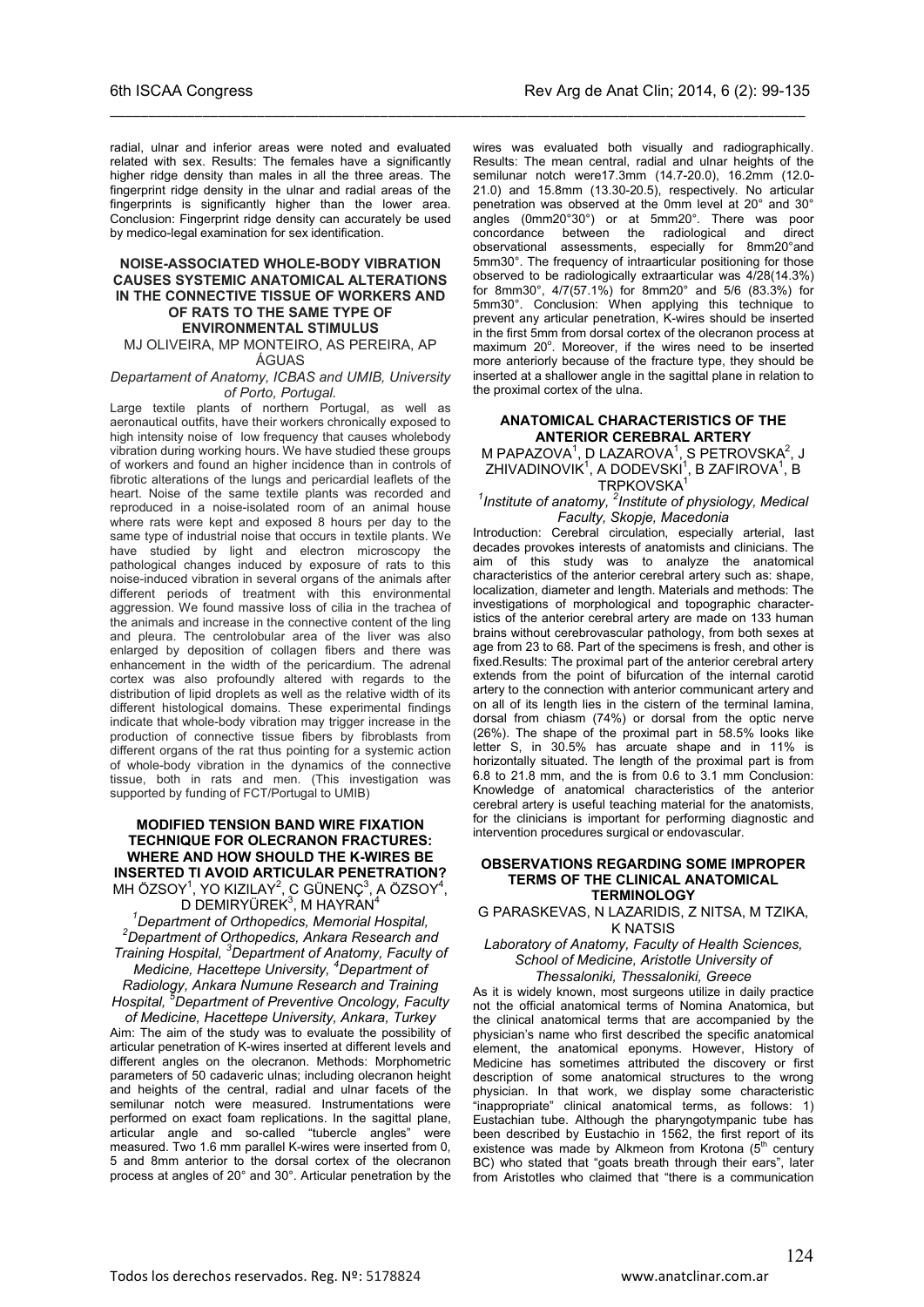between ear and oral cavity" and from Hippocrates who said that "pus from ear can be absorbed by a sponge placed in the nasal cavity". 2) Antrum of Highmore. The first who described the maxillary sinus was not Highmore in 1651, but Leonardo da Vinci (1487-1499), who described a figure with an opened cavity inferior to the orbit that "contained liquids for the nutrition of teeth's roots and support of the cheek". However, that design was kept in the Royal Library of Windsor until 1901, when the scientists were able to study it. 3) Circle of Willis. This arterial circle that was described by Thomas Willis is 1964 was previously described by J. Vesling in 1647. 4) Ileocecal Valve. That valve that is known as "valve of Bauhin" (1605) was previously described by A. Laguna (1535) and Fallopius (1553). 5) Uterine tubes. Before Fallopius (1561), Galenus (138-201 AD) was the first who discovered and described them.

\_\_\_\_\_\_\_\_\_\_\_\_\_\_\_\_\_\_\_\_\_\_\_\_\_\_\_\_\_\_\_\_\_\_\_\_\_\_\_\_\_\_\_\_\_\_\_\_\_\_\_\_\_\_\_\_\_\_\_\_\_\_\_\_\_\_\_\_\_\_\_\_\_\_\_\_\_\_\_\_\_\_\_\_\_\_\_\_\_\_

#### **SECTIONED IMAGES AND 3D SURFACE MODELS OF THE OCULOMOTOR, TROCHLEAR, AND ABDUCENS NERVES** JS PARK

*Department of Anatomy, Dongguk University College of Medicine, Gyeongju, Republic of Korea*

Aim: The aim of this research was to present sectioned images and surface models that allow the whole courses of III, IV, and VI and circumjacent structures to be observed in detail. Methods: To achieve this, the structures of whole courses of III, IV, and VI were traced on sectioned images, and surface models of the structures were reconstructed on Mimics and Maya software. Results and conclusion: As a result, nucleus of III, Edinger-Westphal nucleus, nucleus of IV, and nucleus of VI and their fibers were identified on brainstem in sectioned images. In sectioned images, the nerves passed both sides of the cavernous sinus and entered at the orbit through the superior orbital fissure. In sectioned images, the nerves innervated extraocular muscles in orbit. In surface models, the whole courses of the nerves and circumjacent structures could be explored freely threedimensionally. The greatest advantage of the sectioned images was that they allowed the whole courses of III, IV, and VI and circumjacent structures to be observed as real colored in an unbroken line. In addition, the surface models allowed the stereoscopic shapes of nerves to be comprehended. The sectioned images and surface models could be applied for medical education purposes or training tools, thereby making neuroanatomy of the nerves easier to learn. All data generated during this study is available free of charge at anatomy.dongguk.ac.kr.

#### **IMPACT OF NUTRITION AND PHYSICAL ACTIVITY ON THE VARIABILITY OF OBESITY IN CHILDREN OF THE MOUNTAIN –LITTORAL COUNTY** S PAVIČIĆ ŽEŽELJ $^1$ , G KENĐEL JOVANOVIĆ $^1$ , N

DRAGAŠ ZUBALJ<sup>1</sup>, O CVIJANOVIĆ<sup>2</sup>

*1 Teaching Institute of Public Health Mountain-Littoral County, <sup>2</sup> Department of Anatomy, Medical Faculty of Rijeka, Rijeka , Croatia*

Background and Aim: Unhealthy diet and physical inactivity are risk factors for obesity in children, with consequences in adulthood, which involve development of many chronic noninfectious diseases. The aim of this study was to determine whether diet, physical activity and age are predictors for obesity in children of the Mountain – Littoral County. Subjects and Methods: Subjects were pupils of the first and sixth grade of the elementary schools, and also students of second year of high schools, a total of 167, of which 92 boys and 75 girls. All study subjects were measured for body height and body weight. Nutritional status was assessed by the curves of the central distribution of body height and body weight for given age. Body mass index (BMI) was determined for second grade pupils of secondary schools. Students have completed

a questionnaire about diet, and obtained data were about frequency of consumption of certain types of foods, and also about their physical activity. To determine the extent to which age, diet and physical activity predict the obesity, Pearson correlation coefficient and hierarchical regression analysis was employed in statistical analysis. Results: The results showed that age was a significant predictor of obesity  $(\beta=0.16, t=-2.04, p<0.05)$  and prevalence of obesity decreased with age. Consumption of vegetables was significantly associated with low birth weight, regardless of gender ( $r = -0.25$ ,  $p < 0.05$ ), while other types of food were not significantly associated with obesity. Out of all, 34 % of respondents were actively engaged in some physical activity, mainly recreational. Physical activity was not significantly associated with obesity. Conclusion: These results indicate that a need for public health prevention programs, with a multidisciplinary approach, in order to prevent or to slow down the complications that may arise in adulthood as a consequence of obesity in childhood.

#### **PRIMARY OPEN-ANGLE GLAUCOMA: RISK FACTORS, MORPHOLOGICAL AND FUNCTIONAL CHANGES**

#### S PAVLIV, O MOTA, Y KRYVKO, O PAVLIV *Department of Normal Anatomy, Danylo Halytskyi Lviv Medical University, Lviv, Ukraine*

The aim of our study: to examine risk factors for glaucoma in people of Lviv region and to explore the morphological and functional changes in the eye with this disease. Material and methods: based on Lviv ophtalmological department's data, there were 97 patients with primary open-angle glaucoma and their medical history analyzed. 49 of them are men (50.5%) and 48 - women (49.5%). All of the examined are currently living in Lviv region. As a part of medical examination, where conducted the following tests and methods: the collection of medical history, visual field testing, tonometry, gonioscopy, biomicroscopy, ophtalmobiomicroscopy, pachymetry, static and kinetic perimetry, optical coherence tomography of the eye nerve (OCT). Results: the average age of the examined - 62 years. In 75 of them (77.3%) glaucoma was caused by a genetic factor (predisposition due to close relatives with this kind of eye disease); 44 patients (45.3%) on cardiovascular disease background are suffering from primary open-angle glaucoma. Among the patients first stage of glaucoma was found in 26 of them  $(26.8\%)$ , the second - in  $45$   $(46.3\%)$ , and the third - in 20 (20.6%), fourth (terminal) stage - 6 (6.1%). Conclusions: 1) risk factors for primary open-angle glaucoma include age, genetic predisposition and the presence of cardiovascular diseases. 2) Depending on the stage of development of the glaucomatous process, was observed functional impairment (change in visual acuity) and morphological changes in the form of atrophy of the optic nerve.

#### **LIMP PRINT CHARACTERSITICS IN ANATOLIAN POPULATION AND ITS EFFECTS ON SEX DISCRIMINATION**

C PELIN<sup>1</sup>, A KURKCUOGLU<sup>1</sup>, H OKTEM<sup>1</sup>, AC YAZICI<sup>2</sup>, G AKÇAY<sup>3</sup>, HE AKALIN<sup>3</sup>, G NAS<sup>3</sup>, S KAYNAK<sup>3</sup>

*1 Department of Anatomy, <sup>2</sup> Department of Biostatistics, 3 Faculty of Medicine, Baskent University, Ankara,* 

#### *Turkey*

Aim: Human identification plays a vital role in any crime investigation. Among the various other established methods cheiloscopy is also important in linking the criminal with the crime since lip print pattern it is characteristic to the individuals as fingerprints or palatal ruga. It is completed at the sixth month of intrauterine life and does not change later. The main aim of the present study is to determine the limp print pattern for Anatolian population and to evaluate it related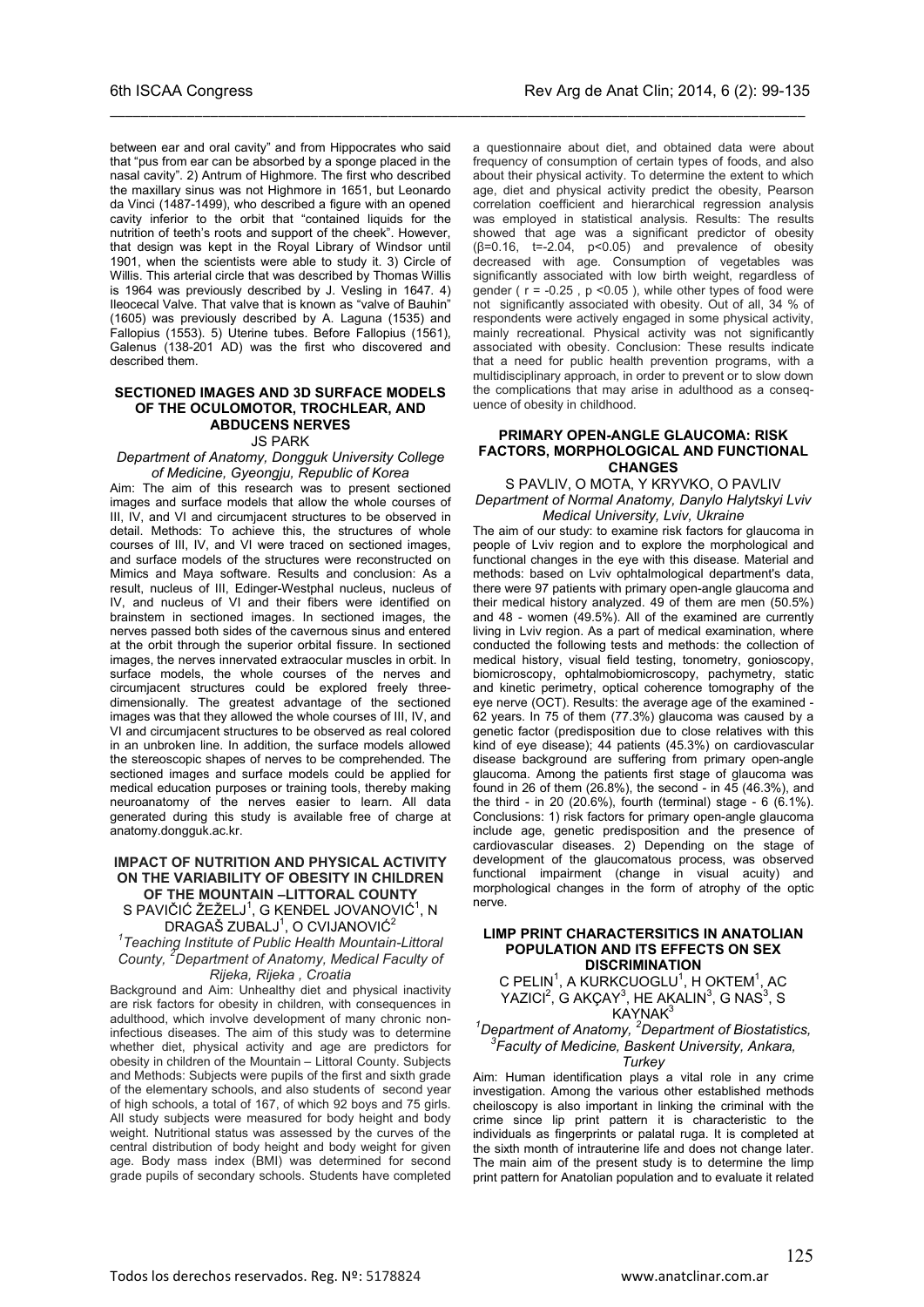with sex. Methods: Lip prints were taken from 143 male and 291 female, a total of 434 university students. The lip prints were first separated in to six quadrants and the prints in each quadrant were determined according to Tsuchihashi's classification. Binary Logistic Regression Analysis was used for the estimation of sex. Results: On the upper right quadrant forked grooves, on the upper middle quadrant reticular grooves, on the upper left quadrant forked grooves were the most commonly observed patterns in both sexes. When the patterns on the lower lip were evaluated on the lower right quadrant forked grooves, on the lower middle quadrant vertical clear cut grooved crossing the whole lip and on the lower left quadrant forked grooves were the most commonly observed pattern types both in male and female individuals. Conclusion: Statistical analyses indicate that sex could accurately be estimated in 70.3% of the subjects.

\_\_\_\_\_\_\_\_\_\_\_\_\_\_\_\_\_\_\_\_\_\_\_\_\_\_\_\_\_\_\_\_\_\_\_\_\_\_\_\_\_\_\_\_\_\_\_\_\_\_\_\_\_\_\_\_\_\_\_\_\_\_\_\_\_\_\_\_\_\_\_\_\_\_\_\_\_\_\_\_\_\_\_\_\_\_\_\_\_\_

#### **SEX ESTIMATION FROM HAND DIMENSIONS IN ANATOLIAN POPULATION**

C PELIN<sup>1</sup>, AC YAZICI<sup>2</sup>, A KURKCUOGLU<sup>1</sup>, H

OKTEM<sup>1</sup>, E BÜKEN<sup>3</sup><br><sup>1</sup>Department of Anatomy, <sup>2</sup>Department of Biostatistics, <sup>3</sup>Department of Essensia Madising Fessilities *Department of Forensic Medicine, Faculty of* 

*Medicine, Baskent University, Ankara, Turkey* Aim: Sex estimation is one of the most important parameters for personal identification from mutilated and amputated limbs in medico-legal investigations. Since populations differ in body size and proportions anthropometric assessments related with sex estimation also change. Hand dimensions have been used for sex estimation by several authors on various populations. However such studies on Anatolian population are limited. The main aim of the present study is to evaluate the accuracy of hand dimensions on the estimation of sex. Methods: 13 anthropometric measurements were taken from the both hands of 233 male and 254 female, a total of 487 subjects with a mean age of  $20.28 \pm 2.499$ . Binary Logistic Regression Analyses were used for the estimation of sex. Right and left hands were evaluated separately. Results: All the measurement were significantly higher in male subjects (p<0.001). For right hand and length, hand breadth, palm length, lengths of the five fingers and proximal interphalangeal joint breadths of each finger except the fifth one were inserted to the regression equation. For the left hand all the measurements taken from the hand were inserted to the regression equation. Conclusion: By using Binary Logistic Regression Analyses sex could accurately be estimated in 94.3% of the individuals depending on left hand dimensions, and in 94.5% of them depending on the measurements from right hand.

#### **MATERNAL HIGH-FAT DIET DURING PREGNANCY AND LACTATION AND EFFECTS ON MALE OFFSPRING WEIGHT AND ORGAN DEVELOPMENT**

Ž PERIĆ KAČAREVIĆ<sup>1</sup>, D ŠNAJDER<sup>2</sup>, A MARIĆ<sup>1</sup>, Z  $VRSELJA<sup>1,3</sup>$ , R RADIĆ<sup>1</sup>

*1 Department of Anatomy and Neuroscience, Faculty of Medicine, University of Osijek, <sup>2</sup> Clinical Department of Nuclear Medicine and Radiation Protection, Osijek* 

*University Hospital, <sup>3</sup> Clinical Department of Radiology, Osijek University Hospital, Osijek, Croatia*

Aim: Obesity, as global epidemic, induces many different disorders, just to mention metabolic syndrome. Several studies have tried to explain the correlation between maternal nutrition and consequences in metabolic profile of offspring, having in mind hypothesis of a "thrifty phenotype" as an adaptive mechanism preparing the organism to its likely adult environment. In this study, we investigated the effects of maternal high-fat diet prior and during pregnancy and lactatiton on weight, organ development and laboratory findings in male offspring. Methods: Ten female Sprague

Dawley rats, 9 weeks old, were randomly divided in two groups. One group was fed with high-fat diet (HFD group), the other with standard laboratory chow (CD group). After pregnancy and lactation male offspring were also randomly divided in two groups each- HFD and CD. At 12 weeks of age the offspring were sacrificed and blood and tissue samples collected. From blood samples total cholesterole, trygliceride and glucose level, IL-6 and TNF-alpha were measured. Organs weight: heart, liver, testis, kidney, spleen, thymus and lungs were measured. Results: We observed an increase in body and organ weight in all organs except thymus in offspring fed high-fat diet compared to CD-CD group. No significant difference in organ weight between CD-HFD and HFD-HFD group was observed. There was no significant difference in tryglicerides, glucose, IL-6 and TNF-alpha levels between the groups where dams and/or offspring were fed with high-fat diet. Total cholesterole level in serum was increased in aforementioned groups. Conclusion: Our results show that high-fat diet affects organ development.

#### **MORPHOLOGICAL EXAMINATION OF THE THYROID GLAND IN APOLIPOPROTEINE DEFICIENT MALE MICE AFTER ADMINISTRATION OF LEVOTHYROXINE**

#### I PETROVA, L MILENKOVA, N KOSTOVSKA, Z GERASIMOVSKA, E MITEVSKA, L KAKASHEVA-MAZHENKOSKA

#### *Institute for Medical, Experimental and Applied Histology and Embryology, Faculty of Medicine, Skopje, Macedonia*

Aim: The aim of our study was to determine the eventual histological reactive changes of the thyroid gland after levothyroxine treatment in apolipoprotein E deficient male mice. Methods: The experiment involved 12 male apolipoprotein E deficient mice with C57BL/6 genetic base (ApoE  $KO<sup>-/-</sup>$ ) divided into control and experimental group. The experimental group of mice received levothyroxine dissolved in drinking water in daily dose of was 10 µg/100 g BW. The experiment lasted 12 weeks. Paraffin sections of the thyroid gland were stained with routine hematoxillin-eosin staining method. Results: Qualitative histological analysis of the thyroid gland in treated mice demonstrated presence of follicles in various sizes with dominance of large distended follicles in the peripheral parts of the gland. In the central areas of the gland, in contrary, follicles were small. The lumen of the follicles was fulfilled with large amount of homogenous, eosinophillic colloid, with complete absence of resorptive vacuoles in it. The epithelium in the follicles was flattened and squamous in both, central and peripheral areas of the gland. The cell nuclei were also flattened hyperchromatic. Conclusion: The results in this study showed that levothyroxine causes characteristic morphological changes in the structural components of the thyroid gland, in direction of occurrence of hyperthyroidism in apolipoprotein E deficient male mice.

#### **COMPARISON OF CD1A POSITIVE LANGERHANS CELLS IN NORMAL HUMAN EXOCERVICS AND VAGINA**

# S RABI<sup>1</sup> , J LIONEL<sup>2</sup> , I INDRASINGH1 *1 Department of Anatomy, <sup>2</sup> Department of Obstetrics and Gynaecology, Christian Medical College, Vellore, Vellore, TN, India*

Introduction: Langerhans cells (LCs) are the predominant antigen presenting cells present in the epithelial tissue. They can be classified into five types based on the characteristics of the dendritic processes. This study aims to demonstrate the morphology and distribution of CD1a positive LCs in the normal human exocervix and vagina using immunehistochemistry. Material and method: Normal cervical tissues obtained from nine patients who underwent abdominal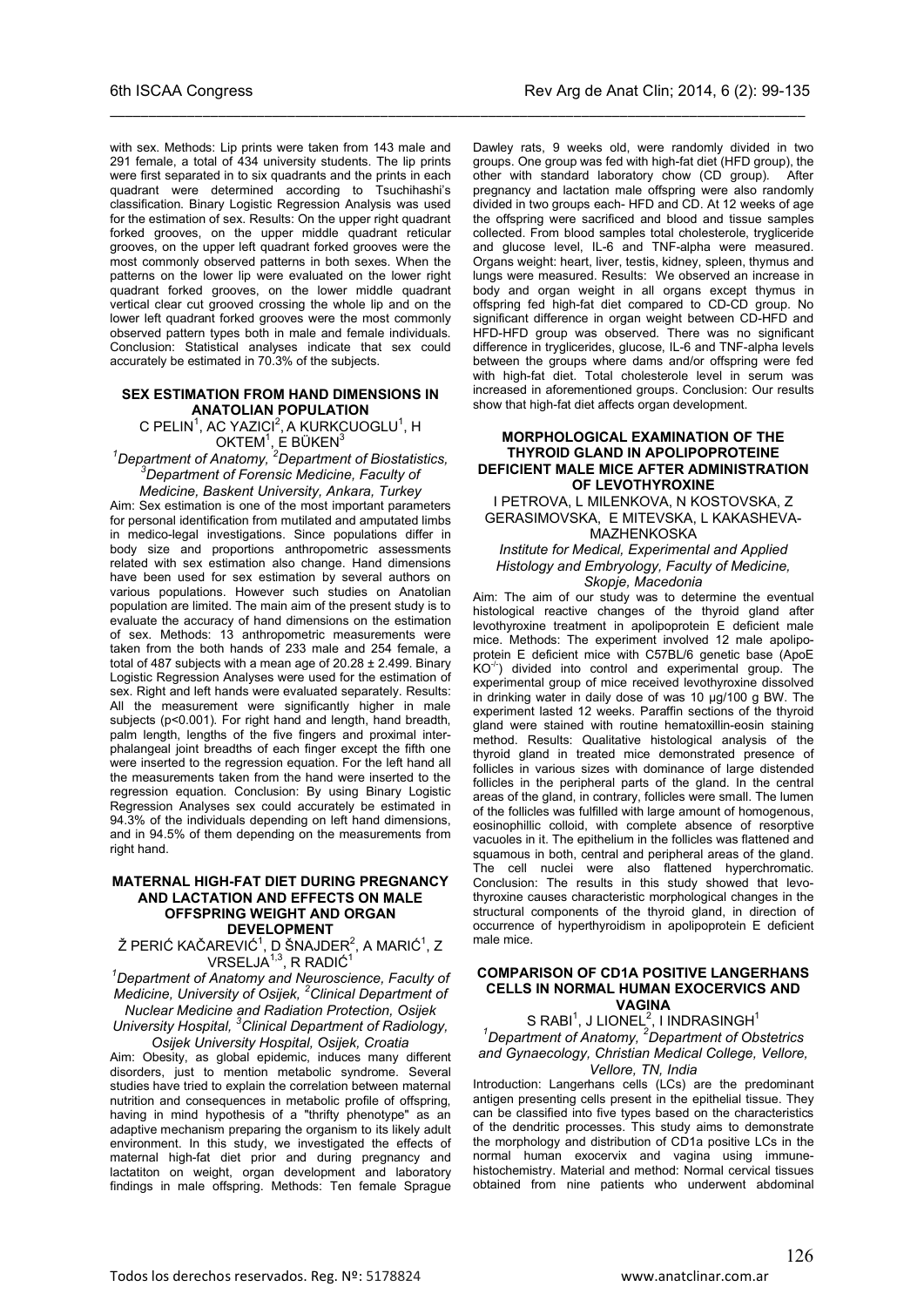hysterectomies for various ailments and six vaginal specimens from patients who underwent vaginal hysterectomy for prolapsed were processed for immunohistochemistry. Four microns thick serial sections were taken and stained with monoclonal mouse antihuman CD1a antibody and viewed under a light microscope. The diameters of the cells were measured using the Cellsens image analyzing software and statistically analyzed. Results: The vagina had more number of CD1a positive LCs than cervix per unit length of epithelium (p=0.01). In both cervix and vagina, type I cells were predominant. Cells with more number of processes i.e., Type IV and type V cells were more in vagina than in cervix. The mean diameter of CD1a positive LCs in vagina was significantly less than that of cervix. Conclusion: The presence of more number of type IV and type V LCs in vagina indicates that the LCs in vagina have more surface receptors

\_\_\_\_\_\_\_\_\_\_\_\_\_\_\_\_\_\_\_\_\_\_\_\_\_\_\_\_\_\_\_\_\_\_\_\_\_\_\_\_\_\_\_\_\_\_\_\_\_\_\_\_\_\_\_\_\_\_\_\_\_\_\_\_\_\_\_\_\_\_\_\_\_\_\_\_\_\_\_\_\_\_\_\_\_\_\_\_\_\_

and thereby display a high antigen-binding activity. In addition, the increased number of LCs in vagina when compared with cervix indicates that vagina is more equipped for protection against various pathological microorganisms as it is externally placed.

#### **APPEARANCE OF INTERSTITIAL CELLS OF CAJAL IN THE HUMAN DIGESTIVE TRACT** G RADENKOVIC $1$ , M ABRAMOVIC $2$

*1 Department of Histology and Embryology, <sup>2</sup> Institute of Chemistry, Faculty of Medicine, University of Niš, Niš, Serbia*

Although the exact role of Interstitial Cells of Cajal (ICC) is still controversial, it is well known that these specialized networkforming cells are involved in the control of digestive motility. ICC depend on stem cell factor (SCF) signaling via Kit for development and maintenance. Recent studies have shown that ICC are not derived from the neural crest, but rather are mesodermal in origin. However, some findings suggest that the cells present in the inception myenteric plexus (MP) and submucous plexus (SMP) ganglia are "responsible" for ICC differentiation, representing probably the source of SCF. At the end of the embryonic period of human development, c-kit immunoreactive (c-kit IR) cells form an uninterrupted wide belt, extending throughout the esophagus, stomach (except for the fundus), to the proximal part of duodenum, around the inception of the MP ganglia. C-kit IR cells appear in the distal duodenum and other parts of the gut originating from the midgut, in the beginning of the fetal period of development, in the form of narrow linear rows of cells, situated at the level of the MP. In the colon they appear simultaneously around the inception of the SMP and MP ganglia, in the form of a two belts of cells. Simultaneous appearance of ICC at the SMP and MP level in the colon can be explained by the fact that there are differences in the migration of neural crest cells in particular portions of the digestive tube. In conclusion, in the humans, there was a difference in the patterns of appearance of ICC in the colon compared to the rest of the gut.

#### **THE ROLE OF FAT DISTRIBUTION AND ADIPOCYTOKINES IN DISORDERS LINKED TO OBESITY**

R RADIĆ $^1$ , A MARIĆ $^1$ , Ž PERIĆ KAČAREVIĆ $^1$ , Z VRSELJA $^{\rm 1,2}$ , I LEKŠAN $^{\rm 1,3}$ , M ŠRAM $^{\rm 4}$ , K SELTHOFER RELATIĆ<sup>4</sup>

*1 Department of Anatomy and Neuroscience, Faculty of Medicine, University of Osijek, <sup>2</sup> Clinical Department of Radiology, Osijek University Hospital, <sup>3</sup> Clinical Department of Surgery, University Hospital Osijek, 3 Clinical Department of Internal Medicine, Osijek University Hospital, Osijek, Croatia*

Aim. Adipose tissue is the largest endocrine organ, mostly located under the skin, as subcutaneous adipose tissue (SAT), and around visceral organs, as visceral adipose tissue (VAT), the latter being highly correlated with metabolic

syndrome. For example some adipocytokines secreted by adipose tissue and accumulation of epicardial adipose tissue (EAT) has been linked with CAD. The aim of this presentation is to evaluate the role of fat distribution as well as the endocrine function of adipose tissue in development of several disorders linked with obesity. Methods. Research provided at Department of Anatomy and Neuroscience associated with this subject we can divide in two models: animal and human model. In animal model we wanted to determinate impact of mothers` nutrition and nutrition of offspring observed on several parameters. In human model we analyzed role of fat distribution and cytokine expression in adipose tissue collected from Department of Surgery. Results. Current results in human model showed that fat distribution as well as change of cytokine expression in adipose tissue have more important role in development of metabolic disorders than volume of adipose tissue itself. Experiment with two generations of rats exposed to high fat diet indicated that maternal type of diet has significant importance on disorders developing in offspring.Cocnlusion. Inflammation of adipose tissue, measurable with expression of cytokines, is one of key etiopathogenetic factors in various diseases.

#### **ANATOMICAL DISSECTION - FACT OR FICTION** D RAVNIK

#### *Institute of Anatomy, Faculty of Medicine, Ljubljana, Slovenia*

Anatomy as a foundation of medicine study has been for ages taught by dissecting human bodies, starting before ancient Egypt. In the Middle Ages dissection was forbidden in Europe for years by Catholic Church. Later on, the bodies used for dissection belonged to executed criminals or poor people without relatives. Nowadays, in European countries the system of body donation is not unique. It is difficult to say why Spain, France, Germany, Austria, Slovenia and some other countries have no problem with donors. On the other side, in countries like Italy, Great Britain, Croatia and Serbia study of anatomy is jeopardized because of lack of donors. One cannot speculate why somewhere people donate their bodies easily and why somewhere do not, for there are many cultural, religious and other similarities between both groups of countries. In Slovenia, the legislation that regulates body donation is very lax. People who donate their body only have to fill in and sign a form. The original form is kept by the donor and its copy by the Institute. The Institute covers the transportation costs of the body, with no refund to the donor. At the moment, the Institute of Anatomy keeps over 5.000 wills of donors, which represents more than 2 ‰ of the Slovenian population. In 2013 we accepted 378 wills and 43 bodies, and in 2014, till the end of March, we got 147 wills and 23 bodies. Thus, we can easily organize anatomical curriculum through dissection courses. Besides, we can organize surgical courses and experiments on fresh human cadaveric material every year.

#### **EXTENSIVE BILATERAL RENAL VARIATION** A SAAID, W BIRCH, H AGHA

*British College of Osteopathic Medicine and Anatomy laboratories, Medical School,University College London,United Kingdom*

Aim: identification of 13 variant anatomical structures in the renal system of a cadaver. Method: During a routine dissection of a 71 year old male cadaver, the anatomical structures and organs of the posterior abdomen were exposed; the renal system was fully dissected and photographed (see Fig. 1).The inferior vena cava was reflected inferiorly (see Fig 2), to display the vessels behind. The following variations were observed. Results: 1. Elevated Rt.Kidney, 2. RSRA & V - right superior renal artery and vein, 3. RRRA & V – right retropelvic renal artery and vein, 4. RAbIRA & V – right aberrant (inferior) renal artery and vein, 5.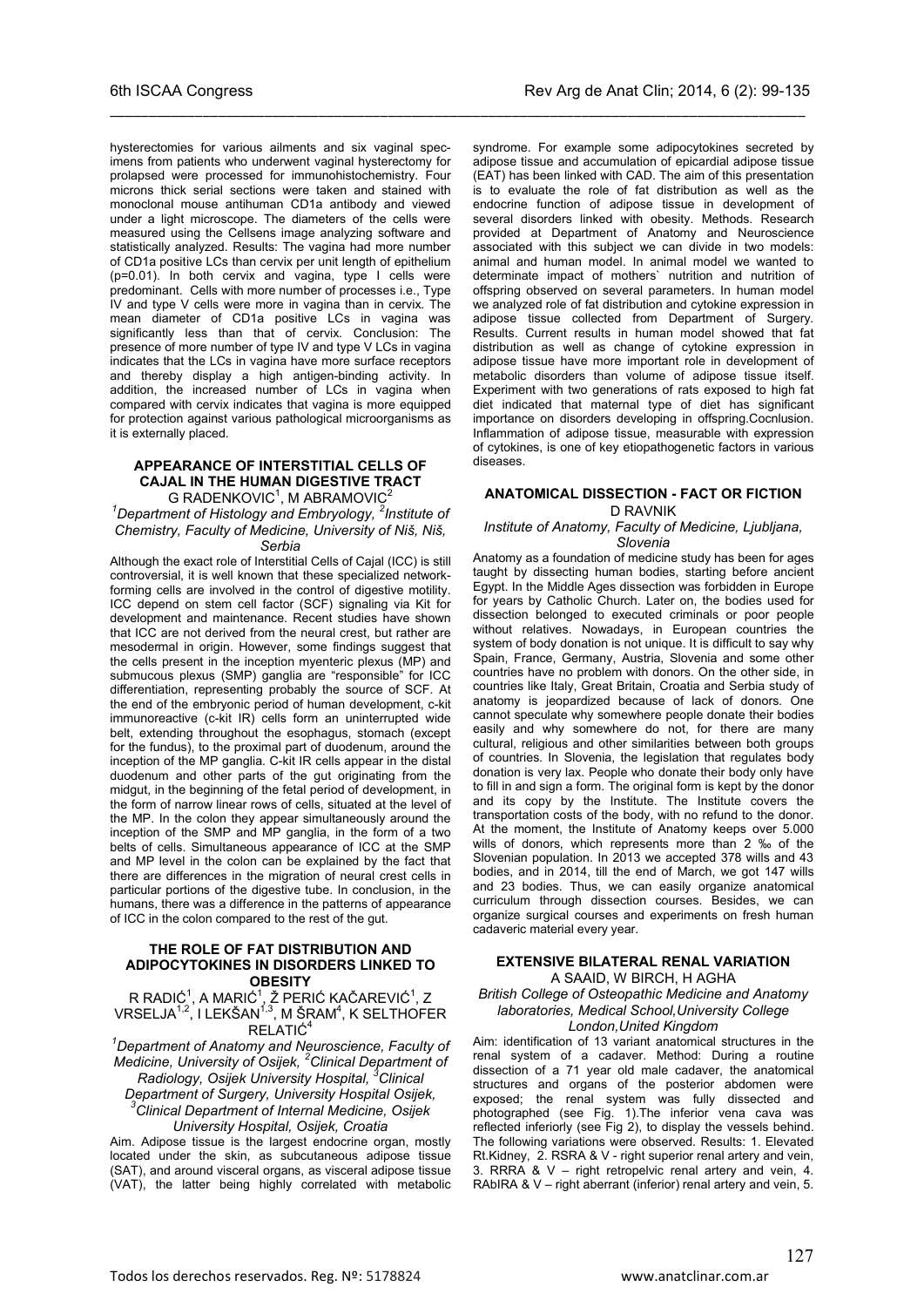RTA & V – right testicular artery and vein, 6. LRRA – left retropelvic renal artery, 7. LSAA – left superior apical artery, 8. LSRA & V - left superior renal artery and vein, 9. LMRA – left middle renal arterym 10. LAbIRA & V - left aberrant (inferior) renal artery and vein, 11. LRV - left renal vein, 12. LTA &  $V$  – left testicular artery and vein, 13. DU – dilated ureter. Conclusion: Despite the wide range of renal variations reported in anatomical and clinical journals, the variations presented here appear to be among the most extensive the authors have observed. These variations involve the majority of the components of the renal system listed in above results. With the advent of endoscopic surgery, the renal specialist must appreciate the possibility of the existence of such variations. The accompanying figures clearly illustrate the extent of these variations; therefore, this case report helps provide an awareness and additional insight for surgeons and radiologists preparing to diagnose and treat the abnormalities of the renal system.

\_\_\_\_\_\_\_\_\_\_\_\_\_\_\_\_\_\_\_\_\_\_\_\_\_\_\_\_\_\_\_\_\_\_\_\_\_\_\_\_\_\_\_\_\_\_\_\_\_\_\_\_\_\_\_\_\_\_\_\_\_\_\_\_\_\_\_\_\_\_\_\_\_\_\_\_\_\_\_\_\_\_\_\_\_\_\_\_\_\_

#### **ANATOMIC LANDMARKS IN ENDOSCOPIC THIRD VENTRICULOSTOMY**

H ŠIMIĆ, G BAJEK, D LEDIĆ, N EŠKINJA, B STANKOVIĆ, Z KOLIĆ, D VUKAS, D GIROTTO, A GAVRANIĆ, B KOLBAH, O VIDAK

*Department of neurosurgery, Clinical Hospital Rijeka, Croatia*

The aim of this review is to recapitulate anatomic landmarks with special attention to the cases with deformed ventricles caused by chronic hydrocephalus. In the modern era, neuroendoscopy has had an increasingly prominent role in neurosurgery. As attention has focused the development of minimally invasive surgical methods, neuroendoscopy has advanced both as an independent treatment modality for various neurologic disorders and as an adjunct to microneurosurgery. Neuroendoscopy is distinct from traditional surgery, and a thorough understanding of its unique attributes is required to attain maximal benefit. In addition to its advantages, neuroendoscopy is associated with unique obstacles that must be anticipated, appreciated, and accounted for to prevent complications. Use of neuronavigation which is of immense help in most of neurosurgical cases is of limited use in neuroendoscopy. Knowledge of anatomical landmarks is obligatory to successfully perform endoscopic third ventriculostomy (ETV), a golden standard in treatment for obstructive hydrocephalus. For ETV, the landmarks are choroid plexus in choroid fissure, septal and talamostriate veins to identify Foramen of Monroe. Once when foramen is traversed, navigation through third ventricle is based on paired mammillary bodies from which the surgeon can discern the midline and anterior retrochiasmatic space. In the space between retrochiasmatic recess and mammillary bodies is the flat and often thinned floor of the third ventricle. Ventriculocisternostomy is performed by blunt perforation and dilatation with Fogarty 3Fr catheter.

### **CRITICAL FAT MASS AS A PREDICTOR OF VITAMIN D DEFICIENCY**

D SMILJENIC $^1$ , E STOKIC $^2$ , A KUPUSINAC $^3$ , B  $SRDIC-GALIC<sup>4</sup>, ERIC M<sup>4</sup>, B KRSTONOŠIC<sup>4</sup>, N$ VUČINIĆ<sup>4</sup>, D MARIĆ<sup>4</sup>

*1 Medical Faculty, University of Novi Sad, <sup>2</sup> Dept of Endocrinology, Diabetes and Metabolic Diseases, Clinical Centre of Vojvodina, Novi Sad, <sup>3</sup> Faculty of Technical Sciences, University of Novi Sad, <sup>4</sup> Dept of Anatomy, Medical Faculty, University of Novi Sad, Serbia*

Aim: Vitamin D deficiency may play a role in the development of a number of cardiometabolic disturbances (cardiovascular disease, type 2 diabetes mellitus and metabolic syndrome). There are reports of an association between obesity and vitamin D deficiency. In this context, the aim of this study was

to determine the vitamin D levels in obese and nonobese individuals and to assess the relationships between vitamin D and anthropometric indicators of obesity. Material and Methods: We examined 50 obese patients (body mass index, BMI: 43.5 ± 9.2 kg/m²) and 36 normal weight subjects (BMI: 22.6 ± 1.9 kg/m²). Anthropometric measurement were performed in order to assess nutritional status, weight and fat tissue distribution. Serum concentrations of 25-hydroxyvitamin D, 25(OH)D, as <50 nmol/L was defined as deficiency. Critical values were calculated using linear equations by method of last squares. Results: The prevalence of vitamin D deficiency was 88% among obese and 31% among nonobese individuals. 25(OH)D level was significantly lower in obese group (27.3 ± 13.7 vs. 64.6 ± 21.3 nmol/L; p<0.001). There was a negative correlation between vitamin D level and anthropometric indicators of obesity: BMI ( $r = -$ 0.64; p<0.001), waist circumference, WC (r=-0.59; p<0.001) and body fat percentage, BF% (r=-0.64; p<0.001). Trend estimation shows that for all observed anthropometric indicatiors, 25(OH)D shows decreasing dependence. Critical value of vitamin D level for BMI was 49.1 nmol/L and for BF% 48.4 nmol/L. Conclusion. Increase in body fat mass leads to a deterioration of Vitamin D deficiency.

#### **EFFECT OF SALBUTAMOL ON INNERVATED AND DENERVATED RAT SKELETAL MUSCLES**

T ŠOIĆ VRANIĆ, S BAJEK, M NIKOLIĆ, I MARIĆ, D MALNAR, R JERKOVIĆ, D BOBINAC *Department of Anatomy, School of Medicine, University of Rijeka, Croatia*

The aim of this study was to establish a 14-day time course study on innervated and denervated rat soleus and tibialis anterior muscles after treatment with salbutamol, a  $\beta_2$ adrenoceptor agonist to assess fiber type selectivity in their type composition. Soleus, as a slow-twitch muscle, is composed of 90% type I fibers and 10% type II fibers. On the other hand, tibialis anterior muscle is fast-twitch with 91,6% type II fibers and 8,4% type I fibers. We observed that during the period of denervation occurs the conversion from type I to type II muscle fibers. However, in soleus muscle of the animals which were treated with salbutamol this conversion was less expressed and an increased number of type I fibres were observed. In tibialis anterior muscle, fibres conversion was higher what caused the significant increase in number of type II fibres. Groups of healthy muscles that were treated with salbutamol, showed an increase in number in both muscles of fibres type II until  $9<sup>th</sup>$  day of experiment. While in soleus the number of fibres type II was increasing towards the end of experiment, in tibialis anterior muscle showed a conversion in second part of experiment from type II fibers to type I. In this study, we have shown how muscles of different properties reacted differently to various stimuli.

#### **METAPLASTIC CHANGES OF GASTRIC MUCOSA IN PATIENTS WITH CHRONIC GASTRIC EROSIONS CONBINED WITH BILIARY TRACT DISEASE**

G SOLOVYOVA<sup>1,2</sup>, A SVINTSITSKYY<sup>1</sup>, O KURYK<sup>1,2,3</sup>, K REVENOK<sup>1</sup>, I KORENDOVYCH<sup>1</sup>

*1 Bogomolets National Medical University, <sup>2</sup> State Scientific Institution Scientific-Practical Centre of Preventive and Clinical Medicine, State Administration of Affairs, <sup>3</sup> Oberig clinic. Kyiv, Ukraine*

Aims: to assess metaplastic changes in patients with chronic gastric erosions (CGE) combined with biliary tract disease (BTD). Methods: Adult patients (18-65 years) with endoscopically confirmed CGE and presence of BTD were eligible to participate (I group). As controls, patients with CGE and duodenal ulcer (II group) and CGE and chronic gastritis (III group) were recruited. Biopsy specimens were taken from stomach due to the Houston-updated gastric biopsy sampling protocol. One expert gastrointestinal pathologist, blinded to all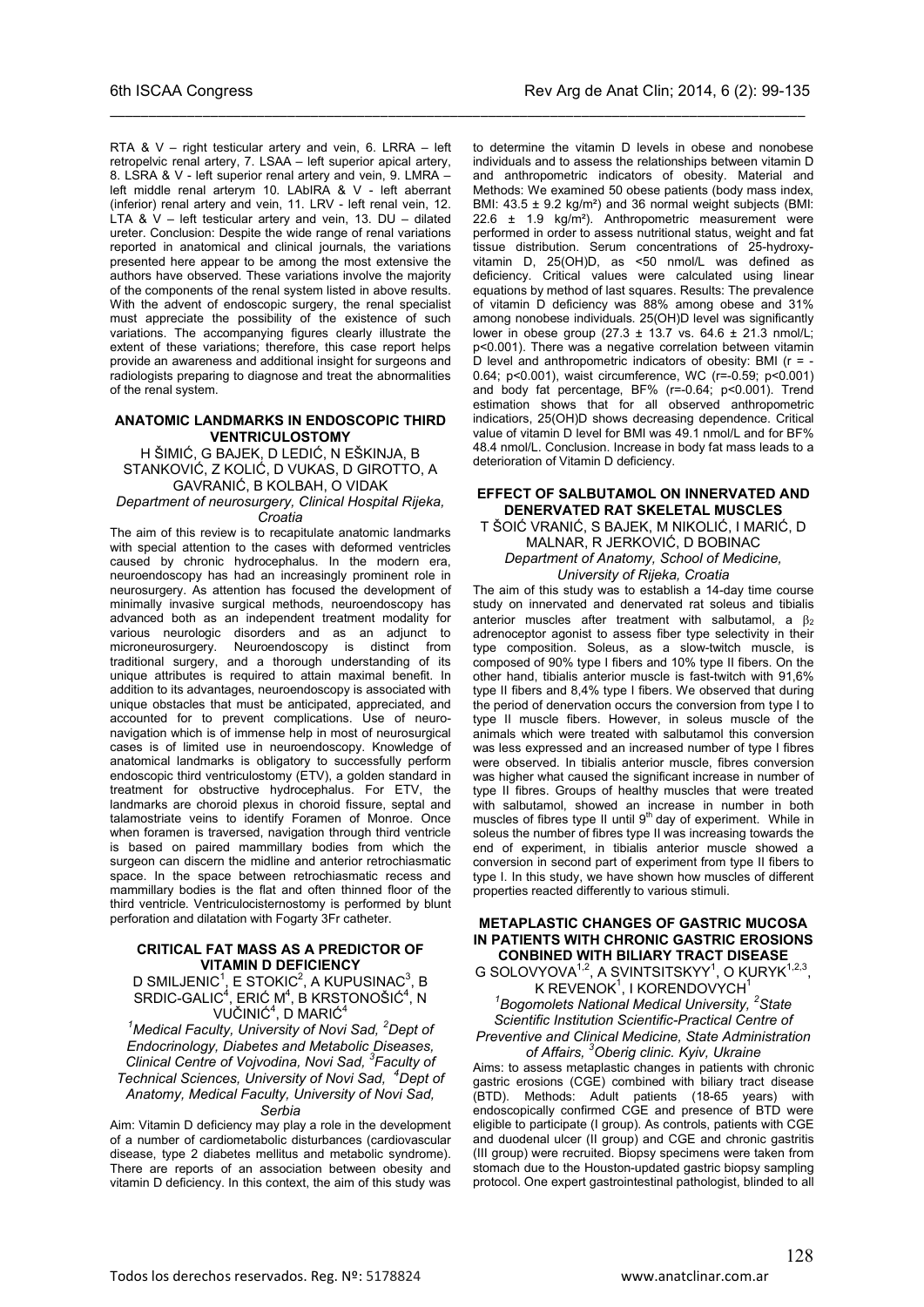patient clinical information, assessed tissue samples. Metaplasia was scored due to Operative Link on Gastric Intestinal Metaplasia (OLGIM) staging system. Results: 294 patients (I group  $-$  151, II group  $-$  73, III group  $-$  70) were included into the study with no statistical difference in age and sex between groups. Antral metaplasia (I-III stage) was detected in 115 (76.2%) patients of the I group, 22 (30.1%) of the II, and in 32 (45.7%) - of the III one. Corpus metaplasia (I-II stage) was seen in 21 (13.9%) patients of the I group, 1  $(1.4\%)$  – of the II, and 2  $(2.9\%)$  of the III group. Complete (intestinal) metaplasia dominated among the patients of all three groups. Incomplete (colonic) metaplasia was more frequently detected in antrum than in corpus. Conclusion: Significant difference between groups in presence of antral metaplasia (P1-2 <0.0001, P1-3 <0.0001) as well as corpus metaplasia  $(P1-2 = 0.003, P1-3 = 0.01)$  was found. Possibly bile acids or lysolecithin in combination with HCl accelerate the development of intestinal metaplasia in chronic gastritis.

\_\_\_\_\_\_\_\_\_\_\_\_\_\_\_\_\_\_\_\_\_\_\_\_\_\_\_\_\_\_\_\_\_\_\_\_\_\_\_\_\_\_\_\_\_\_\_\_\_\_\_\_\_\_\_\_\_\_\_\_\_\_\_\_\_\_\_\_\_\_\_\_\_\_\_\_\_\_\_\_\_\_\_\_\_\_\_\_\_\_

### **PECULIARITIES OF VENOUS DRAINAGE FROM HUMAN CARDIAC CONDUCTION SYSTEM**

G SPIRINA

*Department of Anatomy, Ural State Medical University, Yekaterinburg, Russia*

The aim of the work is to study the ways of venous drainage from the atrioventricular node, AV bundle and its branches. The material includes 129 heart specimens of fetuses, infants, children and adults of both sexes and different ages. The cardiac veins were injected with contrast and staining enhancements followed by radiography, dissection, differentiation, and preparation of serial histological sections. The venous drainage from the AV node and the AV bundle proceeds through the smallest cardiac veins directly into the right atrial cavity and into the coronary sinus through the middle cardiac vein, from anatomical bifurcation of the AV bundle and its branches through the great and the middle cardiac veins into the coronary sinus. We noticed that the number of smallest cardiac veins draining the AV node and the AV bundle varies. We revealed a strong connection between the direction of the venous drainage from the AV bundle branches and development of the middle and the great cardiac veins. We found out that the drainage from the node and bundle into the smallest cardiac veins prevails in case the latter are more developed, the drainage into the vein accompanying the artery of the AV node prevails in case the coronary sinus inflow prevails and Thebesius vessels are less developed, and the drainage into the system of both occurs if they are equally developed.

#### **STRUCTURAL ORGANIZATION OF HUMAN CARDIAC CONDUCTION SYSTEM WITH REGARD TO CARDIAC STRUCTURE** GA SPIRINA, NV YALUNIN

*Human Anatomy Department, Ural State Medical Academy, Yekaterinburg, Russia*

Development of surgical treatment methods of arrhythmia and congenital heart defect is determined to a large extent by the correct assessment of the cardiac conduction system (CCS) structural variability. The aim of this work is to study individual differences in position, size and shape of parts of the CCS atrioventricular portion in terms of age and with regard to the cardiac structure. By applying generally accepted morphological methods to 501 heart specimens of 12- to 32-week gestation fetuses, infants, children and adults of both sexes and different ages, we studied the position, size and configuration of the atrioventricular node (AV node), AV bundle and its branches with regard to the structure of cardiac ventricles and portions of the interventricular septum (sinus, trabecular, conical). The following cardiac shapes can be distinguished: long and narrow heart (with index less than 0.8), short and wide heart (with index exceeding 0.95) and heart of intermediate shape (with index equal to 0.8-0.95).

The fetuses during postnatal life have the identical structural variations of the cardiac ventricle with certain quantitative correlations of linear dimensions of inflow and drainage portions and properties of the interventricular septum (IVS) portions. The structural organization of the cardiac ventricles implements the principle of conformal symmetry as the most common pattern of morphogenesis. Every structural variation of the cardiac ventricle corresponds to a set of certain properties of the AV node, the AV bundle and its branches, reflecting the changed angles of their position, linear dimensions and shape. The IVS sinus portion and the AV bundle form a correlative pair. The variability of linear dimensions and shape of the IVS sinus portion determines the different length and the angle of the AV bundle position. The variations of anatomical correspondence of the CCS and the heart are formed during antenatal life.

#### **REG GENES EXPRESSION IN REGENERATING SKELETAL MUSCLE**

G STARCEVIC-KLASAN<sup>1</sup>, D IVANAC<sup>1</sup>, D JURISIC- $ERZEN<sup>2</sup>$ , R JERKOVIC<sup>1</sup>

*1 Department of Anatomy, Rijeka University School of Medicine. <sup>2</sup> Department of Internal Medicine, Clinical Hospital Centre Rijeka, Croatia.*

The Reg genes have been well documented to play an important role in various tissue regeneration processes, cell proliferation, differentiation and carcinogenesis. However, the regulation of Reg gene expression in rat skeletal muscles regeneration process is poorly understood. Therefore, the aim of this investigation was to reveal the transcriptional activation of Reg genes in the skeletal muscles in response to injury. In 2-month-old Wistar rats three experimental models of muscle and nerve injury were used. The regeneration process was induced in both type of muscles, slow (m.soleus, SOL) and fast (m. extensor digitorum longus, EDL) by injection of 1 ml of local anesthetic, by denervation while in third experimental model muscle denervation and injection of local anesthetic were combined. The RT-PCR analysis was performed for detection of Reg1, Reg3G and Reg4 mRNA in regenerating muscles. RT-PCR analysis showed that Reg1 gene is expressed in EDL and SOL with peak expression 12 hours after injury and signal intensity was constant till 7<sup>th</sup> day in all three experimental models. Reg 3G can be detected over a longer period in comparison with Reg1 and signal intensity was lower. There was no detectable Reg4 mRNA expression in either SOL or EDL muscle. Our investigation revealed presence of Reg1 and Reg3G genes in regenerating skeletal muscle and its expression is up regulated with regeneration process. Reg1 and Reg3G genes expression was induced in both skeletal muscles at a considerably early time point after muscle injury. Our results imply that Reg genes have a significant role at the early stage of skeletal muscle regeneration.

### **IMPORTANCE OF LIP ANATOMY IN ENHENCEMENT WITH FILLERS**

L STOJANOVIC1 , T MARŠ2 *1 Institute of Anatomy, <sup>2</sup> Institute of Pathophysiology, Faculty of Medicine, University of Ljubljana, Ljubljana, Slovenia*

Lips are the window to the character and age of a person. Integrated activity of lips, cheeks, oral fissure and temporomandibular joint enables numerous movements including biting, chewing, drinking, sucking, swallowing but additionally innumerable subtle variations of moving activities are possible leading to permutations of facial expression. Through this fine activity of lips one's moods are expressed. Why so numerous movements of the lips are possible? From esthetic point of view five elements and proportional relationships of lips need to be followed to make lips beautiful and natural looking: a beautifully shaped Cupid's bow, properly proportioned pair of philtrum columns just above, a careful »smooth-S-form«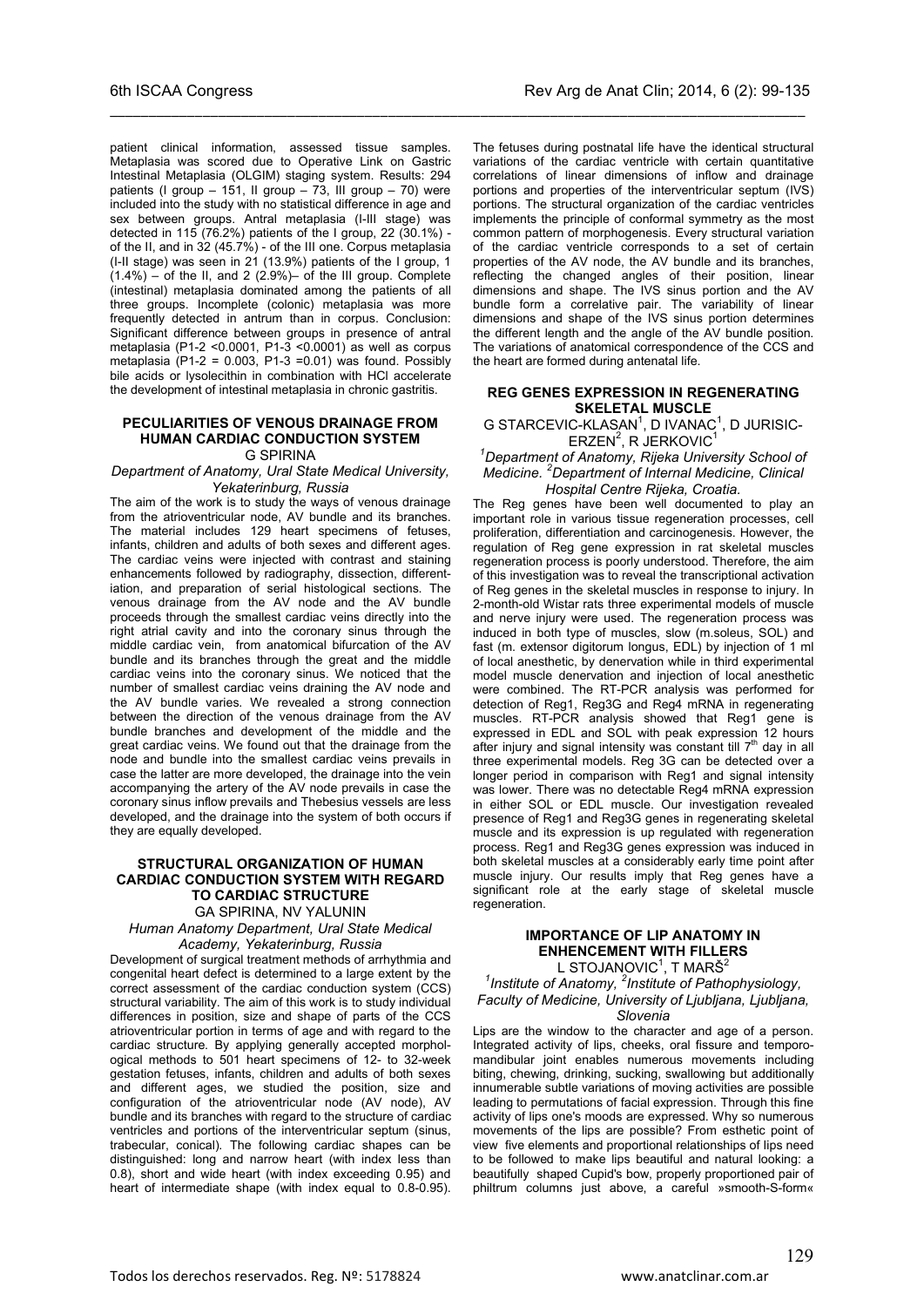vermillion, support of oral commissure and an appropriately proportioned lower lip. Detailed insight into functional anatomy and considering basics of lip esthetics are crucial for enhencement of lips with fillers.

\_\_\_\_\_\_\_\_\_\_\_\_\_\_\_\_\_\_\_\_\_\_\_\_\_\_\_\_\_\_\_\_\_\_\_\_\_\_\_\_\_\_\_\_\_\_\_\_\_\_\_\_\_\_\_\_\_\_\_\_\_\_\_\_\_\_\_\_\_\_\_\_\_\_\_\_\_\_\_\_\_\_\_\_\_\_\_\_\_\_

#### **CONTEMPORARY APPROACH TO RADIOLOGICAL DIAGNOSIS OF ADRENAL TUMORS**

E STOJOVSKA-JOVANOVSKA<sup>1</sup>, A DODEVSKI<sup>2</sup>, I **BITOSKA** 

<sup>1</sup> University Clinic for Radiology, <sup>2</sup> Institute of Anatomy, *Medical Faculty, "Ss. Cyril and Methodius University", Clinic of Endocrinology, Diabetes and Metabolic Disorders. Skopje, R Macedonia*

Tumours in the adrenals are common in humans, being present like incidentalomas in 2-9% of all computed tomography (CT) imaging of the abdomen. In patients with malignant disease, 32-73% of accidentally discovered masses in adrenal glands are metastatic. Radiology is playing a critical role not only in detection of adrenal abnormalities but in distinguishing benign from malignant adrenal tumors. The aim of this study is to describe the current concepts of differentiating a benign from a malignant adrenal mass with particular attention to computed tomography and magnetic resonance (MR) imaging. This is a pictorial review of cases, met in our department. We describe MDCT finding in 29 patients with adrenal mass and MR finding in 11 patients, after we performed MDCT. Most of tumors, 15 were adenomas, 6 were adrenal metastases, 2 myelolipomas, 4 phaeochromocytomas and 2 adreno-cortical carcinomas. CT is the cornerstone of imaging of adrenal tumors. The value of unenhanced and enhanced CT densitometry with emphasis on the washout features to distinguish between lipid-rich and lipid-poor adenomas and malignant lesions is detailed. When the lesions cannot be characterized adequately with CT, MRI evaluation with T1- and T2-weighted sequences and chemical shift and fat-suppression refinements is necessary.

#### **RELATIONSHIPS BETWEEN SPHENOID SINUS AND ADJACENT NEUROVASCULAR STRUCTURES: A NEW CLASSIFICATION**

N STOKOVIC $1$ , I DUMIC-CULE $1$ , I CUKOVIC-BAGIC $2$ ,  $T$  LAUC $^{3,4}$ , L GRGUREVIC<sup>1</sup>

*1 Dept of Anatomy, School of Medicine, University of Zagreb, Zagreb,2 Dept of Paediatric and Preventive Dentistry, School of Dental Medicine, University of Zagreb, <sup>3</sup> Dept of Anthropology, Faculty of Social*  Sciences and Humanities, University of Zagreb,

*Faculty of Medicine, University of Osijek, Croatia* AIM: Sphenoid sinus is closely related to the adjacent neurovascular structures. According to the literature, a big difference in the incidence of protrusions of these structures was described. Moreover, each author used his/her own classification, so the measured data were incomparable. Therefore, unique classification of aforementioned protrusions is indispensable. In this study we explored the incidence and relation between sphenoid sinus and neurovascular structures. New classification of these relationships was proposed. METHODS: The study was performed on 51 skulls (=102 sinuses) using Cone Beam Computed Tomography. We investigated interrelation between maxillary nerve, pterygoid nerve, optic nerve, internal carotid artery, mandibular nerve and sphenoid sinus. They were classified into five categories based on protrusion of each structure: 0 (without close relationship), T (touches, but no protrusion), P1 (protrusion < 25%), P2 (protrusion between 25% and 50%) and P3 (protrusion > 50%). RESULTS: Incidence of position and relationship regarding to sphenoid sinus for each of five structures was: A) maxillary nerve: 0=58.8%, T=21.6%, P1=13.7%, P2=2.9% and P3=2.9%; B) pterygoid nerve: 0=45.1%, T=19.6%, P1=15.7%, P2=2% and P3=17.7%; C) optic nerve: 0=43.8%, T=29.5%, P1=12.4%, P2=10.5% and

P3=3.8 %; D) internal carotid artery: 0=56.9%, T=7.3%, P1=18.3%, P2=7.3% and P3=10.1%; E) mandibular nerve: 0=95.1% and T=4.9%. CONCLUSIONS: Relationships between sphenoid sinus and surrounding neurovascular structures were highly variable (except mandibular nerve). Employing the new classification, level of protrusions was described in details. Knowledge of these anatomic variations is essential for improvement of surgical procedures and for the better understanding of the pathological processes that can occur in the sphenoid sinus.

#### **THE INFLUENCE OF TORSION OF THE SPINE ON TECHNIQUES OF FACET JOINT BLOCKS WITHOUT HELP OF VISUALIZATION**

G STUDENCNIK<sup>1</sup>, F EBNER<sup>2</sup>, F STUDENCNIK<sup>2</sup>, G  $F EIGL<sup>1</sup>$ 

#### *1 Institute of Anatomy, Medical University of Graz, <sup>2</sup> Department of Radiology, University Hospital of Graz, Austria*

Introduction: The facet joint block techniques without optical guidance have not investigated with respect to the precision of the needle's positioning in patients with scoliosis. Materials and Methods: X-rays from 49 patients with different levels of scoliosis were analyzed retrospectively by measuring the Cobb angle forming three groups with rising Cobb angle. The position of the lumbar spines was determined based on CT-Data aiming for a three dimensional model of the lumbar spines. The spatial position and the rotations around anatomical axis of specific vertebras were calculated. Afterwards two facet joint block methods without optical guidance were simulated and the point of injection on the skin was identified using vector analysis. The radial distances between a predefined ideal injection point and the injection points obtained by two facet joint techniques without optic guidance were measured and correlated with the groups of different Cobb angles. Results: The two methods without optical guidance showed no gender-related differences with respect to accuracy. The mean radial distances between the ideal injection points and the injection points for both methods increased with rising Cobb angles. A maximum radial distance of 31.1 mm from the ideal injection point was observed. Conclusion: For Cobb angles greater than 10 degrees the radial distances between the ideal injection point and the injection points suggested by the described methods were larger than 20 mm. This inaccuracy might result in incorrect positioning of the needlepoint with consecutive risk higher of complications.

#### **THE SINESTROL TREATMENT OF PREGNANT MICE AFFECTS BODY GROWTH OF THEIR OFFSPRING IN EARLY POSTNATAL DEVELOPMENT**

RT SULAYMANOVA<sup>1</sup>, AR KHAZIEV<sup>2</sup>, TR  $MAGADEEV<sup>2</sup>$ , LR YUSUPOVA<sup>2</sup>, RM KHAYRULLIN<sup>2</sup> *1 Department of Histology, Cytology and Embryology, Bashkir State Medical University, Ufa, <sup>2</sup> Department of Human Anatomy, Medical Faculty of Ul'yanovsk State University, Ul'yanovsk, Russia*

The estrogenic support for prevention of miscarriage and incomplete pregnancy is one of the modern technologies to enhance fertility and birthrate by medication. However, longterm effects of this technology create a real threat and the risk of cancer of the reproductive and hormone-dependent organs at the later stages of ontogenesis of offspring's. The purpose of this study was an experimental study of the effects of estrogenic drug of on somatometric characteristics of the offspring in the early and later postnatal period of development. Pregnant female mice were treatment sinestrol in a critical period of formation of the reproductive system in subtoxic dose of 50 mkg per animal. All somatometric parameters were measured by electronic caliper with an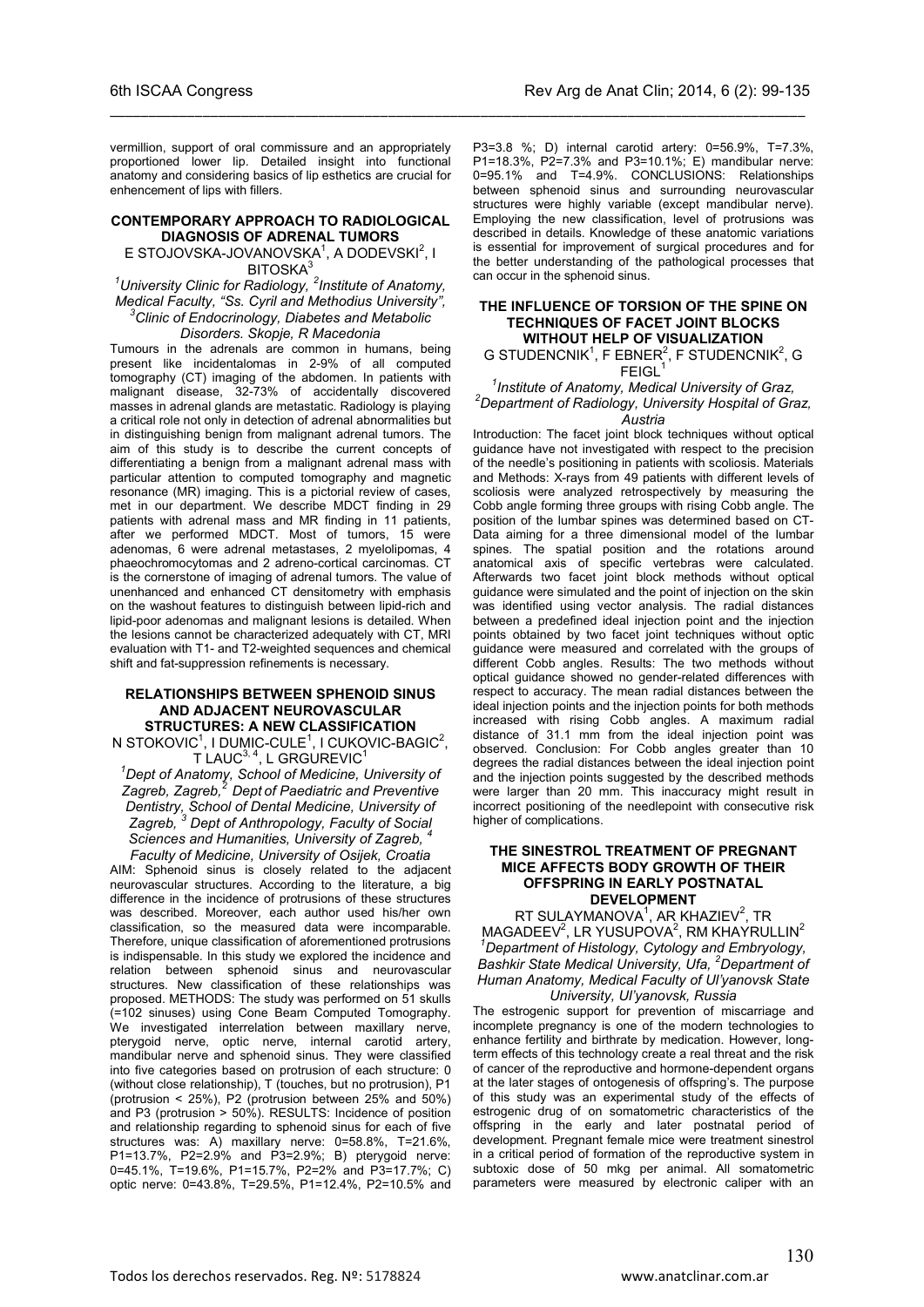accuracy of 0.01 mm. The weight of animals was measured on electronic scales of the touchscreen pocket scale «BS-100» (AWS Inc.) with an accuracy of 0.01 g. The effects of prenatal treatment with sinestrol resulted in accelerated growth of front part of the head, tail, body and hind paws of offspring to 7th day of postnatal development, and alignment and the inversion of the same parameters with control animals on 25 day. Experimental animals had statistically significant high weight of body compared with control animals (7 day: experience - 3.85±0.35 g, control – 6.42±0.39 g, 25 day: 10.4±0.71g and 7.54±0.43 g respectively, p<0.05). Thus, prenatal exposure to sinestrol during the critical period of development of organs of the reproductive system affects the growth and can influence on somatometric characteristics of the offspring in the early postnatal period of development.

\_\_\_\_\_\_\_\_\_\_\_\_\_\_\_\_\_\_\_\_\_\_\_\_\_\_\_\_\_\_\_\_\_\_\_\_\_\_\_\_\_\_\_\_\_\_\_\_\_\_\_\_\_\_\_\_\_\_\_\_\_\_\_\_\_\_\_\_\_\_\_\_\_\_\_\_\_\_\_\_\_\_\_\_\_\_\_\_\_\_

#### **HISTOLOGICAL CHANGES OF GASTRIC MUCOSA IN PATIENTS WITH CHRONIC GASTRIC EROSIONS CONBINED WITH BILIARY TRACT DISEASE**

A SVINTSITSKYY $^1$ , G SOLOVYOVA $^{1,2}$ , O KURYK $^{1,2,3}$ , K REVENOK $^1$ , I KORENDOVYCH $^1$ 

*1 Bogomolets National Medical University, <sup>2</sup> State Scientific Institution "Scientific-Practical Centre of Preventive and Clinical Medicine" State Administration of Affairs, <sup>3</sup> Oberig clinic. Kyiv, Ukraine*

Aims: to assess the frequency and type of histological changes in patients with chronic gastric erosions (CGE) combined with biliary tract disease (BTD). Methods: Adult patients (18 - 65 years) with endoscopically confirmed CGE and presence of BTD were eligible to participate (I group). As controls, patients with CGE and duodenal ulcer (II group) and CGE and chronic gastritis (III group) were recruited. Biopsy specimens were taken from stomach due to the Houstonupdated gastric biopsy sampling protocol. One expert gastrointestinal pathologist, blinded to all patient clinical information, assessed tissue samples. Atrophy was scored due to Operative Link for Gastritis Assessment (OLGA) staging system. Results: 294 patients (I group - 151, II group  $-73$ , III group  $-70$ ) were included into the study with no statistical difference in age and sex between groups. Antral atrophy (I-III stage) was detected in 122 (80.8%) patients of the I group, 58 (79,4%) - of the II, and in 55 (78,6%) - of the III. Corpus atrophy (I-II stage) was seen in 35 (23,2%) patients of the I group, 4  $(5,5\%)$  – of the II, and 8  $(11,4\%)$  – of the III group. Conclusion: No significant difference in antral atrophy between groups was found (P1-2 = 0.81, P1-3 = 0.70). With statistical significance corpus atrophy was more frequently detected in patients with CGE and BTD, comparing to the control groups ( $P1-2 = 0.001$ ,  $P1-3 = 0.004$ ).

#### **ARTERIAL VARIATIONS IN THE PANCREATIC REGION**

A SZUÁK $^1$ , K NÉMETH $^1$ , CS KOROM $^2$ , ZS ONÓDI $^1$ , L HARSÁNYI<sup>3</sup>, K KARLINGER<sup>2</sup>, Á NEMESKÉRI<sup>1</sup> *1 Department of Human Morphology and Developmental Biology, <sup>2</sup> Department of Diagnostic Radiology and Oncotherapy, <sup>3</sup> 1st Department of* 

*Surgery, Semmelweis University Budapest, Hungary* The complex arterial system makes the pancreatic interventions technically challenging for surgeons, and interventional radiologists. The arterial variants may alter the tumor resectability, and cause complications in arterial embolization. International data on the pancreatic blood supply are variable; therefore, we aimed to determine the frequency of pancreatic arterial variants in a series of our population. Arteries of human abdominal organ complexes (50) were injected with resin mixture, then corroded. Digital photos and CT images were taken. Classic anatomical variation occurred in less than 50%. Replaced and accessory right hepatic arteries were detected in 12% and 6%, respectively. In one case the proper hepatic artery branched off from the superior mesenteric artery (SMA). The

gastroduodenal artery arose from the common hepatic in 86%, from the left hepatic in 8%, from the right hepatic in 4% and in 2% from the coeliac trunk. Superior pancreaticoduodenal artery was found in 10%, while the anterior and posterior superior pancreaticoduodenal artery stem separately in 90%. Inferior pancreaticoduodenal artery was found in 76% and originated with the  $1<sup>st</sup>$  jejunal in 86%. Anterior and posterior inferior pancreaticoduodenal arteries stem separately from SMA in 22%, from the accessory hepatic (from SMA) in 2%. Single transverse pancreatic artery occurred in 80%, and two in 20%. Except one case, multiple dorsal pancreatic arteries arose from the splenic. Our results stress on the importance of the preoperative radiological analysis. Detection of replaced or accessory right hepatic artery is critical when performing pancreaticoduodenectomy. Insufficient anastomoses may result ischemia after gastroduodenal artery embolization.

#### **CONDUCTION PATHWAYS IN THE ANTERIOR SEPTAL PLACE**

D TOSOVSKA-LAZAROVA, J ZIVADINOVIC, M PAPAZOVA, A DODEVSKI Institute of Anatomy, Medical Faculty, Skopje, R

**Macedonia** 

Aim: In the anterior septal place are located accessory pathways of the heart conducting system. The most common of them are Kent Bundles. Our aim in this study was to identify the anatomical characteristics of the area where Kent Bundles persist. Material and Methods: 12 human hearts were dissected. The position of Kent Bundles was determined from a study of serial sections. A variety of stains were employed but the most useful proved to be hematoxillin-eosin and Masson trichrome. Results: One important anatomical finding was the relationship of the atrial septum, the right fibrous trigone and the underlying membranous ventricular septum to the AV node and the Bundle of His. The AV node and the Bundle of His are actually in the posterior septal area with the compact AV node enclosed in the posterior aspect of the atrial septum. The other course of Kent Bundles was from the right atrium to the right ventricle which could be a point anterior to the right fibrous trigone to the arbitrary line separating the anterior septal area from the right free wall. The tendon of Todaro was found in 8 hearts. Conclusion: No other pathways, except Kent Bindles have been found in otherwise normal human hearts in the anterior septal area. This study indicates that the Kent Bundles and the Bundle of His could be within 2 mm of each other. Based on this anatomical information, one possible connection between them in the septal area could be from the anterior edge of the atrial septum to the muscular ventricular septum, skirting the anterior edge of the right fibrous trigone.

#### **ANATOMICAL FEATURES OF THE KNEE ARTICULAR CARTILAGE AND MENISCUS THAT MAY AFFECT PATHOLOGY AND TREATMENT**

T TOTLIS

#### *Resident Orthopaedic Surgeon, Thessaloniki, Macedonia, Greece*

Meniscus and articular cartilage lesions comprise a very common clinical entity of the knee joint. There is increased interest on these lesions because: they may be associated with pain and significant disability in relatively young patients; they are characterized by limited healing potential; and result in progressive deterioration of the articular cartilage over time leading to osteoarthritis. Articular cartilage and meniscus are both cartilaginous tissues. Articular cartilage is made up of hyaline cartilage, while menisci of the knee are fibrocartilaginous tissue structures. Chondrocytes are the single cell type found in articular cartilage. The term fibrochondrocytes is usually used to describe the cells of the meniscus, which include three distinct cell populations. The extracellular matrix of both structures consists mainly of water, collagen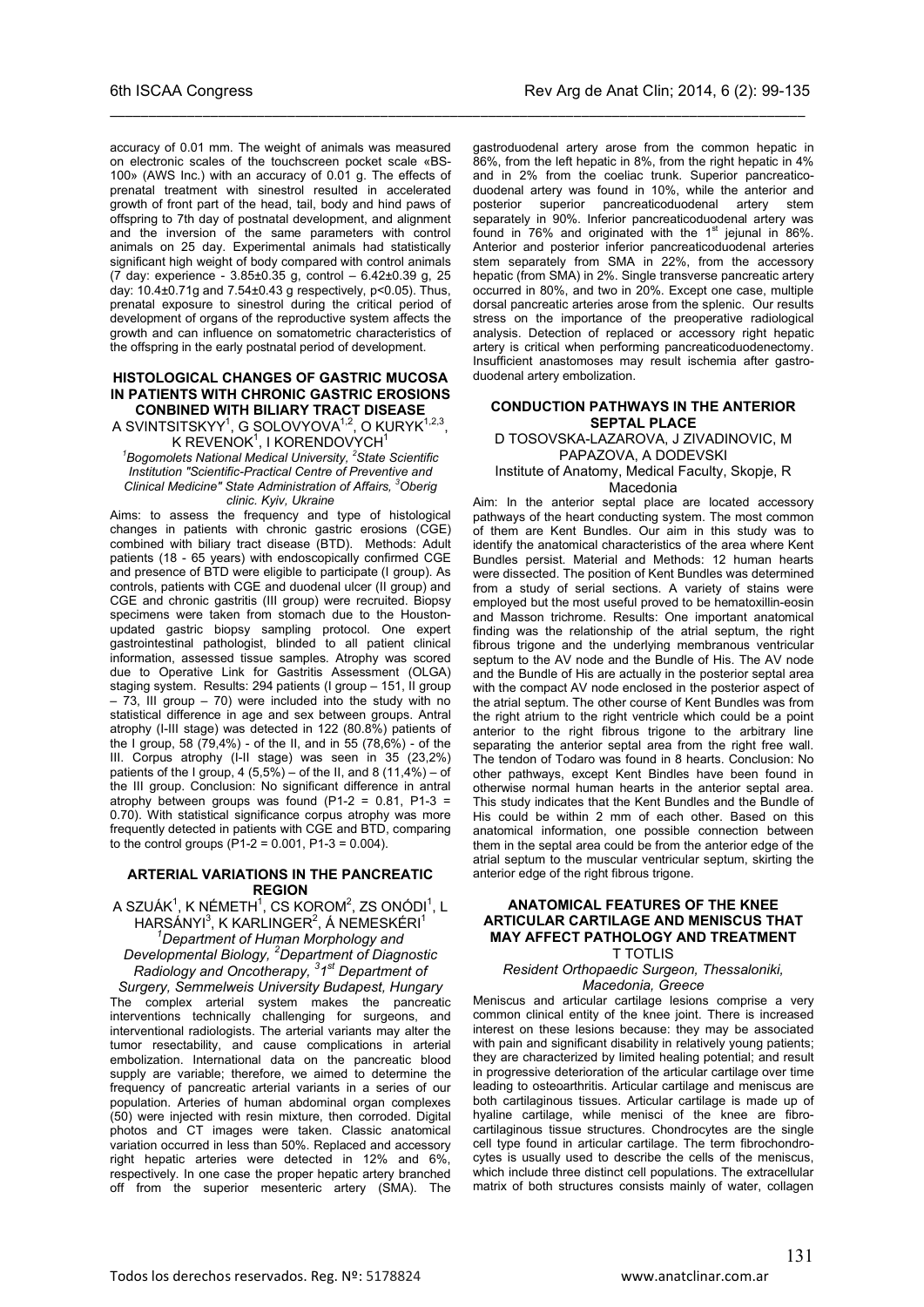fibers, proteoglycans, noncollagenous proteins and glycoproteins with different composition and structure. The collagen fibers of the articular cartilage are primarily type II, whereas meniscus have type I. The differences in cell and collagen types, as well as in composition and structure of these tissues provide their special biomechanical properties and functions. Also, there are differences between lateral and medial meniscus shape, size and attachments. Articular cartilage is avascular, while vessels can be found only in the periphery of menisci. Awareness of the complex architecture of these structures is crucial for a thorough understanding of the pathophysiology as well as proper application and evolution of treatment options which aim to regenerate and develop tissue with structural and mechanical properties similar to the normal meniscus and cartilage.

\_\_\_\_\_\_\_\_\_\_\_\_\_\_\_\_\_\_\_\_\_\_\_\_\_\_\_\_\_\_\_\_\_\_\_\_\_\_\_\_\_\_\_\_\_\_\_\_\_\_\_\_\_\_\_\_\_\_\_\_\_\_\_\_\_\_\_\_\_\_\_\_\_\_\_\_\_\_\_\_\_\_\_\_\_\_\_\_\_\_

#### **RELIABILITY OF THE POSTEROLATERAL CORNER OF THE ACROMION AS A LANDMARK FOR THE POSTERIOR ARTHROSCOPIC PORTAL OF THE SHOULDER**

T TOTLIS, G PARASKEVAS, C LYRTZIS, G PAPAROIDAMIS, K NATSIS

*Laboratory of Anatomy, School of Medicine, Faculty of Health Sciences, Aristotle University of Thessaloniki, Macedonia, Greece*

#### Aim: The present study aimed to evaluate the variability of the posterolateral corner of the acromion (PCA) position in relation to the glenohumeral joint, in a cephalad to caudal direction, to assess whether the universal use of a certain distance from that point will always lead to a consistent placement of the posterior arthroscopic portal of the shoulder. Methods: One hundred and forty dried scapulae (36 women and 34 men) were studied. Measurements included the glenoid height and the perpendicular distance between the PCA and the most superior point of the glenoid. The percentage of coverage of the glenoid by the acromion was defined as the ratio between the two measurements. Student's t-test was used to examine for significant differences between genders and Student's paired t-test between sides (p<0.05). Results: The glenoid height was 3.37  $\pm$  0.29 cm on average (range: 2.69 cm to 4.00 cm). The perpendicular distance between the PCA and the most superior point of the glenoid was  $0.82 \pm 0.69$  cm (range:  $-0.35$ ) cm to 2.27 cm). The percentage of coverage of the glenoid by the acromion was  $24\% \pm 20\%$  (range: -10% to 64%). Conclusion: The position of the PCA in relation to the glenohumeral joint is quite variable. Therefore, the use of a universal distance from the PCA will not always lead to a consistent placement of the posterior arthroscopic portal of the shoulder. Future research is needed in this area to develop techniques to individualize placement of the posterior portal.

#### **ABNORMALITIES OF THE POSTERIOR COMMUNICATING ARTERY IN THE HUMAN PRENATAL AND POSTNATAL PERIOD**

M TRANDAFILOVIĆ, L VASOVIĆ, S VLAJKOVIĆ, I JOVANOVIĆ, S UGRENOVIĆ *Department of Anatomy, Faculty of Medicine,* 

*University of Niš, Niš, Serbia*

Aim: The aim of this study was to investigate the similarities and differences of abnormalities of the posterior communicating artery from the prenatal to the postnatal period, and to determine their frequency and make a comparison with the data in the literature. Material and Methods: The study was conducted on 200 fetal and 268 adult (aged 20 to 95 years) human brains. Fetuses of the both genders, from 9 to 32 weeks of gestation, were part of a collection of our Department of Anatomy. Adult brains were obtained postmortem from cadavers medicolegally autopsied at the Institute of Forensic Medicine in Niš from 2006 to 2013.

During this research the base of the brain was photographed. Quantitative parameters of the fetal and adult abnormal forms were performed by means of an ocular micrometer mounted on a surgical microscope with magnification and ImageJ processing programme, respectively. Results: Abnormal forms of posterior communicating artery, as an infundibular dilatation (2.24%), fenestration (0.37%), partial and complete duplications (3.36%), partial trifurcation (0.37%), and aneurysms (0.75%), were observed in 7.09% of adult cases, mostly on the left side. The posterior communicating artery had abnormal forms in 2% of fetal cases (two fenestrations and two partial duplications). Conclusion: The study demonstrated the occurrence of isolated abnormalities of the posterior communicating artery, as well as their less frequency in fetuses than in the adults.

#### **MEDIAN RAPHE CYST OF THE PERINEUM - CLINICAL AND PATHOLOGICAL CHARACTERISTICS**

J TRIFUNOVIC $^{\rm 1,2}$ , B FILIPOVIC $^{\rm 2}$ , M RISTANOVIC $^{\rm 3,4}$  B VUKOMANOVIC-DJURDJEVIC<sup>4</sup>, M MITIC<sup>4</sup>, L

PUSKAS<sup>2</sup>

*1 Dept of Pathology, Dept of Central Laboratory, KBC Bezanijska kosa, <sup>2</sup> Institute of Anatomy, School of Medicine,*  University of Belgrade, <sup>3</sup>Institute of Human genetics, School *of Medicine, University of Belgrade, <sup>4</sup> Institute of Pathology and Forensic Medicine, Military Medical Academy. Belgrade,* 

*Serbia*

Background and Aim: Anatomic components of the penis are the corpus, glands, and prepuce. The corpus is composed of the corpora cavernosa and corpus spongiosus, in the center of which runs the penile urethra. All of these structures are covered by skin and an elastic sheath designated as Buck fascia. Non-neoplastic lesions of the penis are: Median raphe cyst, Mucoid cyst, Mucinous metaplasia, Inflammation of Littré glands, Dermatoses, Primary syphilis, Chancroid, Tuberculosis, Wegener granulomatosis, Behçet disease, Peyronie disease and Condyloma acuminatum. Median raphe cysts are developmental and usually arise on the ventral surface of the penis of young men. The cysts are very rare and describe in the central aspect of the glands, probably represent a cystic dilation of these structures. Most raphe cysts are less than 1 cm in diameter. The contents are usually clear, but they may be turbid if there are abundant mucous glands in the wall. Matherials and Methods: We describe a 50-year-old man with an asymptomatic nodule on the ventral surface of the penis. The nodule was surgically removed under local anaesthesia, and send to histological and immunohistochemical analisys. Results: Immunohistologicaly epithelial cells apeared Cytokeratin-7 (CK7), Epithelial membrane antigen (EMA) positive and anti-S100 protein (S100), Cytokeratin-20 (CK20), smooth muscle actin (SMA) and carcinoembryonic antigen (CEA) negative. Hystological and immunohystochemical findings indicate median raphe cyst. Conclusion: Median raphe cysts are benign lesions formed due to tissue trapping during the development of urethral folds. The associated symptoms and signs should be taken into consideration when determining the treatment for the cysts. The diagnosis should use histological and immunohistochemical analisys. Histologicaly it presents cystic dilation of accessory urethral canals or periurethral ducts.

#### **ANTROPOMETRICAL PARAMETERS OF GROWTH IN CHILDREN AGED 4**

B TRPKOVSKA, D LAZAROVA, B ZAFIROVA, M PAPAZOVA, N NAKEVA, E CADIKOVSKA, B **BOJADZIEVA** 

#### *Institut of Anatomy, Medical Faculty Skopje, R Macedonia*

Aim: Evaluation of the sex-specific differences of anthropometrical parameters wich are used as indicator of growth in children aged 4. Methods: They were measured 200 healthy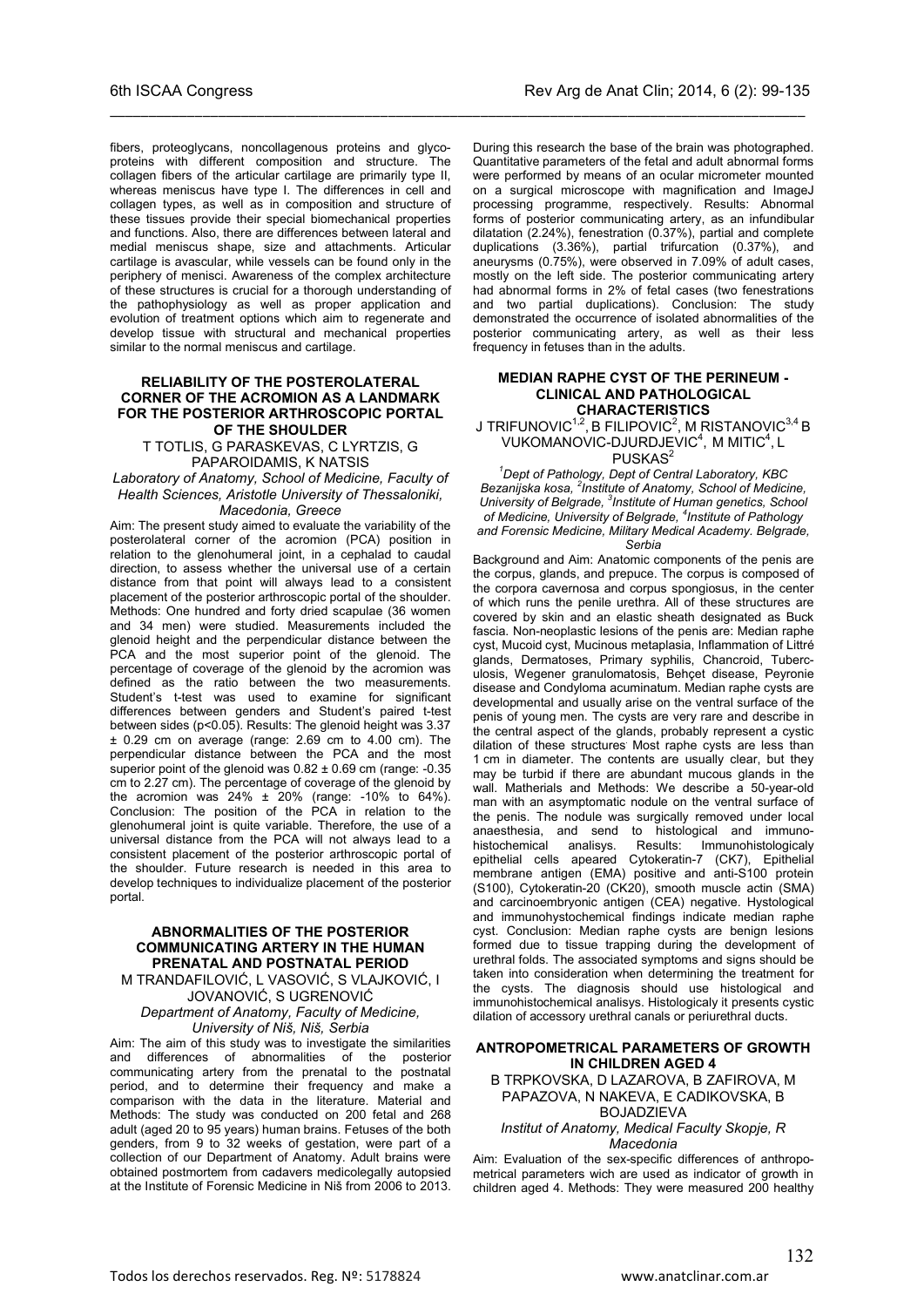preschool children (110 females and 90 males) at the age of 4 of Macedonian population. The 12 anthrop-ometrical parameters were measured which define longitudinal, circular and transversal measures of skeleton use standard equipment and measurement technique. The following indexes were calculated: weight-for-age; height-for-age, weight-for-height, BMI (body mass index). Tree skin-folds were measured (triceps, scapula and abdomen). Results: There were determined sex-specific differences in almost all anthropometrical parameters but there were not significant. 4 year old girls have slightly higher mean values for body<br>weight, body height and BMI than boys. Values of the 50<sup>th</sup> percentile in girls were 19.8 kg for BW; 107.45 cm for BH and 16.96 kg/m². The values of these parameters in boys were 19.2 kg for BW; 107.51 cm for BH and 16.15kg/m² for BMI. Conclusion: The results can be used as criteria for assessment and detection of abnormalities in nutritional status in children aged 4.

\_\_\_\_\_\_\_\_\_\_\_\_\_\_\_\_\_\_\_\_\_\_\_\_\_\_\_\_\_\_\_\_\_\_\_\_\_\_\_\_\_\_\_\_\_\_\_\_\_\_\_\_\_\_\_\_\_\_\_\_\_\_\_\_\_\_\_\_\_\_\_\_\_\_\_\_\_\_\_\_\_\_\_\_\_\_\_\_\_\_

#### **DEVELOPMENTAL ABNORMALITIES OF THE HUMAN THYMUS – FROM PHYLOGENY TO ONTOGENY**

I VARGA $1$ , M MIKO $1$ , L DANISOVIC $2$ , V  $MESTANOVA<sup>3</sup>$ , S POLAK $<sup>1</sup>$ </sup>

*1 Institute of Histology & Embrylogy, Faculty of Medicine, Comenius University in Bratislava, 2 Institute of Medical Biology, Genetics & Clinical Genetics, Faculty of Medicine, Comenius University in Bratislava, 3 Institute of Histology & Embrylogy, Jessenius Faculty of Medicine in Martin, Comenius University in Bratislava, Slovakia*

Thymus is a central lymphoid organ with an important endocrine function. Thymic morphology varies greatly even in the same age group. Anomalies of the thymic shape, size and localization are explained by the disruption of thymic primordia formation and/or disruption of its descent from the neck to the mediastinum. The most common thymic anomalies include anomalies in number of the thymic lobes, ectopic thymus, accessory thymic tissue, thymic aplasia, thymoparathyroid aplasia (DiGeorge syndrome), thymic hypoplasia and hyperplasia. The presence of accessory thymic tissue reflects a failed migration of the whole thymic primordia from the third pharyngeal pouches. It may be found at any level of the pathway of normal thymic descent, from the angle of the mandible to the superior mediastinum. The prevalence of foci of accessory thymic tissue varies according to several authors from 1.8% up to more than 50%. A cystic version of accessory thymic tissue localized in the neck is called "congenital cervical thymic cyst". The cystic version of aberrant thymic tissue is more often described in the literature than the "classical" solid form. Thymopharyngeal duct cyst is another special and extremely rare variant of cystic accessory thymic tissue. Only circa 5 cases are described in the literature. Relatively common and asymptomatic anatomical variation is the fusion of thymus with one or more parathyroid glands - much common with the inferior due to common embryonic origin of both organs.

#### **PULSE WAVES ASYNCHRONOUS ARRIVAL TO THE CEREBRAL CIRCULATION**

Z VRSELJA $^{\rm 1,2}$ , R RADIC $^{\rm 1}$ , G CURIC $^{\rm 3,4}$ *1 Department of Anatomy and Neuroscience, Faculty of Medicine, University of Osijek, Croatia, 2 Department of Radiology, Osijek University Hospital, Croatia, 3 Laboratory for DNA analysis, Faculty of Medicine, University of Osijek, Croatia, 4 Department of Pathology and Legal Medicine, Osijek University Hospital, Croatia*

Aim: The circle of Willis (CW) is recognized as compensatory system in the case of arterial occlusion. Several arguments hold the compensatory theory as incorrect. (I) Current theory is anthropocentric; it ignores other species and their analog structures. (II) Arterial pathologies are diseases of old age, appearing after gene propagation. (III) According to the current theory, evolution has foresight. (IV) Its commonness among animals indicates that it is probably a convergent evolutionary structure. (V) It was observed that communicating arteries are too small for effective blood flow, and (VI) missing or hypoplastic in the majority of the population. It was previously recognized that CW might serve as a passive pressure dissipating system, a pulse wave attenuator. In order to serve as attenuator, asynchronous arrival of pulse waves into the cerebral circulation has to occur. Methods: In all subjects measuring horizontal plane was selected distally as possible as long as both internal carotid arteries (ICA) could be visualized. Passage of the pulse waves (expansion of arteries) was detected using simultaneously ultrasound (B mode) and ECG. Time of travel was determined as elapsed time from the R wave (of QRS complex) to time when ICAs expanded. Results: Difference in pulse wave time of travel to the measuring horizontal plane was observed between right and left ICA (p<0.05). Pulse wave reaches cerebral circulation earlier on the left side. Conclusion: Pulse waves of ICAs reach cerebral circulation asynchronously. Therefore, CW and its communicating arteries might protect cerebral arteries and blood brain barrier from hemodynamic stress.

### **PATTERNS OF SUPERFICIAL VEINS OF THE CUBITAL FOSSA IN CAUCASIAN POPULATION** N VUČINIĆ, M ERIĆ, D MARIĆ, B KRSTONOŠIĆ, D

SMILJENI<sup>Ć</sup> *<sup>1</sup> Department of Anatomy, Faculty of Medicine, University of Novi Sad, Novi Sad, Serbia*

Aim: This study was designed to determine the patterns of superficial veins of the cubital fossa in Caucasian population. Methods: For the objective of the study, we examined 169 subjects (135 male and 34 female) i.e. 338 arms (right and left). Tourniquet was applied at the mid arm of every subject to made more prominent superficial veins of the cubital fossa and forearm. The veins were identified on the skin and pattern was accurately drawn on the form. Results: Nine venous patterns were determined, one new. Doubled brachial cephalic vein in "M" shaped arrangement was first described. The most common was "M" shaped arrangement, in 115 (34.02%) of the arms and the following was "N" shaped arrangement, in 97 (28.69%) of the arms. The frequency of the other patterns was far less. Same type of pattern in both arms had 111 subjects (65.68%) while the remaining 58 (34.31%) had different patterns in each arm. Conclusion: Cubital venous patterns shows variations in number and frequency in different populations and our study confirm this. Knowledge of these variations would be very useful for many medical procedures.

#### **SUPRACONDYLAR PROCESS OF THE HUMERUS AND THE SUPRACONDYLAR PROCESS SYNDROME**

K VYMAZALOVÁ $^1$ , L VARGOVÁ $^1$ , PÁVEK N $^1$ , I  $\check{\mathsf{Z}}$ ÁKOVÁ $^2$ 

*1 Division of Medical Anthropology, Department of Anatomy, Faculty of Medicine, Masaryk University Brno, <sup>2</sup> Division of Radiodiagnostics, Hospital of St.* 

*Zdislava in Mostištì, Velké Meziøíèí, Czech Republic* The supracondylar process is a bony spur, which is found on the shaft of the humerus about 5-7 cm above the medial epicondyle. The occurrence is about 1-2%. The length of this spur can vary from a few millimeters to more than 1 cm. In the case of larger development or fracture, the supracondylar process may compress anatomical structures which pass under it, i.e. the median nerve and the brachial artery. In some cases a ligament was seen withdrawing from the process towards the medial epicondyle, so-called Struthers´ ligament. The above mentioned structures may predispose compression of the median nerve, so-called supracondylar process syndrome. The occurrence of the supracondylar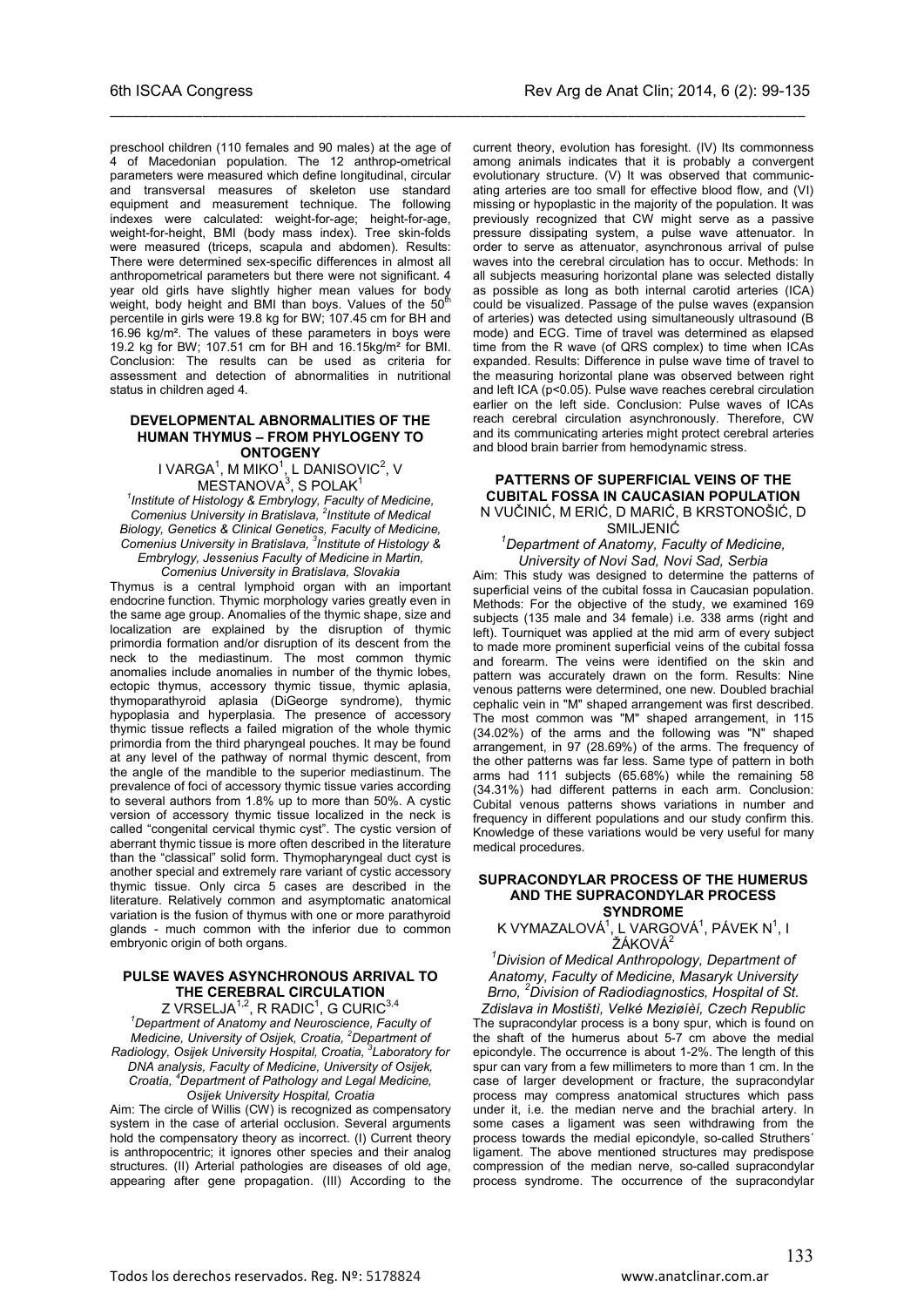\_\_\_\_\_\_\_\_\_\_\_\_\_\_\_\_\_\_\_\_\_\_\_\_\_\_\_\_\_\_\_\_\_\_\_\_\_\_\_\_\_\_\_\_\_\_\_\_\_\_\_\_\_\_\_\_\_\_\_\_\_\_\_\_\_\_\_\_\_\_\_\_\_\_\_\_\_\_\_\_\_\_\_\_\_\_\_\_\_\_

– 0,9%; Osteological collection of our department (13–18th century  $AD$ ) – 2,1%. The results were related to the number of the humerus not individuals. Moreover a radiographic study of the current Czech population was made. The supracondylar process occured in 0.59% of 836 x-ray images, which were studied. The results of this osteological study show, that the frequency of the spur seems to be rather continuous over the centuries. A decrease was observed only in the current population. Furthermore, in the present a study on ontogenetic and phylogenetic development of the supracondylar process of the humerus is performed.

#### **LOW VOLUME DISTRIBUTION PATTERNS IN CT-GUIDED LUMBAR SYMPATHETIC BLOCKS: IS THERE A LIMIT? AN ANATOMICAL-RADIOLOGICAL STUDY**

G WIENER $^1$ , W ROSMARIN $^1$ , R LIKAR $^2$ , G FEIGL $^1$ *1 Institut für Anatomie, Medizinische Universität Graz, <sup>2</sup> Department für Anästhesie und Intensivmedizin, LKH Klagenfurt, Austria*

Introduction: The amount of injected volume for lumbar sympathetic block highly depends on the technique, blind of with the help of visualization. The study aims to investigate the distribution patterns of low volumes to define an ideal volume. Materials and Methods: 18 cadavers embalmed with Thiel´s method were investigated. A CT guided dorsal approach to the lumbar sympathetic trunk was performed. After correct needle position confirmation by injection of 1ml of contrast, steps of 1ml of contrast were repeated to reach a final volume of 5ml. Each injection was followed by CT investigation. In addition, each of the CT investigation steps was reconstructed 3 dimensionally. Measurements were performed from the centered needle peak in cranial, caudal, lateral, medial, ventral and dorsal direction. Results: Mean distance of dorsal spread was documented at 1 ml injection with 7mm, 2mL of 10mm, 3mL of 13mm, 4mL of 15mm and 5mL of 16mm and represented the minimal documented distance. All other directions showed higher values. 3ml and higher volumes showed no significant increase of distances. Adjacent structures such as aorta, inferior vena cava of psoas muscle were already reached with volumes 1 to 2ml. Distribution pattern was not dependent on sex, weight, height or even side of the cadaver. Conclusion: An injection volume of 3ml seems to be the maximum limit of local spread. Distribution patterns of volumes higher than 3ml show no significant change.

### **SOMATOMETRIC AND BEHAVIORAL CHARACTERISTICS OF THE MICE OFFSPRING IN EARLY POSTNATAL DEVELOPMENT WHICH WAS PRENATALLY TREATMENT WITH FULVESTRANT**

LR YUSUPOVA $^{\rm 1}$ , RT SULAYMANOVA $^{\rm 2}$ , RM KHAYRULLIN $^1$ , LI SULAYMANOVA $^2$ 

*1 Department of Human Anatomy, Medical Faculty of Ul'yanovsk State University, Ul'yanovsk, <sup>2</sup> Department of Histology, Cytology and Embryology, Bashkir State Medical University, Ufa, Russia*

It is known that of pregnant patients with breast cancer are treated with anti-estrogenic drugs which have adverse and not preventable effects on the offspring. The clinical monitoring of such offspring is missing. The purpose of this study was an experimental study of the effects of antiestrogenic drug of fulvestrant on somatometric and behavioral characteristics of the offspring in the early postnatal period of development. Pregnant female mice were treatment fulvestrant in a critical period of formation of the reproductive

system in subtoxic dose of 200 mkg. The effects of prenatal treatment with fulvestrant resulted in accelerated growth of tail, trunk and hind paws of offspring to 20th day of postnatal development, followed by alignment of the body length with control animals on 30 day. Experimental animals had statistically significant high weight of body compared with control animals (20 day: experience - 10.5±0.57 g, control – 8.9±0.29 g, 30 day: 15.1±0.5 g and 12.4±0.34 g respectively, p<0.05). Also was studied the behavior and anxiety level of offspring. Testing of the behavior of 30-day mice in the test "open field" revealed a statistically significant increased exploratory activity of animals of the experimental group, increasing of time of locomotor activity and the amount of intersected sectors, increased time of the vertical activity and a decrease of the amount of uprights to compared to the control animals. Thus, prenatal exposure to fulvestrant during the critical period of development of organs of the reproductive system affects the growth and behavior of the offspring in the early postnatal period.

#### **CONTACT WITH CADAVERS DURING MEDICAL EDUCATION**

J ZHIVADINOVIK $1$ , D LAZAROVA $1$ , M PAPAZOVA $1$ , N MATVEEVA<sup>1</sup>, A DODEVSKI<sup>1</sup>, V VIDENOVA<sup>2</sup> *1 Institute of Anatomy, Medical Faculty, <sup>2</sup> Psychiatric* 

*Hospital, "Skopje", R. Macedonia*

Introduction: Study of regional anatomy through cadaveric dissection is a unique feature of medical studies. Working with cadavers causes some problems. Most of the students for the first time in their life think about death as an inevitable end. Their reaction to dissection and learning anatomy on cadavers is different. The aim of this study was to show the anxiety and other reactions of students during their work with cadavers. Materials and methods: The research was made using a specially designed questionnaire. The study included 206 students of the first year at the Medical Faculty in Skopje, attending practical courses of anatomy. Results: The results obtained showed that mild anxiety predominated among the students (36%). Most of them would not avoid injections and small surgical procedures (65%), hospitals (78%), contact with blood (85%), thought of illness or injury (60%), visit to a dentist (63%). Encounter or thought of dead body make them a little confused (41%). The differences between the answers were statistically significant in the three tested groups (p<0,01). Conclusion: Dissection on cadavers is precious experience which should be afforded even in this era of medical reforms in our country.

#### **BMPS AND THEIR ANTAGONISTS IN DEVELOPMENT AND GROWTH OF HUMAN KNEE JOINT OSTEOPHYTES**

S ZORIČIĆ CVEK<sup>1</sup>, L ĐUDARIĆ<sup>1</sup>, O CVIJANOVIĆ<sup>1</sup>, I MARIĆ<sup>1</sup>, B ŠESTAN<sup>2</sup>, V ŠANTIĆ<sup>2</sup>, K PILIPOVIĆ<sup>3</sup>

*1 Department of anatomy, School of Medicine University of Rijeka, 2 Clinic for Orthopedic Surgery, Lovran, Croatia, 3*

*Department of pharmacology, School of Medicine University of Rijeka*

The osteophytes are bone spurs overgrowing the edge of the articular cartilage during the course of osteoarthritis (OA). Although the cellular mechanism of their development and growth is revealed and resemblin normal bone development, there is still debate concerning molecular mechanism of their growth. Since the role of bone morphogenetic proteins family members (BMPs) in bone development is well established and documented, the members of the BMPs as an important member of the local grpwth factor network and their extracellular inhibitors were recognized as an important factors that could modulate, even cease development and growth of osteophytes. The aim of our study was to analyse expression and localization of the most potent osteoinductive BMP-2, -4 and -7, and their extracellular inhibitors gremlin, chordin, follisatin and noggin. The study was performed on tissue